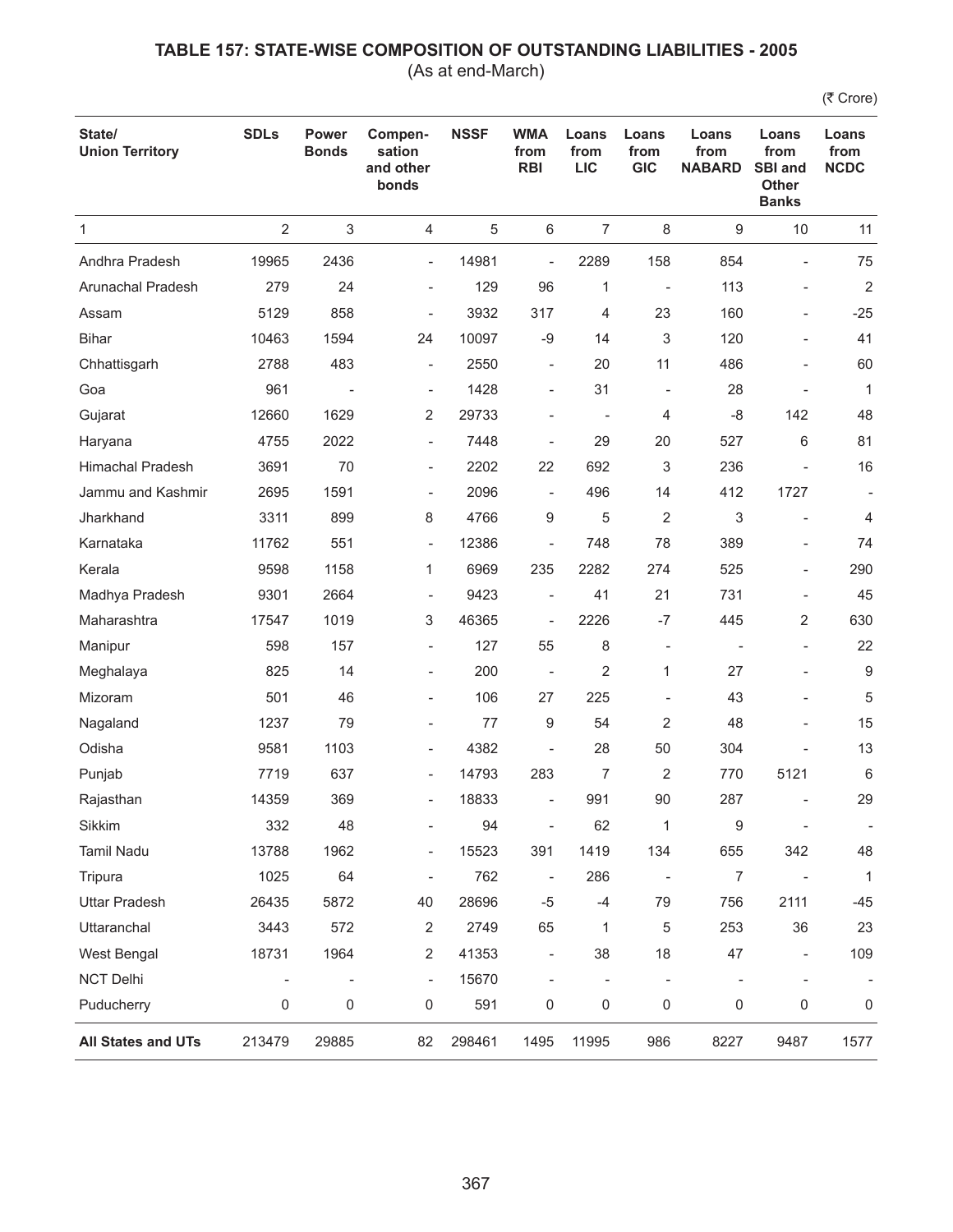### **TABLE 157: STATE-WISE COMPOSITION OF OUTSTANDING LIABILITIES - 2005** *(Concld.)* (As at end-March)

(₹ Crore)

| State/<br><b>Union Territory</b> | Loans<br>from<br>other<br>Institu-<br>tions | Loans<br>from<br><b>Banks</b><br>and<br><b>FIs</b> | <b>Total</b><br><b>Internal</b><br><b>Debt</b> | Loans<br>and<br><b>Advances</b><br>from<br><b>Centre</b> | <b>Provident Reserve</b><br><b>Funds</b><br>etc., | <b>Funds</b>             | <b>Deposit</b><br>and<br><b>Advances</b> | <b>Contigency Outstand-</b><br><b>Funds</b> | ing<br><b>Liabilities</b> |
|----------------------------------|---------------------------------------------|----------------------------------------------------|------------------------------------------------|----------------------------------------------------------|---------------------------------------------------|--------------------------|------------------------------------------|---------------------------------------------|---------------------------|
| $\mathbf{1}$                     | 12                                          | $13 =$                                             | $14 =$<br>(7 to 12) (2 to 6)+13                | 15                                                       | 16                                                | 17                       | 18                                       | 19                                          | $20 =$<br>(14 to 19)      |
| Andhra Pradesh                   | 4376                                        | 7752                                               | 45134                                          | 16131                                                    | 5130                                              | 1571                     | 7403                                     | 50                                          | 75418                     |
| Arunachal Pradesh                | 112                                         | 228                                                | 756                                            | 516                                                      | 525                                               | 100                      | 172                                      | $\overline{\phantom{a}}$                    | 2069                      |
| Assam                            | 167                                         | 329                                                | 10566                                          | 2830                                                     | 2880                                              | 914                      | $-197$                                   | 50                                          | 17043                     |
| <b>Bihar</b>                     | 38                                          | 216                                                | 22385                                          | 9103                                                     | 8401                                              | 537                      | 2407                                     | 350                                         | 43183                     |
| Chhattisgarh                     | 1                                           | 578                                                | 6400                                           | 2383                                                     | 1569                                              | 751                      | 990                                      | 40                                          | 12133                     |
| Goa                              | 98                                          | 159                                                | 2547                                           | 907                                                      | 527                                               | 80                       | 327                                      | 30                                          | 4417                      |
| Gujarat                          | 1333                                        | 1520                                               | 45544                                          | 11470                                                    | 3872                                              | 1670                     | 8586                                     | 193                                         | 71334                     |
| Haryana                          | 96                                          | 758                                                | 14984                                          | 2302                                                     | 5238                                              | 686                      | 1680                                     | 10                                          | 24900                     |
| <b>Himachal Pradesh</b>          | 3777                                        | 4725                                               | 10710                                          | 1104                                                     | 2981                                              | 156                      | 1528                                     | 5                                           | 16483                     |
| Jammu and Kashmir                | 334                                         | 2983                                               | 9365                                           | 2316                                                     | 3115                                              | 871                      | 211                                      | $\overline{\phantom{a}}$                    | 15877                     |
| Jharkhand                        | 12                                          | 25                                                 | 9017                                           | 2943                                                     | 278                                               | 275                      | 426                                      | 150                                         | 13090                     |
| Karnataka                        | $\overline{\phantom{a}}$                    | 1289                                               | 25988                                          | 9033                                                     | 6470                                              | $\overline{\phantom{a}}$ | 2813                                     | 41                                          | 44345                     |
| Kerala                           | 257                                         | 3628                                               | 21589                                          | 5412                                                     | 14791                                             | 322                      | 1496                                     | 85                                          | 43695                     |
| Madhya Pradesh                   | 2223                                        | 3061                                               | 24449                                          | 9123                                                     | 7501                                              | 1218                     | 2254                                     | 40                                          | 44586                     |
| Maharashtra                      | 2202                                        | 5499                                               | 70433                                          | 8584                                                     | 8184                                              | 21515                    | 15794                                    | 45                                          | 124554                    |
| Manipur                          | 91                                          | 122                                                | 1058                                           | 1482                                                     | 433                                               | 13                       | 252                                      | $\overline{\phantom{a}}$                    | 3239                      |
| Meghalaya                        | 142                                         | 180                                                | 1219                                           | 395                                                      | 503                                               | 45                       | 242                                      | 6                                           | 2410                      |
| Mizoram                          | 113                                         | 385                                                | 1065                                           | 403                                                      | 728                                               | 30                       | 695                                      | $\overline{\phantom{a}}$                    | 2922                      |
| Nagaland                         | 256                                         | 376                                                | 1778                                           | 451                                                      | 499                                               | $-2$                     | $-88$                                    |                                             | 2638                      |
| Odisha                           | 820                                         | 1215                                               | 16281                                          | 9280                                                     | 8381                                              | 1263                     | 1749                                     | 29                                          | 36982                     |
| Punjab                           | 770                                         | 6676                                               | 30109                                          | 7398                                                     | 7186                                              | 1106                     | 1247                                     | 25                                          | 47071                     |
| Rajasthan                        | 487                                         | 1883                                               | 35444                                          | 7915                                                     | 11681                                             | 916                      | 3977                                     | 35                                          | 59968                     |
| Sikkim                           | 16                                          | 88                                                 | 561                                            | 240                                                      | 292                                               | 9                        | 47                                       | 1                                           | 1150                      |
| <b>Tamil Nadu</b>                | 2786                                        | 5384                                               | 37049                                          | 6537                                                     | 6504                                              | 1246                     | 4482                                     | 150                                         | 55968                     |
| Tripura                          | 60                                          | 353                                                | 2204                                           | 602                                                      | 2020                                              | $-4$                     | 21                                       | 10                                          | 4853                      |
| <b>Uttar Pradesh</b>             | 6417                                        | 9315                                               | 70353                                          | 24622                                                    | 15343                                             | 16102                    | 10745                                    | $-892$                                      | 136273                    |
| Uttaranchal                      | 573                                         | 892                                                | 7724                                           | 484                                                      | 1013                                              | 73                       | 771                                      | 58                                          | 10123                     |
| West Bengal                      | 8090                                        | 8302                                               | 70352                                          | 16078                                                    | 4781                                              | 852                      | 5263                                     | 16                                          | 97342                     |
| <b>NCT Delhi</b>                 | $\overline{\phantom{a}}$                    | $\qquad \qquad -$                                  | 15670                                          | 166                                                      |                                                   | $\overline{\phantom{a}}$ |                                          | $\overline{\phantom{a}}$                    | 15836                     |
| Puducherry                       | 0                                           | L,                                                 | 591                                            | 958                                                      | 0                                                 | 0                        | 0                                        | 0                                           | 1549                      |
| All States and UTs               | 35647                                       | 67921                                              | 611325                                         | 161168                                                   | 130826                                            | 52315                    | 75293                                    | 527                                         | 1031451                   |

-: Nil/Negligible.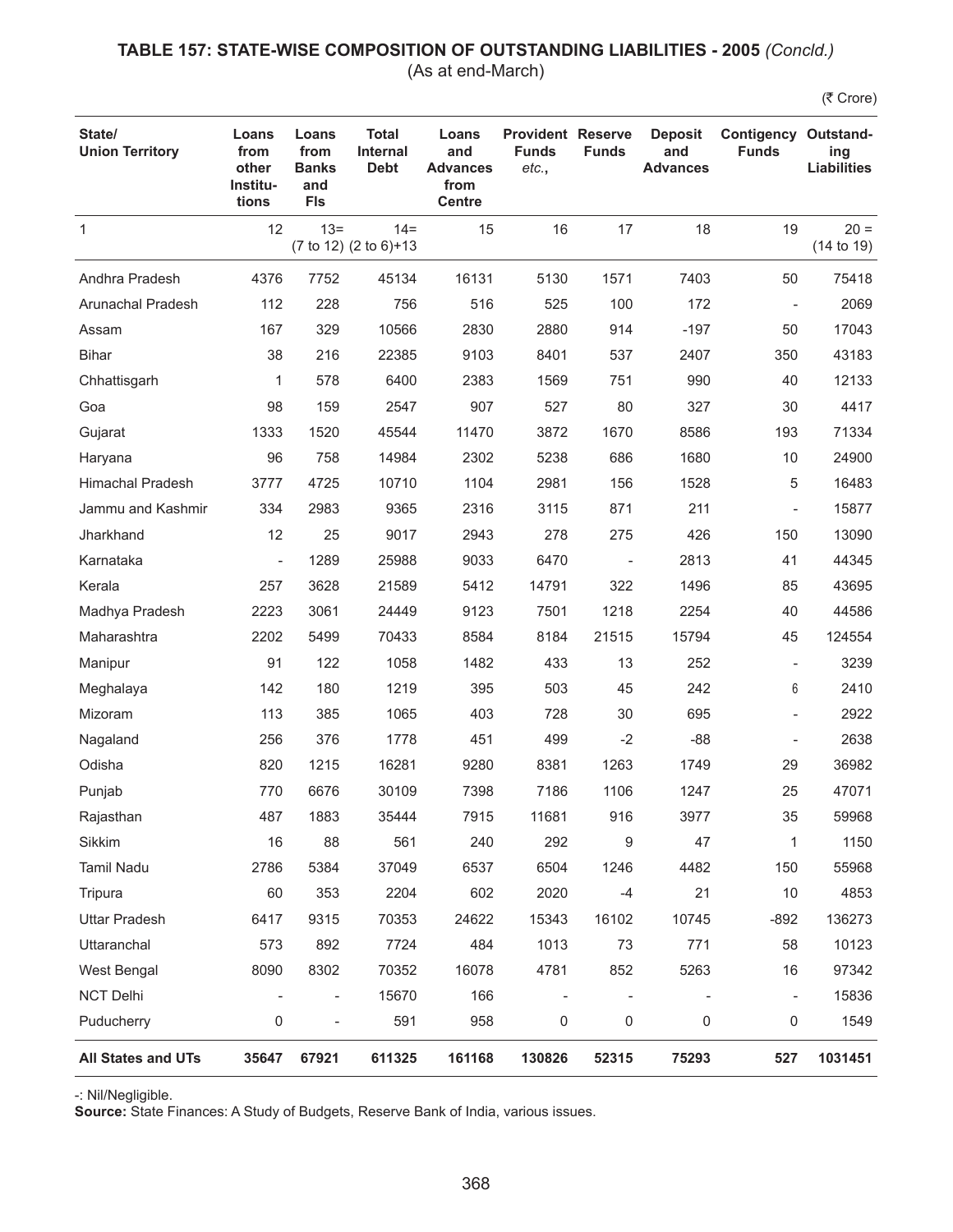(As at end-March)

| State/<br><b>Union Territory</b> | <b>SDLs</b>              | <b>Power</b><br><b>Bonds</b> | Compen-<br>sation<br>and other<br>bonds | <b>NSSF</b> | <b>WMA</b><br>from<br><b>RBI</b> | Loans<br>from<br><b>LIC</b> | Loans<br>from<br><b>GIC</b> | Loans<br>from<br><b>NABARD</b> | Loans<br>from<br><b>SBI and</b><br>Other<br><b>Banks</b> | Loans<br>from<br><b>NCDC</b> |
|----------------------------------|--------------------------|------------------------------|-----------------------------------------|-------------|----------------------------------|-----------------------------|-----------------------------|--------------------------------|----------------------------------------------------------|------------------------------|
| $\mathbf{1}$                     | $\overline{2}$           | $\sqrt{3}$                   | 4                                       | 5           | $\,6\,$                          | $\overline{7}$              | $\,8\,$                     | 9                              | 10                                                       | 11                           |
| Andhra Pradesh                   | 21348                    | 2436                         | $\overline{\phantom{a}}$                | 19895       | $\bar{\phantom{a}}$              | 2414                        | 149                         | 1616                           | $\blacksquare$                                           | $\boldsymbol{9}$             |
| Arunachal Pradesh                | 321                      | 24                           | $\overline{\phantom{0}}$                | 367         | 262                              | 2                           | $\overline{\phantom{a}}$    | 138                            | $\qquad \qquad \blacksquare$                             | 7                            |
| Assam                            | 5847                     | 858                          | $\overline{\phantom{m}}$                | 4561        | $\overline{\phantom{a}}$         | 3                           | 21                          | 232                            |                                                          | 25                           |
| <b>Bihar</b>                     | 10811                    | 2076                         | 23                                      | 12591       | $-9$                             | 13                          | 3                           | 121                            |                                                          | 46                           |
| Chhattisgarh                     | 2701                     | 483                          | $\overline{\phantom{a}}$                | 3530        | $\overline{\phantom{a}}$         | 20                          | 11                          | 501                            | $\overline{\phantom{a}}$                                 | 50                           |
| Goa                              | 1027                     |                              | $\overline{\phantom{a}}$                | 2046        | $\overline{\phantom{a}}$         | 29                          | $\overline{\phantom{m}}$    | 24                             |                                                          | $\mathbf{1}$                 |
| Gujarat                          | 13006                    | 1629                         | 2                                       | 38192       |                                  | $\overline{\phantom{a}}$    | 4                           | $-10$                          | 249                                                      | 27                           |
| Haryana                          | 5142                     | 2022                         | $\overline{\phantom{a}}$                | 9309        | $\overline{\phantom{a}}$         | 25                          | 18                          | 587                            |                                                          | 74                           |
| <b>Himachal Pradesh</b>          | 4116                     | 70                           | $\overline{\phantom{a}}$                | 3015        | $\overline{\phantom{a}}$         | 607                         | 3                           | 354                            |                                                          | 19                           |
| Jammu and Kashmir                | 2922                     | 1591                         | $\overline{\phantom{a}}$                | 2687        | $\overline{\phantom{a}}$         | 586                         | 14                          | 479                            | 2047                                                     | $\mathbf{1}$                 |
| Jharkhand                        | 3546                     | 2115                         | 8                                       | 6400        | 9                                | 5                           | 2                           | 235                            |                                                          | $\mathbf{1}$                 |
| Karnataka                        | 11934                    | 551                          | $\overline{\phantom{a}}$                | 16713       | $\overline{\phantom{a}}$         | 713                         | 72                          | 638                            | $\qquad \qquad \blacksquare$                             | 31                           |
| Kerala                           | 11061                    | 1158                         | 1                                       | 9647        | $\overline{\phantom{a}}$         | 2591                        | 299                         | 341                            | ÷                                                        | 274                          |
| Madhya Pradesh                   | 10246                    | 2664                         | $\overline{\phantom{a}}$                | 12458       | $\overline{\phantom{a}}$         | 37                          | 20                          | 1130                           | 123                                                      | 22                           |
| Maharashtra                      | 18701                    | 1019                         | 3                                       | 62098       | $\overline{\phantom{a}}$         | 2531                        | -8                          | 610                            | 2                                                        | 383                          |
| Manipur                          | 787                      | 157                          | $\overline{\phantom{0}}$                | 254         | $\overline{\phantom{a}}$         | 8                           | $\overline{\phantom{a}}$    | 8                              | $\overline{\phantom{a}}$                                 | 19                           |
| Meghalaya                        | 956                      | 14                           | $\overline{\phantom{0}}$                | 255         | ÷                                | 1                           | 1                           | 40                             |                                                          | 8                            |
| Mizoram                          | 601                      | 46                           | $\overline{\phantom{0}}$                | 132         | 27                               | 262                         |                             | 41                             | $\qquad \qquad \blacksquare$                             | 6                            |
| Nagaland                         | 1451                     | 79                           | $\overline{a}$                          | 99          | 118                              | 75                          | 27                          | 68                             |                                                          | 12                           |
| Odisha                           | 9687                     | 1103                         | $\overline{\phantom{0}}$                | 5776        | $\overline{\phantom{a}}$         | 25                          | 46                          | 480                            |                                                          | $\,8\,$                      |
| Punjab                           | 8697                     | 637                          | $\overline{\phantom{a}}$                | 18195       | $\overline{\phantom{a}}$         | 6                           | 2                           | 879                            | 4704                                                     |                              |
| Rajasthan                        | 15005                    | 369                          | $\overline{\phantom{0}}$                | 22485       | $\overline{a}$                   | 984                         | 85                          | 599                            |                                                          | 33                           |
| Sikkim                           | 420                      | 48                           |                                         | 111         |                                  | 69                          | 1                           | 17                             |                                                          |                              |
| Tamil Nadu                       | 15003                    | 1962                         | $\overline{\phantom{0}}$                | 21617       | $\overline{\phantom{a}}$         | 1351                        | 125                         | 1166                           | 329                                                      | 45                           |
| Tripura                          | 1144                     | 64                           | $\overline{\phantom{a}}$                | 961         | $\overline{\phantom{a}}$         | 227                         | $\overline{\phantom{0}}$    | 1                              | $\overline{\phantom{a}}$                                 | $\mathbf{1}$                 |
| <b>Uttar Pradesh</b>             | 28498                    | 5872                         | 40                                      | 36475       | $-31$                            | $-11$                       | 76                          | 919                            | 2191                                                     | -47                          |
| Uttaranchal                      | 3949                     | 572                          | $\overline{2}$                          | 3776        | 31                               | 1                           | 5                           | 397                            | 36                                                       | 25                           |
| West Bengal                      | 19999                    | 1964                         | 2                                       | 52287       | $\overline{\phantom{a}}$         | 33                          | 16                          | 44                             | $\overline{\phantom{a}}$                                 | 115                          |
| <b>NCT Delhi</b>                 | $\overline{\phantom{a}}$ | $\overline{\phantom{a}}$     | $\overline{\phantom{a}}$                | 21567       | $\overline{\phantom{a}}$         | $\overline{\phantom{a}}$    | $\overline{\phantom{0}}$    |                                | $\overline{\phantom{a}}$                                 |                              |
| Puducherry                       | 0                        | 0                            | 0                                       | 798         | 0                                | $\mathsf 0$                 | 0                           | 0                              | 0                                                        | 0                            |
| All States and UTs               | 228926                   | 31583                        | 81                                      | 388297      | 407                              | 12607                       | 992                         | 11655                          | 9681                                                     | 1195                         |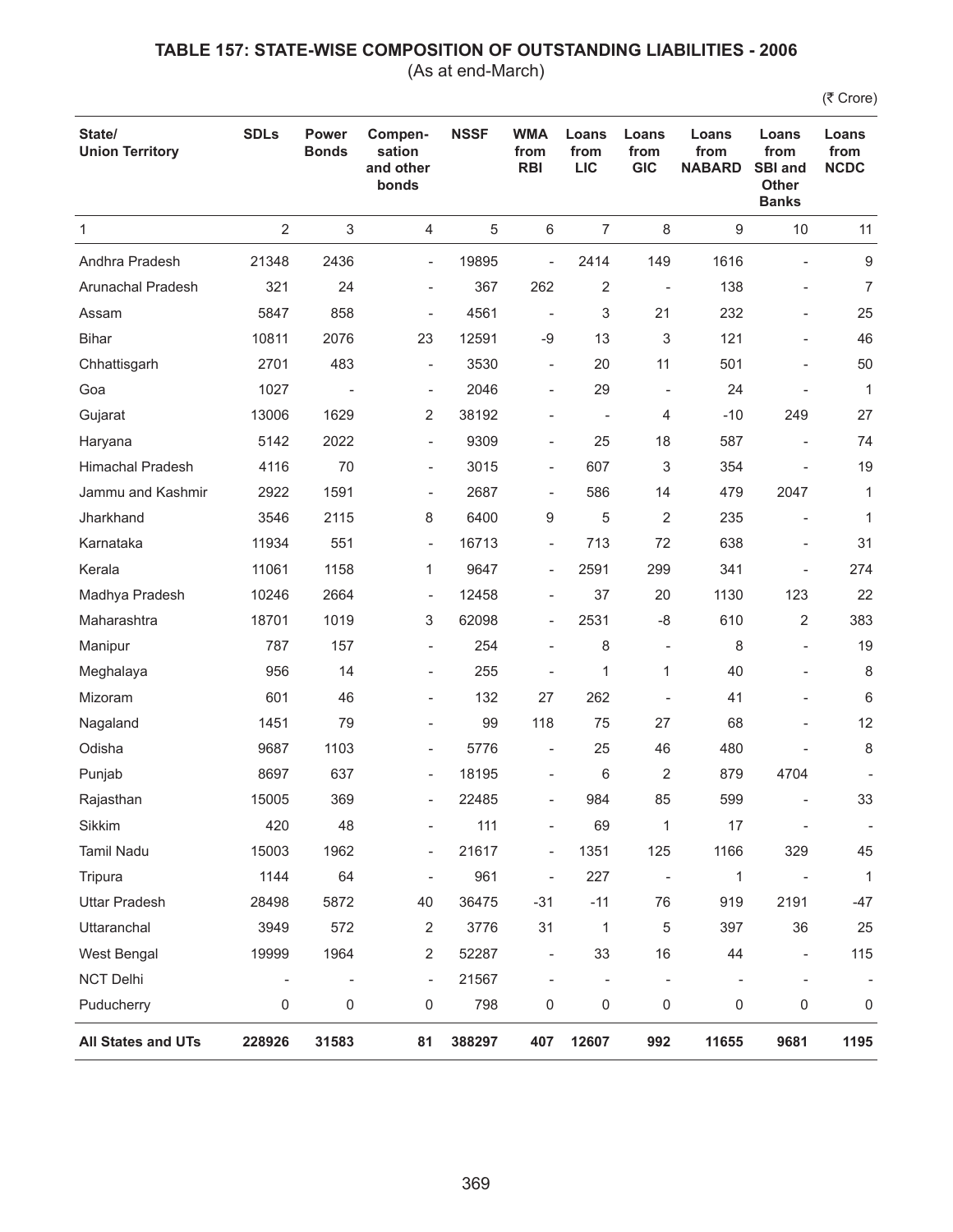### **TABLE 157: STATE-WISE COMPOSITION OF OUTSTANDING LIABILITIES - 2006** *(Concld.)* (As at end-March)

(₹ Crore)

| State/<br><b>Union Territory</b> | Loans<br>from<br>other<br>Institu-<br>tions | Loans<br>from<br><b>Banks</b><br>and<br><b>FIs</b> | <b>Total</b><br><b>Internal</b><br><b>Debt</b> | Loans<br>and<br><b>Advances</b><br>from<br><b>Centre</b> | <b>Provident Reserve</b><br><b>Funds</b><br>etc., | <b>Funds</b>             | <b>Deposit</b><br>and<br><b>Advances</b> | <b>Contigency Outstand-</b><br><b>Funds</b> | ing<br><b>Liabilities</b> |
|----------------------------------|---------------------------------------------|----------------------------------------------------|------------------------------------------------|----------------------------------------------------------|---------------------------------------------------|--------------------------|------------------------------------------|---------------------------------------------|---------------------------|
| $\mathbf{1}$                     | 12                                          | $13 =$                                             | $14 =$<br>(7 to 12) (2 to 6)+13                | 15                                                       | 16                                                | 17                       | 18                                       | 19                                          | $20 =$<br>(14 to 19)      |
| Andhra Pradesh                   | 3377                                        | 7566                                               | 51245                                          | 15884                                                    | 5554                                              | 1925                     | 8625                                     | 49                                          | 83282                     |
| Arunachal Pradesh                | 110                                         | 258                                                | 1232                                           | 497                                                      | 464                                               | 117                      | 102                                      |                                             | 2412                      |
| Assam                            | 144                                         | 425                                                | 11691                                          | 2769                                                     | 3265                                              | 874                      | $-248$                                   | 50                                          | 18401                     |
| <b>Bihar</b>                     | 14                                          | 197                                                | 25689                                          | 8687                                                     | 8766                                              | 976                      | 2822                                     | 350                                         | 47290                     |
| Chhattisgarh                     | $\overline{\phantom{a}}$                    | 582                                                | 7297                                           | 2246                                                     | 1563                                              | 939                      | 1105                                     | 40                                          | 13190                     |
| Goa                              | 85                                          | 140                                                | 3212                                           | 882                                                      | 574                                               | 108                      | 319                                      | 30                                          | 5126                      |
| Gujarat                          | 1837                                        | 2107                                               | 54936                                          | 11579                                                    | 4130                                              | 3210                     | 9045                                     | 124                                         | 83024                     |
| Haryana                          | 118                                         | 822                                                | 17295                                          | 2222                                                     | 5593                                              | 850                      | 1009                                     | 10                                          | 26979                     |
| <b>Himachal Pradesh</b>          | 3037                                        | 4021                                               | 11221                                          | 1073                                                     | 3291                                              | 169                      | 1631                                     | 5                                           | 17390                     |
| Jammu and Kashmir                | 475                                         | 3602                                               | 10802                                          | 2196                                                     | 3527                                              | 922                      | 978                                      | 1                                           | 18427                     |
| Jharkhand                        | 54                                          | 296                                                | 12374                                          | 2793                                                     | 490                                               | 331                      | 785                                      | 150                                         | 16924                     |
| Karnataka                        | $\overline{\phantom{0}}$                    | 1454                                               | 30652                                          | 9285                                                     | 7126                                              | $\overline{\phantom{a}}$ | 2444                                     | 80                                          | 49587                     |
| Kerala                           | 247                                         | 3752                                               | 25619                                          | 5418                                                     | 14841                                             | 439                      | 1468                                     | 98                                          | 47883                     |
| Madhya Pradesh                   | 2115                                        | 3446                                               | 28814                                          | 8998                                                     | 7489                                              | 1464                     | 2850                                     | 32                                          | 49647                     |
| Maharashtra                      | 3052                                        | 6570                                               | 88390                                          | 8680                                                     | 8771                                              | 23051                    | 16625                                    | 711                                         | 146228                    |
| Manipur                          | 91                                          | 127                                                | 1325                                           | 1445                                                     | 583                                               | 21                       | 688                                      |                                             | 4062                      |
| Meghalaya                        | 146                                         | 197                                                | 1422                                           | 379                                                      | 347                                               | 54                       | 403                                      | 6                                           | 2610                      |
| Mizoram                          | 115                                         | 423                                                | 1229                                           | 394                                                      | 720                                               | 27                       | 785                                      |                                             | 3154                      |
| Nagaland                         | 292                                         | 473                                                | 2219                                           | 434                                                      | 515                                               | $-1$                     | $-162$                                   |                                             | 3006                      |
| Odisha                           | 758                                         | 1317                                               | 17883                                          | 8836                                                     | 9729                                              | 2135                     | 2033                                     | 110                                         | 40724                     |
| Punjab                           | 719                                         | 6310                                               | 33839                                          | 7221                                                     | 7575                                              | 1297                     | 1182                                     | 25                                          | 51140                     |
| Rajasthan                        | 373                                         | 2074                                               | 39934                                          | 7927                                                     | 13059                                             | 879                      | 4406                                     | 35                                          | 66239                     |
| Sikkim                           | 14                                          | 101                                                | 680                                            | 230                                                      | 305                                               | 12                       | 61                                       | 1                                           | 1289                      |
| <b>Tamil Nadu</b>                | 2234                                        | 5249                                               | 43831                                          | 6682                                                     | 6832                                              | 1896                     | 4475                                     | 134                                         | 63848                     |
| Tripura                          | 7                                           | 236                                                | 2404                                           | 579                                                      | 2285                                              | 3                        | 76                                       | 10                                          | 5358                      |
| <b>Uttar Pradesh</b>             | 6441                                        | 9569                                               | 80423                                          | 23763                                                    | 17230                                             | 19263                    | 14157                                    | $-776$                                      | 154061                    |
| Uttaranchal                      | 573                                         | 1038                                               | 9367                                           | 469                                                      | 1113                                              | 72                       | 967                                      | 30                                          | 12017                     |
| West Bengal                      | 9288                                        | 9496                                               | 83748                                          | 15435                                                    | 5069                                              | 2087                     | 8061                                     | 18                                          | 114419                    |
| <b>NCT Delhi</b>                 | ÷                                           | $\qquad \qquad \blacksquare$                       | 21567                                          |                                                          |                                                   |                          |                                          | $\overline{a}$                              | 21567                     |
| Puducherry                       | $\mathbf 0$                                 | 0                                                  | 798                                            | 1019                                                     | $\mathsf 0$                                       | 0                        | 0                                        | 1                                           | 1818                      |
| All States and UTs               | 35716                                       | 71848                                              | 721138                                         | 158022                                                   | 140806                                            | 63120                    | 86692                                    | 1324                                        | 1171102                   |

-: Nil/Negligible.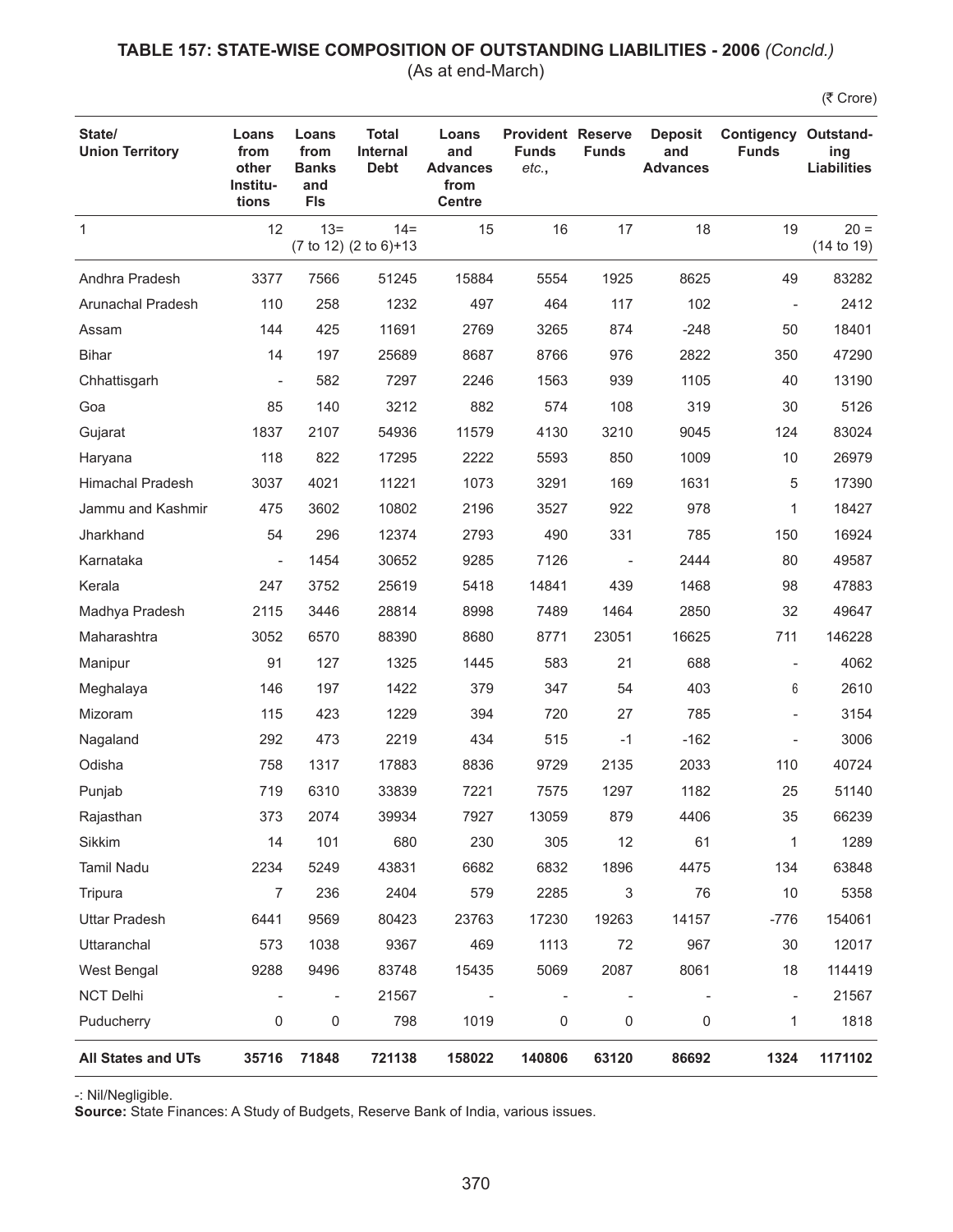(As at end-March)

| State/<br><b>Union Territory</b> | <b>SDLs</b>    | Power<br><b>Bonds</b>     | Compen-<br>sation<br>and other<br>bonds | <b>NSSF</b> | <b>WMA</b><br>from<br><b>RBI</b> | Loans<br>from<br><b>LIC</b> | Loans<br>from<br><b>GIC</b> | Loans<br>from<br><b>NABARD</b> | Loans<br>from<br><b>SBI and</b><br><b>Other</b><br><b>Banks</b> | Loans<br>from<br><b>NCDC</b> |
|----------------------------------|----------------|---------------------------|-----------------------------------------|-------------|----------------------------------|-----------------------------|-----------------------------|--------------------------------|-----------------------------------------------------------------|------------------------------|
| 1                                | $\overline{2}$ | $\ensuremath{\mathsf{3}}$ | 4                                       | 5           | 6                                | $\overline{7}$              | 8                           | 9                              | 10                                                              | 11                           |
| Andhra Pradesh                   | 23543          | 2192                      | $\overline{\phantom{0}}$                | 24039       | $\overline{\phantom{a}}$         | 2096                        | 139                         | 2357                           | $\overline{a}$                                                  | 97                           |
| Arunachal Pradesh                | 424            | 22                        | $\overline{\phantom{a}}$                | 496         | 56                               | $\overline{2}$              | $\overline{\phantom{a}}$    | 167                            | $\qquad \qquad -$                                               | 5                            |
| Assam                            | 6525           | 772                       | $\overline{\phantom{a}}$                | 4689        | $\overline{\phantom{a}}$         | 3                           | 19                          | 303                            |                                                                 | $-24$                        |
| <b>Bihar</b>                     | 10393          | 1868                      | 23                                      | 14704       | -9                               | 25                          | $\overline{2}$              | 336                            |                                                                 | 48                           |
| Chhattisgarh                     | 2695           | 435                       | $\overline{\phantom{a}}$                | 4295        | $\overline{\phantom{a}}$         | 20                          | 11                          | 591                            |                                                                 | 43                           |
| Goa                              | 1108           | $\overline{\phantom{a}}$  | $\overline{\phantom{a}}$                | 2582        | $\overline{\phantom{a}}$         | 27                          | $\overline{a}$              | 18                             |                                                                 | $\mathbf{1}$                 |
| Gujarat                          | 12722          | 1466                      | 2                                       | 43966       |                                  | $\overline{\phantom{a}}$    | $\overline{a}$              | 6                              | 227                                                             | 6                            |
| Haryana                          | 4994           | 1820                      | $\overline{\phantom{a}}$                | 10485       | $\overline{a}$                   | 22                          | 16                          | 691                            |                                                                 | 89                           |
| <b>Himachal Pradesh</b>          | 4583           | 63                        | $\overline{\phantom{a}}$                | 3694        | 42                               | 517                         | 2                           | 464                            |                                                                 | 27                           |
| Jammu and Kashmir                | 3538           | 1432                      | $\overline{\phantom{a}}$                | 3141        | $\overline{\phantom{a}}$         | 647                         | 14                          | 568                            | 2130                                                            | $\mathbf{1}$                 |
| Jharkhand                        | 3805           | 1904                      | 8                                       | 7731        | 9                                | 5                           | 2                           | 390                            |                                                                 | 2                            |
| Karnataka                        | 11700          |                           | $\overline{\phantom{a}}$                | 19306       | $\overline{\phantom{a}}$         | 678                         | 66                          | 895                            |                                                                 | $-2$                         |
| Kerala                           | 12847          | 1042                      | $\mathbf{1}$                            | 11875       | $\overline{\phantom{a}}$         | 2871                        | 322                         | 552                            | $\overline{\phantom{a}}$                                        | 222                          |
| Madhya Pradesh                   | 11219          | 2398                      | $\overline{\phantom{a}}$                | 14579       | $\overline{\phantom{a}}$         | 153                         | 18                          | 1533                           | 122                                                             | 18                           |
| Maharashtra                      | 19967          | 917                       | 3                                       | 71376       | $\overline{\phantom{a}}$         | 2336                        | $-9$                        | 734                            | 2                                                               | 363                          |
| Manipur                          | 868            | 141                       | $\overline{\phantom{a}}$                | 481         | $\overline{\phantom{a}}$         | 8                           | $\overline{a}$              | 10                             |                                                                 | 17                           |
| Meghalaya                        | 1120           | 13                        | $\overline{\phantom{a}}$                | 279         | $\overline{a}$                   | 1                           | 1                           | 58                             |                                                                 | $\overline{7}$               |
| Mizoram                          | 709            | 41                        | $\overline{\phantom{a}}$                | 140         | 47                               | 285                         | $\overline{a}$              | 48                             |                                                                 | 4                            |
| Nagaland                         | 1700           | 71                        | $\overline{\phantom{a}}$                | 113         | 95                               | 99                          | 27                          | 90                             |                                                                 | $\mathbf{1}$                 |
| Odisha                           | 8898           | 993                       | $\overline{\phantom{m}}$                | 6862        | $\overline{\phantom{a}}$         | 22                          | 42                          | 656                            |                                                                 | 5                            |
| Punjab                           | 9435           | 574                       | $\overline{\phantom{a}}$                | 21185       | $\overline{\phantom{a}}$         | 5                           | 1                           | 1018                           | 4255                                                            |                              |
| Rajasthan                        | 16070          | 221                       | $\overline{\phantom{a}}$                | 24425       | 59                               | 799                         | 80                          | 927                            |                                                                 | 56                           |
| Sikkim                           | 517            | 43                        |                                         | 117         | ÷,                               | 75                          | 1                           | 24                             | $\qquad \qquad \blacksquare$                                    |                              |
| Tamil Nadu                       | 16373          | $\overline{\phantom{a}}$  | $\overline{\phantom{a}}$                | 25631       | $\qquad \qquad \blacksquare$     | 1279                        | 124                         | 1564                           | 314                                                             | 34                           |
| Tripura                          | 1159           | 57                        | $\overline{\phantom{0}}$                | 1111        | $\overline{\phantom{a}}$         | 210                         | $\qquad \qquad -$           | 15                             |                                                                 |                              |
| <b>Uttar Pradesh</b>             | 30759          | 5285                      | 40                                      | 42647       | $-31$                            | $-18$                       | 73                          | 1030                           | 2091                                                            | -47                          |
| Uttarakhand                      | 4266           | 515                       | $\overline{2}$                          | 4373        | 31                               | 1                           | 5                           | 534                            | 36                                                              | 47                           |
| West Bengal                      | 20839          | 1767                      | 2                                       | 60987       | $\overline{\phantom{0}}$         | 29                          | 13                          | 42                             | $\overline{\phantom{a}}$                                        | 101                          |
| NCT Delhi                        | ÷,             |                           | $\blacksquare$                          | 25569       |                                  |                             |                             |                                |                                                                 |                              |
| Puducherry                       |                |                           | $\qquad \qquad -$                       | 1165        |                                  |                             |                             |                                |                                                                 |                              |
| All States and UTs               | 242776         | 26052                     | 81                                      | 452043      | 299                              | 12197                       | 969                         | 15621                          | 9177                                                            | 1121                         |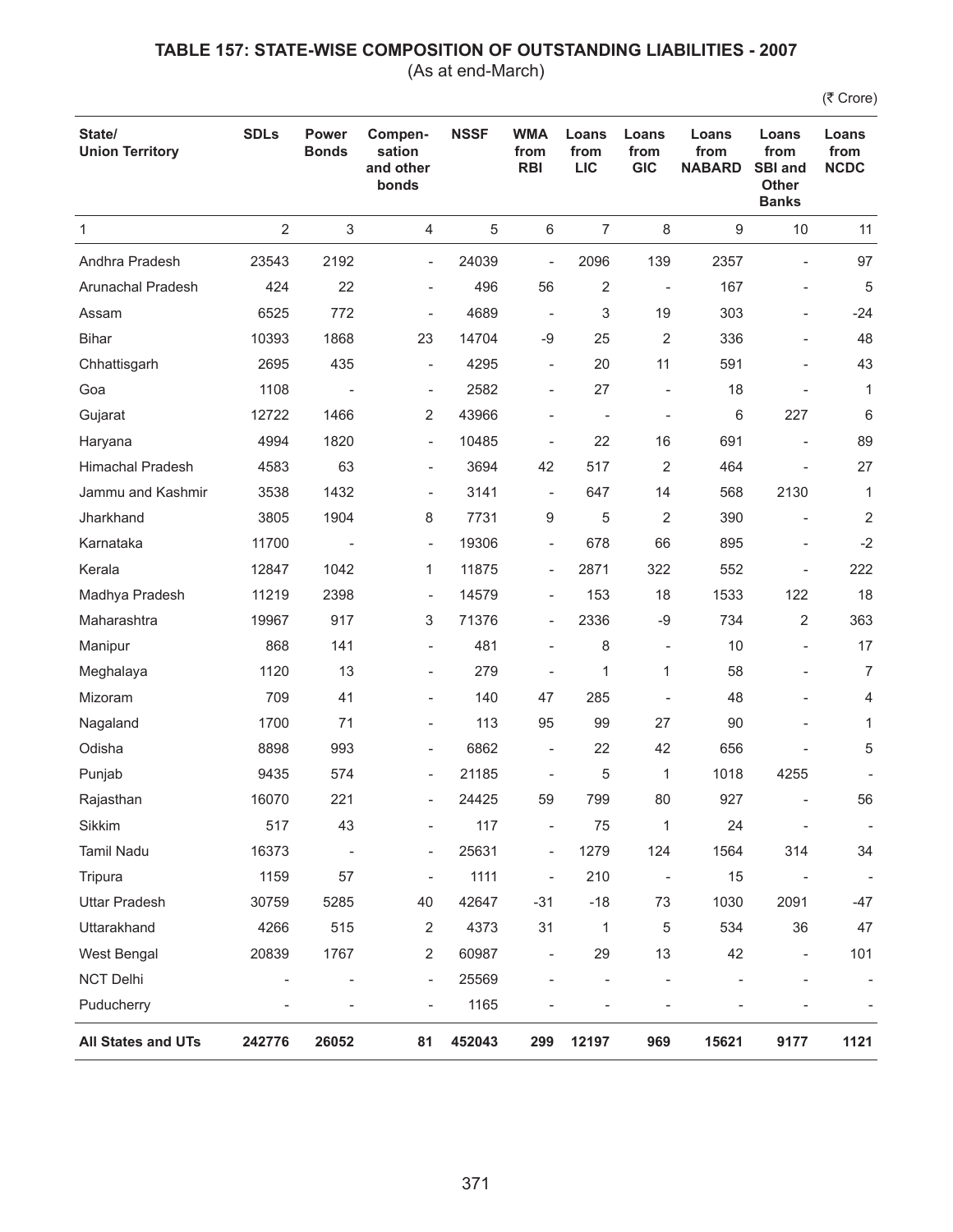### **TABLE 157: STATE-WISE COMPOSITION OF OUTSTANDING LIABILITIES - 2007** *(Concld.)* (As at end-March)

(₹ Crore)

| State/<br><b>Union Territory</b> | Loans<br>from<br>other<br>Institu-<br>tions | Loans<br>from<br><b>Banks</b><br>and<br><b>FIs</b> | <b>Total</b><br><b>Internal</b><br><b>Debt</b> | Loans<br>and<br><b>Advances</b><br>from<br><b>Centre</b> | <b>Provident Reserve</b><br><b>Funds</b><br>etc., | <b>Funds</b>             | <b>Deposit</b><br>and<br><b>Advances</b> | <b>Contigency Outstand-</b><br><b>Funds</b> | ing<br><b>Liabilities</b> |
|----------------------------------|---------------------------------------------|----------------------------------------------------|------------------------------------------------|----------------------------------------------------------|---------------------------------------------------|--------------------------|------------------------------------------|---------------------------------------------|---------------------------|
| $\mathbf{1}$                     | 12                                          | $13 =$                                             | $14 =$<br>(7 to 12) (2 to 6)+13                | 15                                                       | 16                                                | 17                       | 18                                       | 19                                          | $20 =$<br>(14 to 19)      |
| Andhra Pradesh                   | 1853                                        | 6542                                               | 56317                                          | 15000                                                    | 6126                                              | 2297                     | 10666                                    | 50                                          | 90456                     |
| Arunachal Pradesh                | 107                                         | 280                                                | 1277                                           | 478                                                      | 527                                               | 127                      | $-38$                                    | $\overline{\phantom{a}}$                    | 2371                      |
| Assam                            | 118                                         | 418                                                | 12403                                          | 2670                                                     | 3615                                              | 1126                     | $-375$                                   | 50                                          | 19490                     |
| <b>Bihar</b>                     | 10                                          | 421                                                | 27400                                          | 8268                                                     | 9161                                              | 976                      | 3691                                     | 350                                         | 49846                     |
| Chhattisgarh                     | $\overline{\phantom{a}}$                    | 665                                                | 8090                                           | 2111                                                     | 1576                                              | 790                      | 1437                                     | 37                                          | 14042                     |
| Goa                              | 71                                          | 117                                                | 3806                                           | 861                                                      | 633                                               | 140                      | 371                                      | 30                                          | 5841                      |
| Gujarat                          | 2583                                        | 2822                                               | 60978                                          | 11015                                                    | 4415                                              | 4476                     | 9874                                     | 197                                         | 90956                     |
| Haryana                          | 243                                         | 1061                                               | 18360                                          | 2128                                                     | 5958                                              | 1082                     | 1769                                     | 10                                          | 29308                     |
| <b>Himachal Pradesh</b>          | 2802                                        | 3812                                               | 12195                                          | 1022                                                     | 3613                                              | 175                      | 1131                                     | 5                                           | 18142                     |
| Jammu and Kashmir                | 91                                          | 3450                                               | 11561                                          | 2075                                                     | 3953                                              | 1074                     | 1008                                     | 1                                           | 19673                     |
| Jharkhand                        | 38                                          | 436                                                | 13893                                          | 2649                                                     | 720                                               | 488                      | 1181                                     | 118                                         | 19049                     |
| Karnataka                        | $\qquad \qquad \blacksquare$                | 1638                                               | 32645                                          | 9202                                                     | 7785                                              | 4130                     | 4249                                     | 67                                          | 58079                     |
| Kerala                           | 237                                         | 4203                                               | 29969                                          | 5373                                                     | 14534                                             | 447                      | 1896                                     | 100                                         | 52318                     |
| Madhya Pradesh                   | 763                                         | 2608                                               | 30803                                          | 8685                                                     | 7644                                              | 1886                     | 3613                                     | 100                                         | 52731                     |
| Maharashtra                      | 2892                                        | 6318                                               | 98580                                          | 8645                                                     | 9411                                              | 25394                    | 18616                                    | 95                                          | 160741                    |
| Manipur                          | 88                                          | 123                                                | 1613                                           | 1206                                                     | 648                                               | 14                       | 704                                      | $\overline{\phantom{a}}$                    | 4185                      |
| Meghalaya                        | 132                                         | 199                                                | 1611                                           | 364                                                      | 383                                               | 57                       | 399                                      | 6                                           | 2819                      |
| Mizoram                          | 106                                         | 443                                                | 1380                                           | 384                                                      | 863                                               | 41                       | 686                                      | $\overline{\phantom{0}}$                    | 3354                      |
| Nagaland                         | 320                                         | 537                                                | 2516                                           | 419                                                      | 419                                               | $\overline{\phantom{a}}$ | $-130$                                   |                                             | 3225                      |
| Odisha                           | 690                                         | 1414                                               | 18167                                          | 8797                                                     | 10327                                             | 3682                     | 1993                                     | $-28$                                       | 42938                     |
| Punjab                           | 666                                         | 5946                                               | 37139                                          | 3213                                                     | 7977                                              | 1538                     | 1116                                     | 25                                          | 51009                     |
| Rajasthan                        | 228                                         | 2089                                               | 42865                                          | 7632                                                     | 14304                                             | 1339                     | 4998                                     | 35                                          | 71173                     |
| Sikkim                           | 13                                          | 113                                                | 790                                            | 222                                                      | 321                                               | $\overline{\mathbf{c}}$  | 73                                       | 1                                           | 1409                      |
| Tamil Nadu                       | 1294                                        | 4610                                               | 46613                                          | 6469                                                     | 7088                                              | 2637                     | 5604                                     | 150                                         | 68561                     |
| Tripura                          | $\overline{7}$                              | 233                                                | 2561                                           | 556                                                      | 1372                                              | 21                       | 105                                      | 10                                          | 4625                      |
| <b>Uttar Pradesh</b>             | 5985                                        | 9113                                               | 87813                                          | 21965                                                    | 19963                                             | 22225                    | 15951                                    | $-141$                                      | 167776                    |
| Uttarakhand                      | 516                                         | 1139                                               | 10325                                          | 464                                                      | 1201                                              | 137                      | 1142                                     | 38                                          | 13308                     |
| West Bengal                      | 8402                                        | 8588                                               | 92184                                          | 14778                                                    | 5383                                              | 2458                     | 9338                                     | 13                                          | 124153                    |
| <b>NCT Delhi</b>                 |                                             | $\qquad \qquad \blacksquare$                       | 25569                                          |                                                          | $\overline{\phantom{a}}$                          |                          |                                          | $\overline{\phantom{a}}$                    | 25569                     |
| Puducherry                       |                                             | $\overline{a}$                                     | 1165                                           | 1003                                                     |                                                   |                          |                                          | 1                                           | 2169                      |
| All States and UTs               | 30255                                       | 69338                                              | 790588                                         | 147654                                                   | 149920                                            | 78759                    | 101068                                   | 1320                                        | 1269316                   |

-: Nil/Negligible.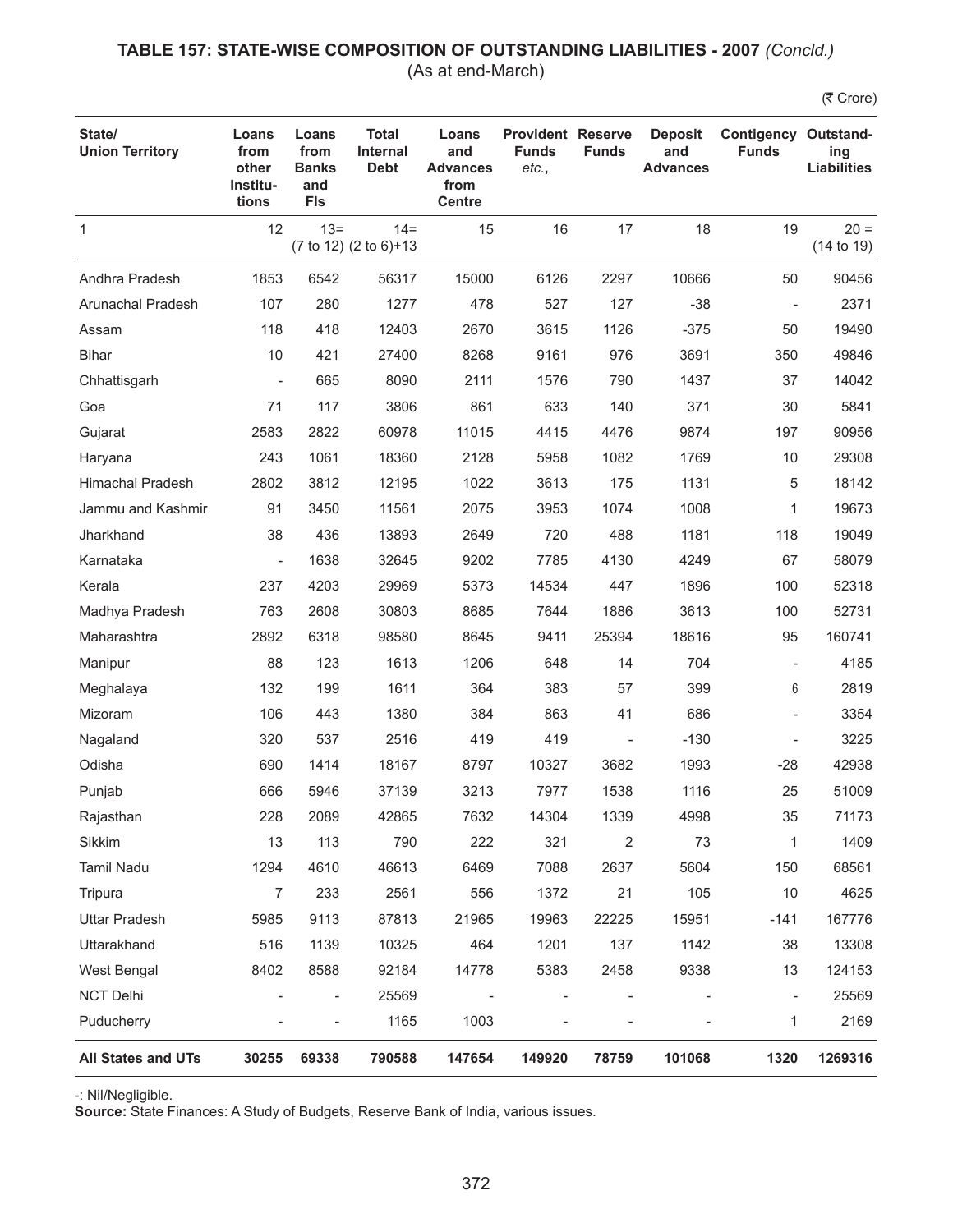(As at end-March)

| State/<br><b>Union Territory</b> | <b>SDLs</b>              | <b>Power</b><br><b>Bonds</b> | Compen-<br>sation<br>and other<br>bonds | <b>NSSF</b> | <b>WMA</b><br>from<br><b>RBI</b> | Loans<br>from<br><b>LIC</b> | Loans<br>from<br><b>GIC</b> | Loans<br>from<br><b>NABARD</b> | Loans<br>from<br><b>SBI and</b><br><b>Other</b><br><b>Banks</b> | Loans<br>from<br><b>NCDC</b> |
|----------------------------------|--------------------------|------------------------------|-----------------------------------------|-------------|----------------------------------|-----------------------------|-----------------------------|--------------------------------|-----------------------------------------------------------------|------------------------------|
| $\mathbf{1}$                     | $\overline{2}$           | $\sqrt{3}$                   | 4                                       | 5           | $\,6\,$                          | $\overline{7}$              | $\,8\,$                     | 9                              | 10                                                              | 11                           |
| Andhra Pradesh                   | 29186                    | 1949                         | $\overline{\phantom{a}}$                | 24222       | $\overline{\phantom{a}}$         | 1750                        | 130                         | 3189                           | $\blacksquare$                                                  | 134                          |
| Arunachal Pradesh                | 598                      | 19                           | $\overline{\phantom{0}}$                | 521         | 56                               | 1                           | $\overline{\phantom{a}}$    | 203                            | $\qquad \qquad \blacksquare$                                    | $\overline{2}$               |
| Assam                            | 7155                     | 686                          | $\overline{\phantom{m}}$                | 4699        | $\overline{\phantom{a}}$         | 2                           | 17                          | 434                            | $\overline{a}$                                                  | $-30$                        |
| <b>Bihar</b>                     | 10706                    | 1660                         | 22                                      | 15331       | $-9$                             | 24                          | 2                           | 613                            | $\overline{a}$                                                  | 39                           |
| Chhattisgarh                     | 2510                     | 387                          | $\overline{a}$                          | 4355        | $\overline{\phantom{a}}$         | 20                          | 11                          | 588                            | $\overline{\phantom{a}}$                                        | 36                           |
| Goa                              | 1477                     | $\overline{\phantom{a}}$     | $\overline{\phantom{a}}$                | 2680        | $\overline{\phantom{a}}$         | 25                          | ÷,                          | 12                             |                                                                 | $\mathbf{1}$                 |
| Gujarat                          | 19021                    | 1303                         | 2                                       | 44389       |                                  | $\overline{\phantom{a}}$    | $\overline{\phantom{0}}$    | 4                              | 204                                                             | $\overline{2}$               |
| Haryana                          | 4741                     | 1618                         | $\overline{\phantom{a}}$                | 10536       | $\overline{\phantom{a}}$         | 19                          | 14                          | 814                            |                                                                 | 80                           |
| <b>Himachal Pradesh</b>          | 5905                     | 56                           | $\overline{\phantom{0}}$                | 3829        | $\overline{\phantom{a}}$         | 470                         | 2                           | 616                            |                                                                 | 24                           |
| Jammu and Kashmir                | 5645                     | 1273                         | $\qquad \qquad \blacksquare$            | 3169        | $\overline{\phantom{a}}$         | 690                         | 12                          | 711                            | 2055                                                            | $\mathbf{1}$                 |
| Jharkhand                        | 4734                     | 1692                         | 7                                       | 7861        | 9                                | 5                           | $\overline{2}$              | 607                            |                                                                 |                              |
| Karnataka                        | 11988                    |                              | $\overline{\phantom{a}}$                | 19515       | $\overline{\phantom{a}}$         | 644                         | 60                          | 1149                           | $\overline{a}$                                                  | $-41$                        |
| Kerala                           | 16481                    | 927                          | 1                                       | 11982       | $\overline{\phantom{a}}$         | 3136                        | 324                         | 691                            | ÷                                                               | 251                          |
| Madhya Pradesh                   | 12584                    | 2131                         | $\overline{\phantom{a}}$                | 14686       | $\overline{\phantom{a}}$         | 150                         | 17                          | 2038                           | 122                                                             | 33                           |
| Maharashtra                      | 27711                    | 815                          | 3                                       | 72851       | $\overline{\phantom{a}}$         | 2086                        | $-10$                       | 1149                           | 2                                                               | 405                          |
| Manipur                          | 1078                     | 126                          | $\overline{\phantom{0}}$                | 681         | $\overline{\phantom{a}}$         | 8                           | $\overline{\phantom{0}}$    | 14                             | $\overline{\phantom{a}}$                                        | 14                           |
| Meghalaya                        | 1268                     | 11                           | $\overline{\phantom{0}}$                | 288         | $\overline{a}$                   | 1                           | 1                           | 81                             |                                                                 | 7                            |
| Mizoram                          | 838                      | 36                           | $\overline{\phantom{0}}$                | 140         | 27                               | 286                         |                             | 56                             | $\qquad \qquad \blacksquare$                                    | $\overline{2}$               |
| Nagaland                         | 1998                     | 63                           | ÷                                       | 113         |                                  | 99                          | 26                          | 98                             |                                                                 | $\overline{2}$               |
| Odisha                           | 8024                     | 882                          | $\overline{\phantom{0}}$                | 6756        | $\overline{\phantom{a}}$         | 19                          | 37                          | 834                            |                                                                 | 4                            |
| Punjab                           | 13228                    | 510                          | $\overline{\phantom{a}}$                | 21642       | $\overline{\phantom{a}}$         | 4                           | 1                           | 1242                           | 3768                                                            |                              |
| Rajasthan                        | 19303                    | 184                          | $\overline{\phantom{0}}$                | 24203       | $\overline{a}$                   | 614                         | 75                          | 1369                           |                                                                 | 92                           |
| Sikkim                           | 742                      | 38                           |                                         | 115         |                                  | 81                          | 1                           | 36                             |                                                                 | $\overline{\phantom{a}}$     |
| Tamil Nadu                       | 20502                    | $\overline{\phantom{a}}$     | $\overline{\phantom{0}}$                | 24848       | $\qquad \qquad \blacksquare$     | 1203                        | 115                         | 2254                           | 298                                                             | 27                           |
| Tripura                          | 1114                     | 51                           | $\overline{\phantom{a}}$                | 1115        | $\overline{\phantom{a}}$         | 195                         | 4                           | 57                             | $\overline{\phantom{a}}$                                        | $\overline{\phantom{a}}$     |
| <b>Uttar Pradesh</b>             | 33389                    | 4697                         | 40                                      | 44055       | $-31$                            | $-24$                       | 71                          | 1326                           | 2811                                                            | $-32$                        |
| Uttarakhand                      | 5001                     | 458                          | $\overline{2}$                          | 4582        | 202                              | 1                           | 5                           | 641                            | 36                                                              | 37                           |
| West Bengal                      | 31579                    | 1571                         | 2                                       | 61715       | $\overline{\phantom{a}}$         | 25                          | 11                          | 40                             | $\overline{\phantom{a}}$                                        | 86                           |
| <b>NCT Delhi</b>                 | $\overline{\phantom{a}}$ | $\overline{\phantom{a}}$     | $\overline{\phantom{a}}$                | 25339       | $\overline{a}$                   |                             |                             |                                |                                                                 |                              |
| Puducherry                       | 337                      | $\overline{\phantom{a}}$     | $\overline{\phantom{0}}$                | 1174        |                                  |                             | ÷                           |                                |                                                                 |                              |
| <b>All States and UTs</b>        | 298843                   | 23143                        | 79                                      | 457392      | 254                              | 11534                       | 928                         | 20866                          | 9296                                                            | 1176                         |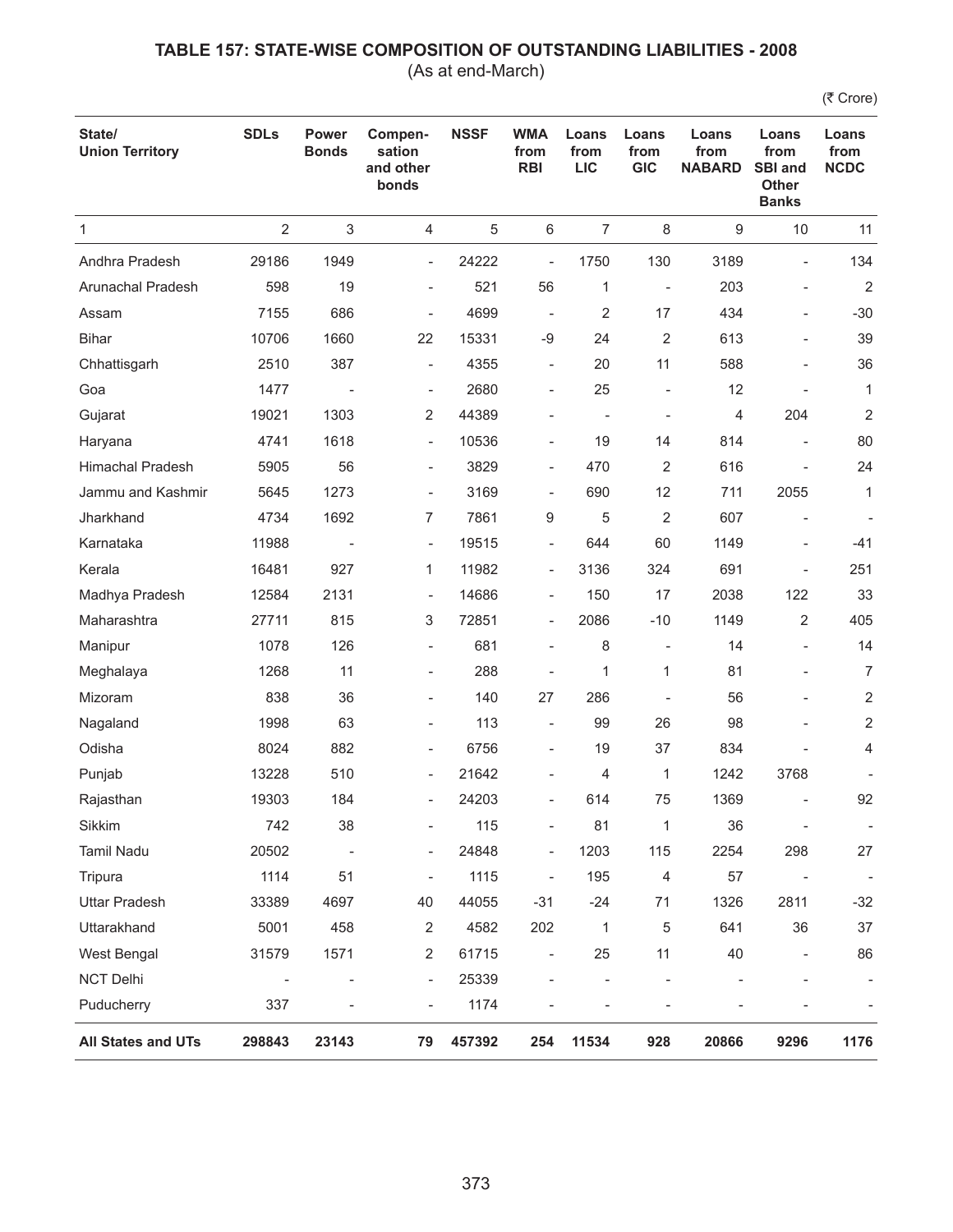### **TABLE 157: STATE-WISE COMPOSITION OF OUTSTANDING LIABILITIES - 2008** *(Concld.)* (As at end-March)

(₹ Crore)

| State/<br><b>Union Territory</b> | Loans<br>from<br>other<br>Institu-<br>tions | Loans<br>from<br><b>Banks</b><br>and<br><b>FIs</b> | <b>Total</b><br><b>Internal</b><br><b>Debt</b> | Loans<br>and<br><b>Advances</b><br>from<br><b>Centre</b> | <b>Provident Reserve</b><br><b>Funds</b><br>etc., | <b>Funds</b>             | <b>Deposit</b><br>and<br><b>Advances</b> | <b>Contigency Outstand-</b><br><b>Funds</b> | ing<br><b>Liabilities</b> |
|----------------------------------|---------------------------------------------|----------------------------------------------------|------------------------------------------------|----------------------------------------------------------|---------------------------------------------------|--------------------------|------------------------------------------|---------------------------------------------|---------------------------|
| $\mathbf{1}$                     | 12                                          | $13 =$                                             | $14 =$<br>(7 to 12) (2 to 6)+13                | 15                                                       | 16                                                | 17                       | 18                                       | 19                                          | $20 =$<br>(14 to 19)      |
| Andhra Pradesh                   | 54                                          | 5256                                               | 60612                                          | 15126                                                    | 6862                                              | 3121                     | 14105                                    | 49                                          | 99875                     |
| Arunachal Pradesh                | 107                                         | 314                                                | 1508                                           | 460                                                      | 570                                               | 47                       | 253                                      | $\overline{\phantom{a}}$                    | 2837                      |
| Assam                            | 89                                          | 512                                                | 13052                                          | 2601                                                     | 3933                                              | 1492                     | $-936$                                   | 50                                          | 20192                     |
| <b>Bihar</b>                     | 10                                          | 687                                                | 28398                                          | 8308                                                     | 9429                                              | 932                      | 5391                                     | 350                                         | 52807                     |
| Chhattisgarh                     | $\overline{\phantom{a}}$                    | 655                                                | 7907                                           | 2122                                                     | 1628                                              | 1071                     | 1879                                     | 40                                          | 14647                     |
| Goa                              | 72                                          | 110                                                | 4267                                           | 839                                                      | 722                                               | 175                      | 440                                      | 200                                         | 6642                      |
| Gujarat                          | 3071                                        | 3282                                               | 67998                                          | 10670                                                    | 4851                                              | 5391                     | 11227                                    | 190                                         | 100328                    |
| Haryana                          | 587                                         | 1514                                               | 18408                                          | 2080                                                     | 6257                                              | 1232                     | 1923                                     | 10                                          | 29911                     |
| <b>Himachal Pradesh</b>          | 2203                                        | 3315                                               | 13105                                          | 1018                                                     | 4154                                              | 435                      | 765                                      | 5                                           | 19482                     |
| Jammu and Kashmir                | 77                                          | 3546                                               | 13633                                          | 1951                                                     | 4295                                              | 1204                     | 1019                                     | 1                                           | 22102                     |
| Jharkhand                        | 425                                         | 1038                                               | 15342                                          | 2541                                                     | 881                                               | 622                      | 1806                                     | 150                                         | 21342                     |
| Karnataka                        | $\qquad \qquad \blacksquare$                | 1812                                               | 33315                                          | 9560                                                     | 8533                                              | 4880                     | 4187                                     | 80                                          | 60555                     |
| Kerala                           | 227                                         | 4628                                               | 34019                                          | 5534                                                     | 15858                                             | 685                      | 2387                                     | 20                                          | 58503                     |
| Madhya Pradesh                   | 689                                         | 3048                                               | 32450                                          | 8784                                                     | 7836                                              | 1852                     | 3886                                     | 100                                         | 54909                     |
| Maharashtra                      | 2714                                        | 6347                                               | 107726                                         | 8562                                                     | 10096                                             | 14847                    | 20691                                    | 91                                          | 162013                    |
| Manipur                          | 84                                          | 120                                                | 2005                                           | 969                                                      | 701                                               | 18                       | 837                                      | $\qquad \qquad -$                           | 4529                      |
| Meghalaya                        | 117                                         | 207                                                | 1773                                           | 348                                                      | 429                                               | 68                       | 594                                      | 6                                           | 3218                      |
| Mizoram                          | 82                                          | 426                                                | 1468                                           | 377                                                      | 1035                                              | 49                       | 1021                                     | $\overline{\phantom{0}}$                    | 3951                      |
| Nagaland                         | 370                                         | 596                                                | 2770                                           | 404                                                      | 432                                               | 2                        | $-32$                                    |                                             | 3577                      |
| Odisha                           | 628                                         | 1522                                               | 17185                                          | 8454                                                     | 10727                                             | 4426                     | 2099                                     | 86                                          | 42975                     |
| Punjab                           | 610                                         | 5625                                               | 41005                                          | 3283                                                     | 8613                                              | 1722                     | 1146                                     | 25                                          | 55794                     |
| Rajasthan                        | 197                                         | 2346                                               | 46037                                          | 7679                                                     | 15422                                             | 2439                     | 5555                                     | 35                                          | 77166                     |
| Sikkim                           | 11                                          | 129                                                | 1024                                           | 215                                                      | 335                                               | 23                       | 107                                      | 1                                           | 1705                      |
| Tamil Nadu                       | 1000                                        | 4897                                               | 50247                                          | 6936                                                     | 7471                                              | 3340                     | 5742                                     | 150                                         | 73887                     |
| Tripura                          | $\overline{7}$                              | 263                                                | 2542                                           | 532                                                      | 1429                                              | 46                       | $-17$                                    | 10                                          | 4542                      |
| <b>Uttar Pradesh</b>             | 5429                                        | 9580                                               | 91731                                          | 21143                                                    | 22414                                             | 25472                    | 18634                                    | 346                                         | 179741                    |
| Uttarakhand                      | 459                                         | 1179                                               | 11425                                          | 446                                                      | 1356                                              | 74                       | 1284                                     | 65                                          | 14650                     |
| West Bengal                      | 8323                                        | 8485                                               | 103352                                         | 14156                                                    | 5702                                              | 2602                     | 10599                                    | 13                                          | 136422                    |
| <b>NCT Delhi</b>                 |                                             | $\qquad \qquad \blacksquare$                       | 25339                                          | $\overline{\phantom{a}}$                                 | $\overline{\phantom{a}}$                          | $\overline{\phantom{a}}$ |                                          | $\overline{\phantom{a}}$                    | 25339                     |
| Puducherry                       |                                             | $\overline{\phantom{a}}$                           | 1511                                           | 973                                                      | 252                                               | $\qquad \qquad -$        | 187                                      | 1                                           | 2923                      |
| All States and UTs               | 27642                                       | 71439                                              | 851154                                         | 146071                                                   | 162223                                            | 78267                    | 116779                                   | 2074                                        | 1356564                   |

-: Nil/Negligible.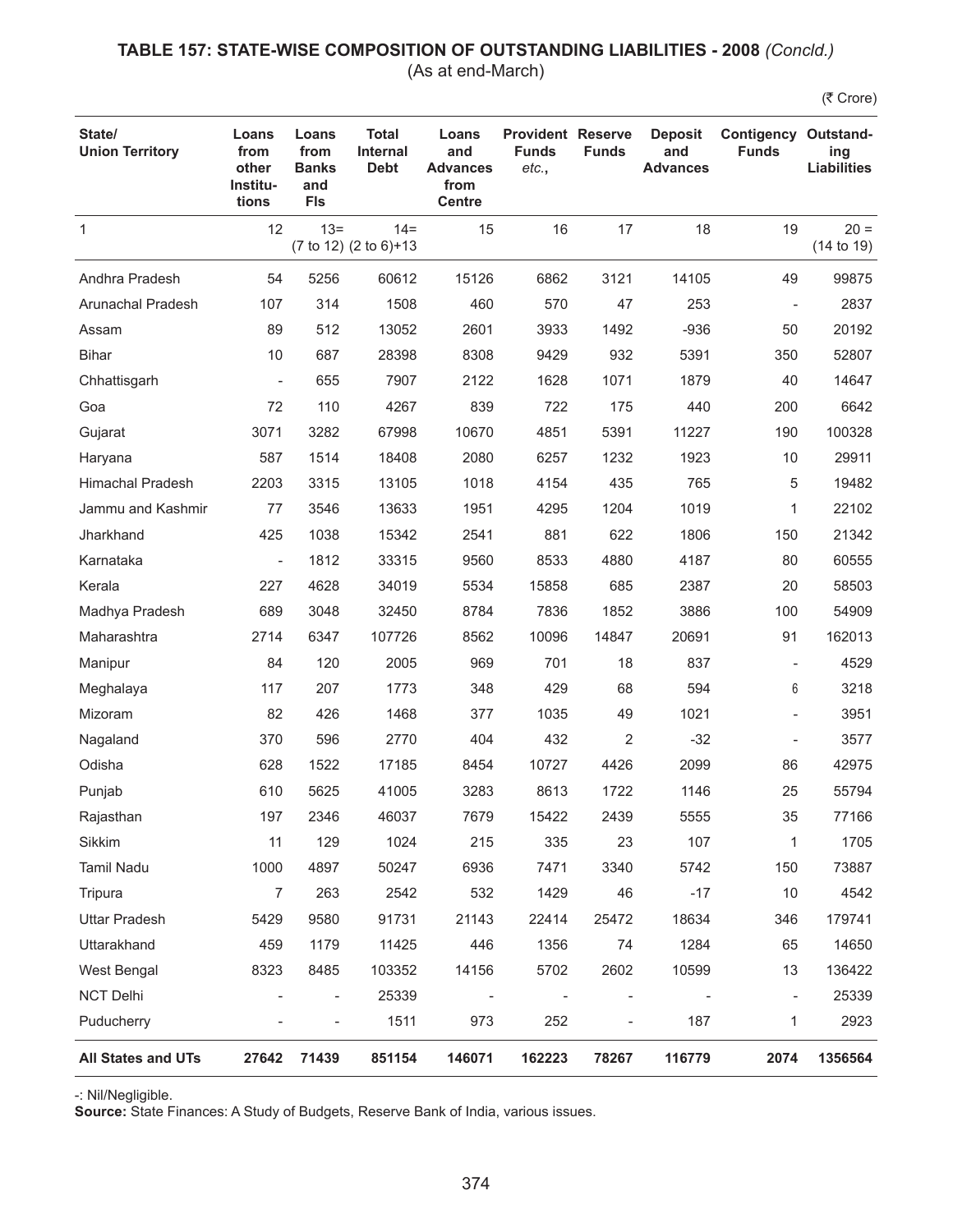(As at end-March)

| State/<br><b>Union Territory</b> | <b>SDLs</b>              | <b>Power</b><br><b>Bonds</b> | Compen-<br>sation<br>and other<br>bonds | <b>NSSF</b> | <b>WMA</b><br>from<br><b>RBI</b> | Loans<br>from<br><b>LIC</b> | Loans<br>from<br><b>GIC</b> | Loans<br>from<br><b>NABARD</b> | Loans<br>from<br><b>SBI and</b><br><b>Other</b><br><b>Banks</b> | Loans<br>from<br><b>NCDC</b> |
|----------------------------------|--------------------------|------------------------------|-----------------------------------------|-------------|----------------------------------|-----------------------------|-----------------------------|--------------------------------|-----------------------------------------------------------------|------------------------------|
| $\mathbf{1}$                     | $\overline{2}$           | $\sqrt{3}$                   | $\overline{4}$                          | 5           | $\,6\,$                          | $\overline{7}$              | $\,8\,$                     | 9                              | 10                                                              | 11                           |
| Andhra Pradesh                   | 38336                    | 1827                         | $\overline{\phantom{a}}$                | 24209       | $\overline{\phantom{a}}$         | 1401                        | 120                         | 3932                           | $\overline{\phantom{a}}$                                        | 152                          |
| Arunachal Pradesh                | 615                      | 18                           | $\overline{\phantom{a}}$                | 543         | 56                               | 1                           | $\overline{\phantom{a}}$    | 259                            | $\overline{\phantom{a}}$                                        | $-1$                         |
| Assam                            | 9255                     | 643                          | $\overline{\phantom{m}}$                | 4717        | $\overline{\phantom{a}}$         | 2                           | 15                          | 600                            | $\overline{a}$                                                  | $-30$                        |
| <b>Bihar</b>                     | 13370                    | 1557                         | 21                                      | 15826       | $-9$                             | 22                          | 2                           | 1074                           | $\qquad \qquad \blacksquare$                                    | 30                           |
| Chhattisgarh                     | 2326                     | 362                          | ÷                                       | 4373        | $\overline{\phantom{a}}$         | 20                          | 11                          | 603                            | $\qquad \qquad \blacksquare$                                    | 28                           |
| Goa                              | 1881                     | $\overline{\phantom{a}}$     | $\overline{\phantom{a}}$                | 2704        | $\overline{\phantom{a}}$         | 23                          | ÷,                          | 77                             |                                                                 | $\mathbf{1}$                 |
| Gujarat                          | 26879                    | 1222                         | 2                                       | 44316       |                                  | $\overline{\phantom{a}}$    | $\overline{\phantom{a}}$    | 3                              | 182                                                             | 3                            |
| Haryana                          | 7246                     | 1517                         | $\overline{\phantom{a}}$                | 10456       | $\overline{\phantom{a}}$         | 16                          | 12                          | 971                            | $\overline{\phantom{a}}$                                        | 108                          |
| <b>Himachal Pradesh</b>          | 7658                     | 53                           | $\overline{\phantom{0}}$                | 3889        | $\overline{\phantom{a}}$         | 427                         | 2                           | 764                            |                                                                 | 19                           |
| Jammu and Kashmir                | 7275                     | 1193                         | $\overline{\phantom{a}}$                | 3212        | $\overline{\phantom{a}}$         | 867                         | 11                          | 994                            | 2290                                                            | $\mathbf{1}$                 |
| Jharkhand                        | 5972                     | 1587                         | $\overline{7}$                          | 7949        | $\overline{\phantom{a}}$         | 5                           | $\overline{2}$              | 870                            | $\overline{\phantom{a}}$                                        | $-3$                         |
| Karnataka                        | 18572                    |                              | $\overline{\phantom{a}}$                | 19351       | $\overline{\phantom{a}}$         | 609                         | 54                          | 1480                           | $\overline{a}$                                                  | $-71$                        |
| Kerala                           | 21263                    | 869                          | 1                                       | 11880       | $\overline{\phantom{a}}$         | 3267                        | 344                         | 826                            | $\overline{a}$                                                  | 206                          |
| Madhya Pradesh                   | 16572                    | 1998                         | $\overline{\phantom{a}}$                | 14538       | $\overline{\phantom{a}}$         | 140                         | 15                          | 2563                           | 122                                                             | 57                           |
| Maharashtra                      | 44678                    | 764                          | 3                                       | 73279       | $\overline{\phantom{a}}$         | 1833                        | $-6$                        | 1882                           | 2                                                               | 442                          |
| Manipur                          | 1342                     | 118                          | $\overline{\phantom{0}}$                | 880         | $\overline{\phantom{a}}$         | 8                           | $\overline{\phantom{0}}$    | 14                             | ÷                                                               | 11                           |
| Meghalaya                        | 1454                     | 11                           | $\overline{\phantom{0}}$                | 293         | $\overline{\phantom{a}}$         | 1                           | 1                           | 114                            |                                                                 | 5                            |
| Mizoram                          | 964                      | 34                           | $\overline{\phantom{0}}$                | 137         | 27                               | 282                         | $\overline{\phantom{a}}$    | 60                             |                                                                 |                              |
| Nagaland                         | 2371                     | 59                           | $\overline{\phantom{0}}$                | 113         | ÷                                | 88                          | 26                          | 148                            |                                                                 | 2                            |
| Odisha                           | 7354                     | 827                          | $\overline{\phantom{0}}$                | 6812        | $\overline{\phantom{a}}$         | 16                          | 33                          | 1110                           |                                                                 | 3                            |
| Punjab                           | 17874                    | 478                          | $\overline{\phantom{a}}$                | 21429       | ۰                                | $\overline{\phantom{a}}$    | 1                           | 1506                           | 3236                                                            | 3                            |
| Rajasthan                        | 24499                    | 166                          | $\overline{\phantom{0}}$                | 23769       | ÷                                | 428                         | 71                          | 1948                           |                                                                 | 114                          |
| Sikkim                           | 990                      | 36                           | ÷                                       | 113         | $\overline{a}$                   | 86                          | 1                           | 66                             | $\overline{\phantom{a}}$                                        | $\overline{\phantom{a}}$     |
| Tamil Nadu                       | 29294                    | $\overline{\phantom{a}}$     | $\overline{a}$                          | 24610       | $\qquad \qquad -$                | 1128                        | 106                         | 2890                           | 281                                                             | 36                           |
| Tripura                          | 1192                     | 48                           | $\overline{\phantom{a}}$                | 1096        | $\overline{\phantom{a}}$         | 177                         | $\overline{4}$              | 95                             | $\overline{\phantom{a}}$                                        | $\overline{\phantom{a}}$     |
| <b>Uttar Pradesh</b>             | 43686                    | 4404                         | 40                                      | 44466       | $-31$                            | $-31$                       | 68                          | 1765                           | 2951                                                            | $-25$                        |
| Uttarakhand                      | 5885                     | 429                          | 2                                       | 4722        | 329                              | 1                           | 5                           | 778                            | 36                                                              | 33                           |
| West Bengal                      | 43123                    | 1473                         | 2                                       | 62235       | $\overline{\phantom{a}}$         | 21                          | 1                           | 39                             | $\overline{\phantom{a}}$                                        | 66                           |
| <b>NCT Delhi</b>                 | $\overline{\phantom{a}}$ | $\overline{\phantom{a}}$     | $\qquad \qquad -$                       | 25382       | -                                |                             |                             |                                |                                                                 |                              |
| Puducherry                       | 687                      | $\overline{a}$               | $\overline{a}$                          | 1183        |                                  |                             |                             |                                |                                                                 |                              |
| All States and UTs               | 402613                   | 21693                        | 78                                      | 458482      | 372                              | 10838                       | 899                         | 27431                          | 9100                                                            | 1190                         |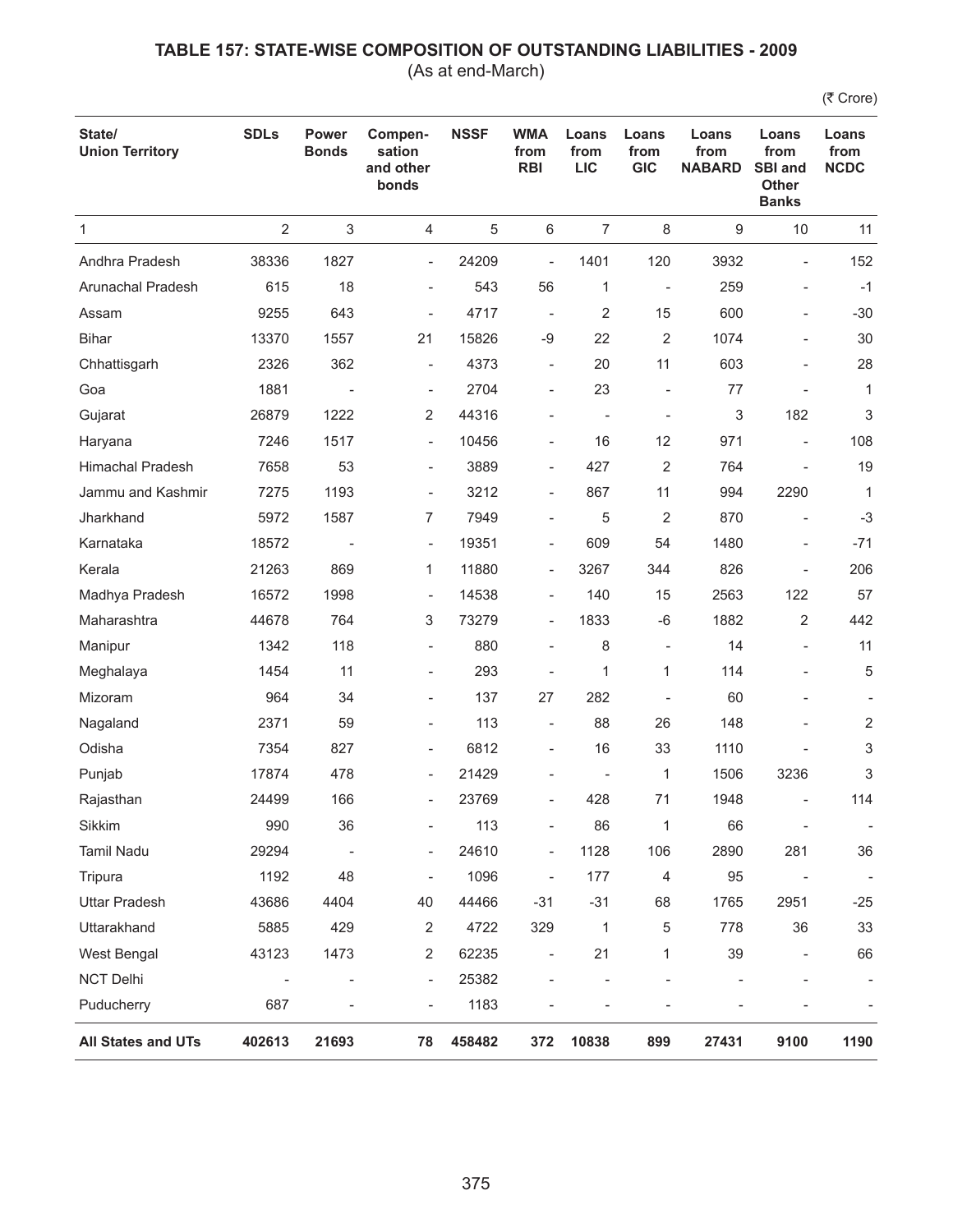### **TABLE 157: STATE-WISE COMPOSITION OF OUTSTANDING LIABILITIES - 2009** *(Concld.)* (As at end-March)

(₹ Crore)

| State/<br><b>Union Territory</b> | Loans<br>from<br>other<br>Institu-<br>tions | Loans<br>from<br><b>Banks</b><br>and<br><b>FIs</b> | <b>Total</b><br><b>Internal</b><br><b>Debt</b> | Loans<br>and<br><b>Advances</b><br>from<br><b>Centre</b> | <b>Provident Reserve</b><br><b>Funds</b><br>etc., | <b>Funds</b>             | <b>Deposit</b><br>and<br><b>Advances</b> | <b>Contigency Outstand-</b><br><b>Funds</b> | ing<br><b>Liabilities</b> |
|----------------------------------|---------------------------------------------|----------------------------------------------------|------------------------------------------------|----------------------------------------------------------|---------------------------------------------------|--------------------------|------------------------------------------|---------------------------------------------|---------------------------|
| $\mathbf{1}$                     | 12                                          | $13 =$                                             | $14 =$<br>(7 to 12) (2 to 6)+13                | 15                                                       | 16                                                | 17                       | 18                                       | 19                                          | $20 =$<br>(14 to 19)      |
| Andhra Pradesh                   | 1532                                        | 7137                                               | 71509                                          | 14735                                                    | 7445                                              | 4016                     | 12305                                    | 43                                          | 110054                    |
| Arunachal Pradesh                | 103                                         | 362                                                | 1593                                           | 436                                                      | 649                                               | 61                       | 3187                                     |                                             | 5926                      |
| Assam                            | 59                                          | 645                                                | 15260                                          | 2533                                                     | 4323                                              | 1540                     | $-906$                                   | 50                                          | 22800                     |
| <b>Bihar</b>                     | $\boldsymbol{9}$                            | 1137                                               | 31903                                          | 8029                                                     | 9574                                              | 1225                     | 4701                                     | 350                                         | 55782                     |
| Chhattisgarh                     | $\overline{\phantom{a}}$                    | 662                                                | 7723                                           | 2217                                                     | 1703                                              | 1437                     | 1909                                     | 40                                          | 15029                     |
| Goa                              | 96                                          | 197                                                | 4782                                           | 582                                                      | 888                                               | 322                      | 546                                      | 30                                          | 7150                      |
| Gujarat                          | 3584                                        | 3772                                               | 76190                                          | 10337                                                    | 5171                                              | 5973                     | 12025                                    | 166                                         | 109862                    |
| Haryana                          | 828                                         | 1935                                               | 21153                                          | 2031                                                     | 6609                                              | 1519                     | 2173                                     | 10                                          | 33495                     |
| <b>Himachal Pradesh</b>          | 1718                                        | 2930                                               | 14530                                          | 974                                                      | 4668                                              | 741                      | 982                                      | 5                                           | 21900                     |
| Jammu and Kashmir                | $-4$                                        | 4158                                               | 15838                                          | 1889                                                     | 4753                                              | 1215                     | 1381                                     | 1                                           | 25077                     |
| Jharkhand                        | 805                                         | 1678                                               | 17193                                          | 2422                                                     | 1081                                              | 574                      | 2604                                     | 150                                         | 24024                     |
| Karnataka                        | $\frac{1}{2}$                               | 2072                                               | 39995                                          | 9695                                                     | 9710                                              | $\overline{a}$           | 5741                                     | 78                                          | 65219                     |
| Kerala                           | 217                                         | 4860                                               | 38872                                          | 6010                                                     | 18447                                             | 1066                     | 2519                                     | 94                                          | 67008                     |
| Madhya Pradesh                   | 610                                         | 3508                                               | 36616                                          | 9493                                                     | 8040                                              | 1940                     | 4123                                     | 100                                         | 60312                     |
| Maharashtra                      | 2424                                        | 6576                                               | 125300                                         | 8526                                                     | 10899                                             | 16464                    | 25087                                    | 398                                         | 186674                    |
| Manipur                          | 83                                          | 116                                                | 2456                                           | 729                                                      | 753                                               | 23                       | 921                                      |                                             | 4883                      |
| Meghalaya                        | 103                                         | 223                                                | 1981                                           | 330                                                      | 474                                               | 82                       | 827                                      | 6                                           | 3700                      |
| Mizoram                          | 81                                          | 423                                                | 1586                                           | 363                                                      | 1223                                              | 65                       | 910                                      |                                             | 4147                      |
| Nagaland                         | 437                                         | 700                                                | 3244                                           | 384                                                      | 462                                               | 20                       | 75                                       |                                             | 4185                      |
| Odisha                           | 660                                         | 1822                                               | 16815                                          | 8528                                                     | 11185                                             | 4335                     | 2662                                     | 376                                         | 43901                     |
| Punjab                           | 549                                         | 5295                                               | 45076                                          | 3393                                                     | 9334                                              | 2081                     | 1620                                     | 25                                          | 61529                     |
| Rajasthan                        | 172                                         | 2733                                               | 51167                                          | 7614                                                     | 16827                                             | 2526                     | 5901                                     | 200                                         | 84235                     |
| Sikkim                           | $\boldsymbol{9}$                            | 163                                                | 1301                                           | 201                                                      | 366                                               | 26                       | 123                                      | 1                                           | 2018                      |
| Tamil Nadu                       | 739                                         | 5179                                               | 59084                                          | 7660                                                     | 8049                                              | 3893                     | 7319                                     | 149                                         | 86154                     |
| Tripura                          | $\overline{4}$                              | 280                                                | 2616                                           | 506                                                      | 1497                                              | 56                       | 25                                       | 10                                          | 4710                      |
| <b>Uttar Pradesh</b>             | 4892                                        | 9621                                               | 102185                                         | 20365                                                    | 25359                                             | 28232                    | 16109                                    | 517                                         | 192767                    |
| Uttarakhand                      | 402                                         | 1255                                               | 12621                                          | 427                                                      | 1887                                              | 908                      | 1345                                     | 35                                          | 17223                     |
| West Bengal                      | 8205                                        | 8340                                               | 115172                                         | 13463                                                    | 6057                                              | 3587                     | 12136                                    | 19                                          | 150434                    |
| <b>NCT Delhi</b>                 |                                             | $\qquad \qquad \blacksquare$                       | 25382                                          |                                                          |                                                   | $\overline{\phantom{a}}$ |                                          | $\overline{\phantom{a}}$                    | 25382                     |
| Puducherry                       |                                             | $\overline{\phantom{a}}$                           | 1871                                           | 935                                                      | 293                                               | 12                       | 214                                      | 1                                           | 3325                      |
| <b>All States and UTs</b>        | 28317                                       | 77779                                              | 961014                                         | 144807                                                   | 177726                                            | 83939                    | 128564                                   | 2854                                        | 1498905                   |

-: Nil/Negligible.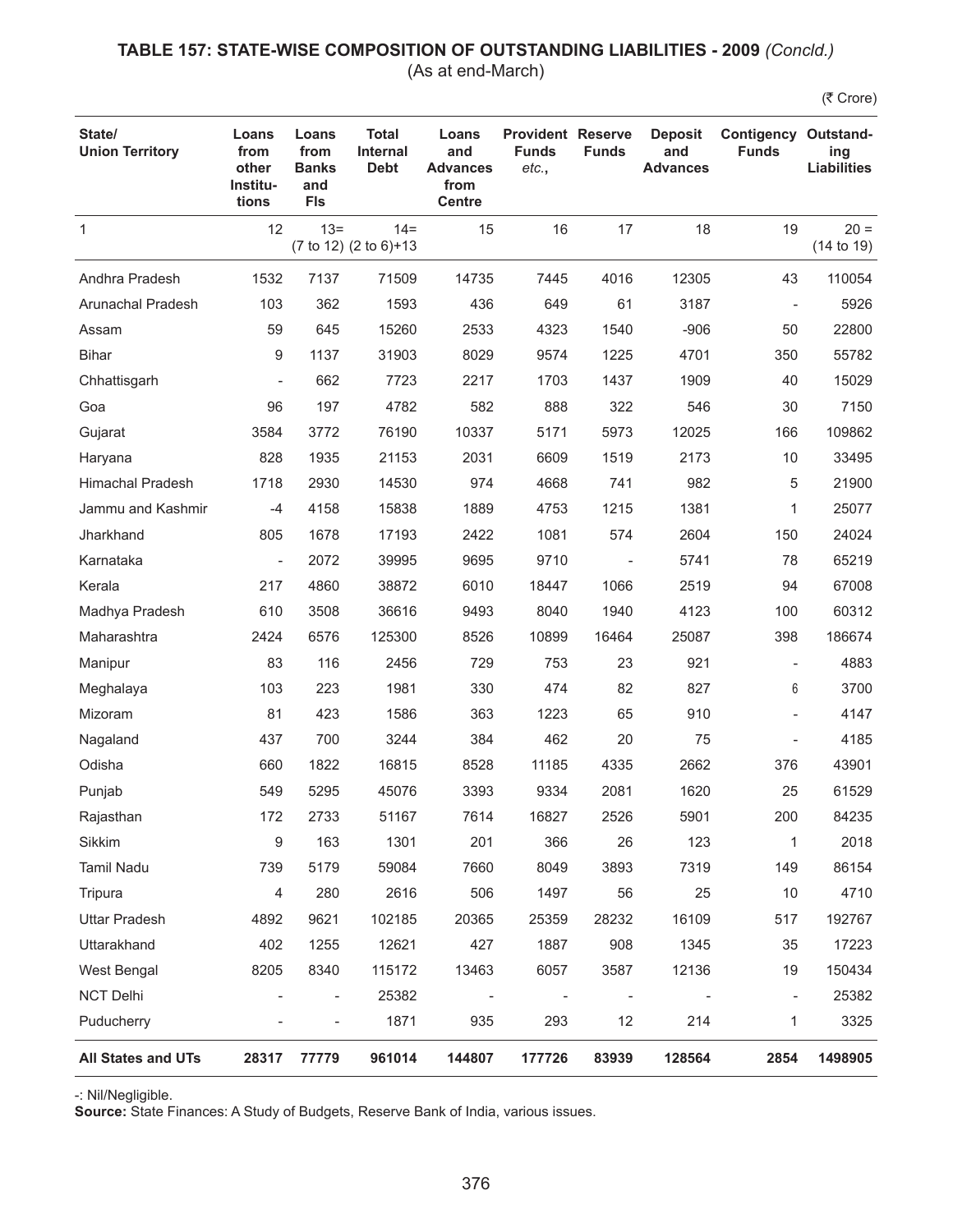(As at end-March)

| State/<br><b>Union Territory</b> | <b>SDLs</b>    | <b>Power</b><br><b>Bonds</b> | Compen-<br>sation<br>and other<br>bonds | <b>NSSF</b> | <b>WMA</b><br>from<br><b>RBI</b> | Loans<br>from<br><b>LIC</b> | Loans<br>from<br><b>GIC</b> | Loans<br>from<br><b>NABARD</b> | Loans<br>from<br><b>SBI and</b><br><b>Other</b><br><b>Banks</b> | Loans<br>from<br><b>NCDC</b> |
|----------------------------------|----------------|------------------------------|-----------------------------------------|-------------|----------------------------------|-----------------------------|-----------------------------|--------------------------------|-----------------------------------------------------------------|------------------------------|
| $\mathbf{1}$                     | $\overline{2}$ | 3                            | $\overline{4}$                          | 5           | 6                                | $\overline{7}$              | 8                           | 9                              | 10                                                              | 11                           |
| Andhra Pradesh                   | 51622          | 1583                         | 0                                       | 25224       | 0                                | 1052                        | 111                         | 4470                           | 0                                                               | 142                          |
| Arunachal Pradesh                | 684            | 16                           | $\overline{\phantom{a}}$                | 593         | 56                               | 1                           | 0                           | 283                            | 0                                                               | $-3$                         |
| Assam                            | 10747          | 557                          | 0                                       | 4722        | 0                                | 1                           | 14                          | 673                            | 0                                                               | $\mathbf 0$                  |
| <b>Bihar</b>                     | 15872          | 1349                         | 20                                      | 17311       | $\ast$                           | 22                          | 1                           | 1517                           | 0                                                               | 23                           |
| Chhattisgarh                     | 2746           | 314                          | 0                                       | 4520        | 0                                | 20                          | 9                           | 594                            | 0                                                               | 19                           |
| Goa                              | 2399           |                              | ÷,                                      | 2830        | 0                                | 21                          | 0                           | 159                            | 0                                                               | $\mathbf{1}$                 |
| Gujarat                          | 34949          | 1059                         | 2                                       | 47075       | 0                                | 0                           | 0                           | 1                              | 159                                                             | 2                            |
| Haryana                          | 10929          | 1314                         | $\overline{\phantom{0}}$                | 10990       | 0                                | 13                          | 10                          | 1109                           | 1280                                                            | 99                           |
| <b>Himachal Pradesh</b>          | 8835           | 46                           | ÷,                                      | 4286        | 0                                | 378                         | 2                           | 964                            | $\mathbf 0$                                                     | 13                           |
| Jammu and Kashmir                | 8257           | 1034                         | $\overline{\phantom{a}}$                | 3286        | 0                                | 1032                        | 7                           | 1286                           | 2965                                                            | $\mathbf{1}$                 |
| Jharkhand                        | 7647           | 1375                         | 7                                       | 8619        | 0                                | 5                           | 2                           | 1218                           | 0                                                               | 62                           |
| Karnataka                        | 23526          |                              | 0                                       | 19598       | 0                                | 447                         | 48                          | 1915                           | 0                                                               | $-67$                        |
| Kerala                           | 25973          | 753                          | 1                                       | 11740       | 0                                | 3138                        | 363                         | 1065                           | 0                                                               | 187                          |
| Madhya Pradesh                   | 21620          | 1732                         | 0                                       | 15030       | 0                                | 128                         | 14                          | 2844                           | 121                                                             | 41                           |
| Maharashtra                      | 59289          | 662                          | 3                                       | 76030       | 0                                | 1578                        | $-1$                        | 2514                           | 2                                                               | 503                          |
| Manipur                          | 1803           | 102                          | ÷,                                      | 878         | 0                                | 6                           | 0                           | 21                             | 0                                                               | 9                            |
| Meghalaya                        | 1646           | 9                            | ÷,                                      | 355         | 0                                | 1                           | 1                           | 158                            | 0                                                               | 5                            |
| Mizoram                          | 1062           | 30                           | $\overline{\phantom{0}}$                | 146         | 27                               | 235                         | 0                           | 61                             | 0                                                               | 3                            |
| Nagaland                         | 2820           | 51                           | ÷,                                      | 116         | 0                                | 77                          | 27                          | 185                            | 0                                                               | 9                            |
| Odisha                           | 6783           | 717                          | $\overline{\phantom{0}}$                | 7423        | 0                                | 13                          | 29                          | 1583                           | 0                                                               | 22                           |
| Punjab                           | 22235          | 414                          | $\overline{\phantom{a}}$                | 22433       | 0                                | 3                           | 1                           | 1751                           | 2658                                                            | 0                            |
| Rajasthan                        | 30610          | 129                          | 0                                       | 23209       | 0                                | 243                         | 66                          | 2609                           | 0                                                               | 147                          |
| Sikkim                           | 1267           | 31                           |                                         | 110         | 0                                | 91                          | 1                           | 106                            | 0                                                               | 0                            |
| Tamil Nadu                       | 41019          | $\overline{\phantom{a}}$     | $\overline{\phantom{0}}$                | 24882       | 0                                | 1053                        | 97                          | 3603                           | 261                                                             | 50                           |
| Tripura                          | 1446           | 41                           | $\overline{\phantom{a}}$                | 1131        | 0                                | 161                         | 4                           | 156                            | 0                                                               | $\mathbf 0$                  |
| <b>Uttar Pradesh</b>             | 54929          | 3817                         | 40                                      | 48364       | $\ast$                           | $-37$                       | 65                          | 3073                           | 2681                                                            | $-25$                        |
| Uttarakhand                      | 6345           | 372                          | 2                                       | 5394        | 398                              | 1                           | 5                           | 854                            | 36                                                              | 26                           |
| West Bengal                      | 58727          | 1276                         | 2                                       | 68723       | 0                                | 17                          | 7                           | 37                             | 0                                                               | 55                           |
| NCT Delhi                        | 0              | 0                            | 0                                       | 26544       | 0                                | 0                           | 0                           | 0                              | 0                                                               | 0                            |
| Puducherry                       | 1187           | 0                            | 0                                       | 1202        | 0                                | 0                           | 0                           | 0                              | 0                                                               | 0                            |
| All States and UTs               | 516973         | 18784                        | 79                                      | 482762      | 481                              | 9700                        | 883                         | 34810                          | 10163                                                           | 1324                         |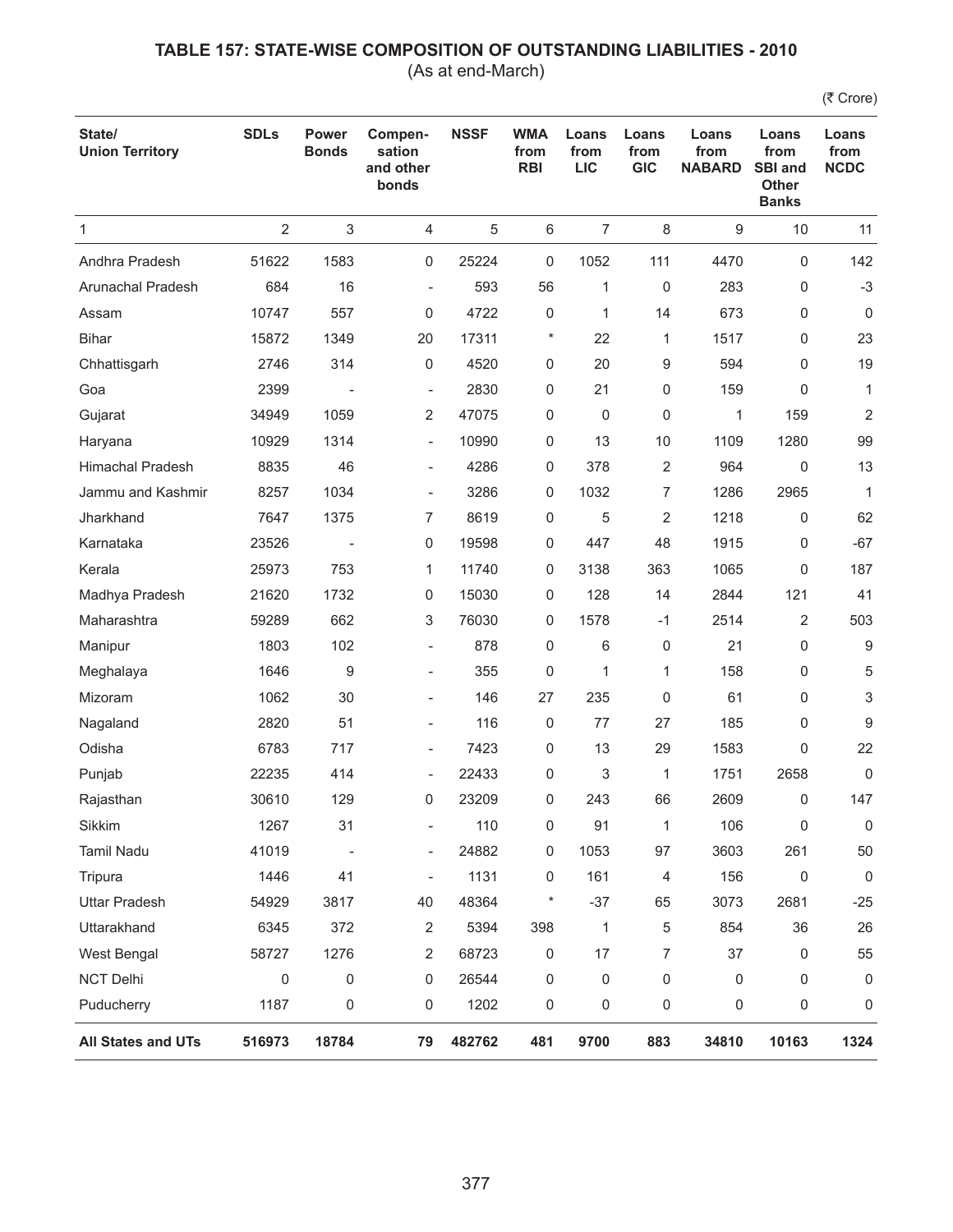#### **TABLE 157: STATE-WISE COMPOSITION OF OUTSTANDING LIABILITIES - 2010** *(Concld.)* (As at end-March)

(₹ Crore)

| State/<br><b>Union Territory</b> | Loans<br>from<br>other<br>Institu-<br>tions | Loans<br>from<br><b>Banks</b><br>and<br><b>FIs</b> | <b>Total</b><br><b>Internal</b><br><b>Debt</b> | Loans<br>and<br><b>Advances</b><br>from<br><b>Centre</b> | <b>Provident Reserve</b><br><b>Funds</b><br>etc., | <b>Funds</b> | <b>Deposit</b><br>and<br><b>Advances</b> | <b>Contigency Outstand-</b><br><b>Funds</b> | ing<br><b>Liabilities</b> |
|----------------------------------|---------------------------------------------|----------------------------------------------------|------------------------------------------------|----------------------------------------------------------|---------------------------------------------------|--------------|------------------------------------------|---------------------------------------------|---------------------------|
| $\mathbf{1}$                     | 12                                          | $13 =$                                             | $14 =$<br>(7 to 12) (2 to 6)+13                | 15                                                       | 16                                                | 17           | 18                                       | 19                                          | $20 =$<br>(14 to 19)      |
| Andhra Pradesh                   | 708                                         | 6483                                               | 84913                                          | 14808                                                    | 8432                                              | 4605         | 10870                                    | 50                                          | 123678                    |
| Arunachal Pradesh                | 94                                          | 375                                                | 1723                                           | 412                                                      | 791                                               | 76           | 163                                      | 0                                           | 3165                      |
| Assam                            | 3                                           | 691                                                | 16717                                          | 2353                                                     | 4813                                              | 2012         | $-338$                                   | 50                                          | 25606                     |
| <b>Bihar</b>                     | 9                                           | 1572                                               | 36124                                          | 7979                                                     | 9311                                              | 1183         | 4566                                     | 350                                         | 59513                     |
| Chhattisgarh                     | 0                                           | 643                                                | 8223                                           | 2324                                                     | 1998                                              | 1782         | 1887                                     | 40                                          | 16254                     |
| Goa                              | 114                                         | 294                                                | 5522                                           | 579                                                      | 1141                                              | 477          | 683                                      | 27                                          | 8429                      |
| Gujarat                          | 4080                                        | 4242                                               | 87328                                          | 9860                                                     | 6190                                              | 6740         | 13203                                    | 153                                         | 123474                    |
| Haryana                          | 1153                                        | 3663                                               | 26897                                          | 2053                                                     | 7471                                              | 1840         | 2747                                     | 10                                          | 41018                     |
| <b>Himachal Pradesh</b>          | 1651                                        | 3008                                               | 16174                                          | 987                                                      | 5214                                              | 138          | 1247                                     | 5                                           | 23766                     |
| Jammu and Kashmir                | $\overline{2}$                              | 5293                                               | 17870                                          | 1832                                                     | 5447                                              | 1589         | 3383                                     | 0                                           | 30121                     |
| Jharkhand                        | 571                                         | 1858                                               | 19506                                          | 2202                                                     | 1353                                              | 888          | 2877                                     | 150                                         | 26975                     |
| Karnataka                        | 0                                           | 2343                                               | 45467                                          | 9905                                                     | 11177                                             | 10254        | 7651                                     | 80                                          | 84534                     |
| Kerala                           | 207                                         | 4959                                               | 43426                                          | 6307                                                     | 21296                                             | 1395         | 2956                                     | 74                                          | 75453                     |
| Madhya Pradesh                   | 532                                         | 3680                                               | 42062                                          | 10382                                                    | 8451                                              | 2101         | 4827                                     | 100                                         | 67922                     |
| Maharashtra                      | 2133                                        | 6730                                               | 142714                                         | 8851                                                     | 12689                                             | 17339        | 21695                                    | 147                                         | 203435                    |
| Manipur                          | 83                                          | 119                                                | 2902                                           | 687                                                      | 801                                               | 48           | 1147                                     | 0                                           | 5584                      |
| Meghalaya                        | 85                                          | 250                                                | 2259                                           | 312                                                      | 542                                               | 103          | 721                                      | 6                                           | 3944                      |
| Mizoram                          | 26                                          | 325                                                | 1590                                           | 378                                                      | 1267                                              | 85           | 456                                      | 0                                           | 3776                      |
| Nagaland                         | 527                                         | 825                                                | 3812                                           | 363                                                      | 486                                               | 59           | 777                                      | $\mathbf 0$                                 | 5497                      |
| Odisha                           | 654                                         | 2301                                               | 17223                                          | 8277                                                     | 12323                                             | 4836         | 2872                                     | 188                                         | 45719                     |
| Punjab                           | 484                                         | 4896                                               | 49978                                          | 3290                                                     | 10182                                             | 2289         | 2015                                     | 25                                          | 67779                     |
| Rajasthan                        | 147                                         | 3212                                               | 57161                                          | 7472                                                     | 18972                                             | 765          | 7175                                     | 200                                         | 91746                     |
| Sikkim                           | 16                                          | 215                                                | 1622                                           | 186                                                      | 412                                               | 24           | 239                                      | 1                                           | 2484                      |
| Tamil Nadu                       | 467                                         | 5531                                               | 71431                                          | 8358                                                     | 9028                                              | 4711         | 8031                                     | 150                                         | 101709                    |
| Tripura                          | 4                                           | 325                                                | 2943                                           | 480                                                      | 1796                                              | 67           | 157                                      | 10                                          | 5453                      |
| <b>Uttar Pradesh</b>             | 4281                                        | 10038                                              | 117188                                         | 19451                                                    | 29229                                             | 23758        | 16202                                    | 600                                         | 206428                    |
| Uttarakhand                      | 344                                         | 1268                                               | 13780                                          | 419                                                      | 2953                                              | 923          | 1574                                     | 1                                           | 19650                     |
| West Bengal                      | 8228                                        | 8345                                               | 137073                                         | 12647                                                    | 6795                                              | 4262         | 14740                                    | 17                                          | 175535                    |
| <b>NCT Delhi</b>                 |                                             | 0                                                  | 26544                                          | 0                                                        |                                                   | 0            | 0                                        | 0                                           | 26544                     |
| Puducherry                       | 49                                          | 49                                                 | 2439                                           | 935                                                      | 341                                               | 25           | 198                                      | 1                                           | 3938                      |
| <b>All States and UTs</b>        | 26652                                       | 83532                                              | 1102610                                        | 144087                                                   | 200901                                            | 94375        | 134725                                   | 2434                                        | 1679131                   |

SDLs: State Development Loans. -: Nil/Negligible. \*: Negative balances reported by CAG are ignored.

**Note:** As detailed break-up of Discharge of Internal Debt for Arunachal Pradesh, Jammu and Kashmir and Manipur were not available, the same has been included under 'Loans from Other Institutions'.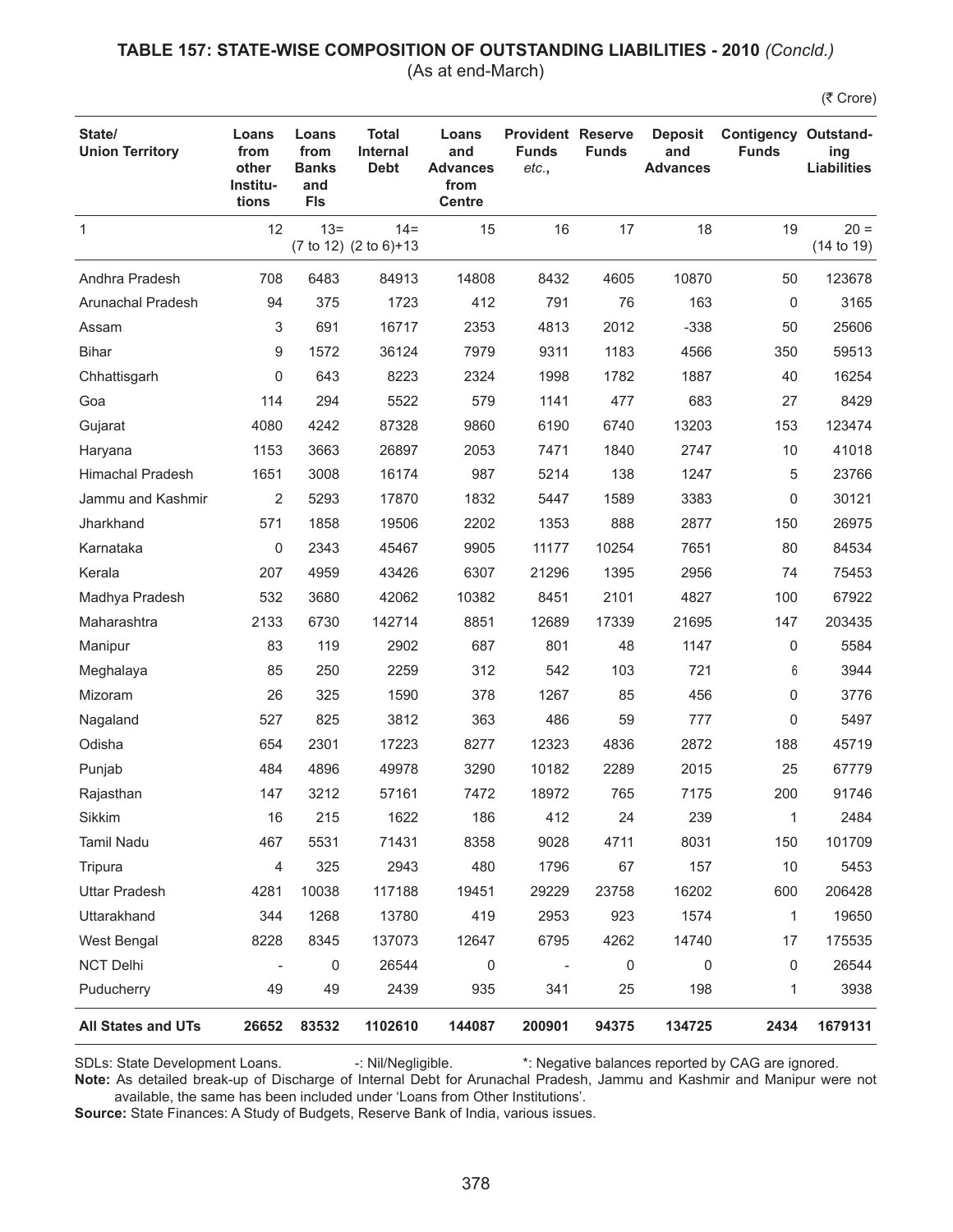(As at end-March)

| State/<br><b>Union Territory</b> | <b>SDLs</b>       | <b>Power</b><br><b>Bonds</b> | Compen-<br>sation<br>and other<br>bonds | <b>NSSF</b> | <b>WMA</b><br>from<br><b>RBI</b> | Loans<br>from<br><b>LIC</b> | Loans<br>from<br><b>GIC</b> | Loans<br>from<br><b>NABARD</b> | Loans<br>from<br><b>SBI and</b><br><b>Other</b><br><b>Banks</b> | Loans<br>from<br><b>NCDC</b> |
|----------------------------------|-------------------|------------------------------|-----------------------------------------|-------------|----------------------------------|-----------------------------|-----------------------------|--------------------------------|-----------------------------------------------------------------|------------------------------|
| 1                                | $\overline{2}$    | 3                            | 4                                       | 5           | 6                                | $\overline{7}$              | 8                           | 9                              | 10                                                              | 11                           |
| Andhra Pradesh                   | 61984             | 1218                         | $\overline{\phantom{a}}$                | 27471       | $\overline{a}$                   | 703                         | 102                         | 4621                           | $\mathbf 0$                                                     | 124                          |
| <b>Arunachal Pradesh</b>         | 663               | 12                           | $\overline{\phantom{a}}$                | 650         | 56                               | 1                           | 0                           | 306                            | 0                                                               | $-4$                         |
| Assam                            | 11133             | 429                          | ÷                                       | 5582        | ÷                                | 1                           | 12                          | 745                            | 0                                                               | $\mathbf 0$                  |
| <b>Bihar</b>                     | 17580             | 1038                         | 20                                      | 18844       | $\overline{\phantom{a}}$         | 22                          | 1                           | 2009                           | 0                                                               | 25                           |
| Chhattisgarh                     | 2511              | 242                          | $\overline{a}$                          | 4894        | $\overline{\phantom{a}}$         | 20                          | 8                           | 549                            | 0                                                               | 12                           |
| Goa                              | 2610              | $\overline{\phantom{a}}$     | $\overline{\phantom{a}}$                | 3060        | $\overline{\phantom{0}}$         | 19                          | 0                           | 253                            | 137                                                             | $\mathbf{1}$                 |
| Gujarat                          | 45557             | 814                          | $\overline{\phantom{0}}$                | 50619       | $\overline{a}$                   | 0                           | 0                           | 0                              | 1695                                                            | 0                            |
| Haryana                          | 15087             | 1011                         | $\overline{\phantom{a}}$                | 11925       | $\overline{\phantom{a}}$         | 10                          | 8                           | 1156                           | 0                                                               | 99                           |
| <b>Himachal Pradesh</b>          | 9224              | 35                           | $\overline{\phantom{a}}$                | 4936        | $\overline{\phantom{a}}$         | 330                         | 1                           | 1132                           | 0                                                               | 31                           |
| Jammu and Kashmir                | 11298             | 795                          | $\overline{\phantom{a}}$                | 3501        | $\overline{\phantom{a}}$         | 1297                        | 11                          | 1690                           | 0                                                               | $\mathbf 0$                  |
| Jharkhand                        | 7845              | 1058                         | 7                                       | 9575        | $\overline{a}$                   | 5                           | 2                           | 1581                           | 0                                                               | 77                           |
| Karnataka                        | 24563             |                              | $\overline{\phantom{0}}$                | 21436       | $\overline{\phantom{a}}$         | 406                         | 43                          | 2398                           | 0                                                               | $-85$                        |
| Kerala                           | 30744             | 579                          | $\overline{\phantom{a}}$                | 11777       | $\overline{\phantom{a}}$         | 3330                        | 341                         | 1334                           | 0                                                               | 225                          |
| Madhya Pradesh                   | 24878             | 1332                         | $\overline{\phantom{a}}$                | 16612       | $\overline{\phantom{a}}$         | 117                         | 12                          | 2788                           | 121                                                             | 61                           |
| Maharashtra                      | 69877             | 509                          | $\overline{\phantom{0}}$                | 81185       | $\overline{\phantom{0}}$         | 1638                        | $-1$                        | 2944                           | 2                                                               | 596                          |
| Manipur                          | 2025              | 79                           | $\overline{\phantom{m}}$                | 872         | $\overline{a}$                   | 6                           | 0                           | 48                             | 0                                                               | 6                            |
| Meghalaya                        | 1766              | $\overline{7}$               | $\overline{\phantom{m}}$                | 445         |                                  | 0                           | $\mathbf{1}$                | 200                            | 0                                                               | 4                            |
| Mizoram                          | 1312              | 23                           | $\overline{\phantom{a}}$                | 167         | 27                               | 211                         | 0                           | 94                             | 0                                                               | 3                            |
| Nagaland                         | 3056              | 39                           | $\qquad \qquad -$                       | 133         |                                  | 66                          | 26                          | 197                            | 0                                                               | 9                            |
| Odisha                           | 6160              | 551                          | $\qquad \qquad -$                       | 8446        |                                  | 10                          | 26                          | 2126                           | 0                                                               | 19                           |
| Punjab                           | 26764             | 319                          | $\overline{\phantom{a}}$                | 23126       | 368                              | $\overline{2}$              | 0                           | 1888                           | 2028                                                            | 0                            |
| Rajasthan                        | 35448             | 74                           | $\overline{\phantom{a}}$                | 22656       |                                  | 58                          | 61                          | 3323                           | 0                                                               | 155                          |
| Sikkim                           | 1235              | 24                           |                                         | 142         |                                  | 96                          | 1                           | 139                            | 0                                                               | 3                            |
| Tamil Nadu                       | 49723             |                              | $\overline{a}$                          | 26422       | $\overline{\phantom{a}}$         | 978                         | 88                          | 3851                           | 241                                                             | 80                           |
| Tripura                          | 1638              | 32                           | $\qquad \qquad \blacksquare$            | 1266        | $\overline{\phantom{a}}$         | 144                         | 3                           | 230                            | 0                                                               | $\mathbf 0$                  |
| <b>Uttar Pradesh</b>             | 65006             | 2936                         | 40                                      | 55071       |                                  | 25                          | 20                          | 4129                           | 1681                                                            | 35                           |
| Uttarakhand                      | 7235              | 286                          | $\overline{\phantom{0}}$                | 5023        | 354                              | $\sqrt{2}$                  | 5                           | 1044                           | 36                                                              | 19                           |
| West Bengal                      | 67174             | 982                          | $\overline{\phantom{a}}$                | 78811       | 606                              | 13                          | 6                           | 36                             | 0                                                               | 71                           |
| NCT Delhi                        | $\qquad \qquad -$ | $\qquad \qquad -$            | $\overline{\phantom{a}}$                | 30140       | $\overline{\phantom{a}}$         | 0                           | 0                           | 0                              | 0                                                               | 0                            |
| Puducherry                       | 1787              |                              | $\overline{\phantom{m}}$                | 1278        | $\overline{\phantom{a}}$         | 0                           | 0                           | 0                              | 0                                                               | 0                            |
| All States and UTs               | 605882            | 14423                        | 67                                      | 526062      | 1410                             | 9509                        | 778                         | 40810                          | 5942                                                            | 1565                         |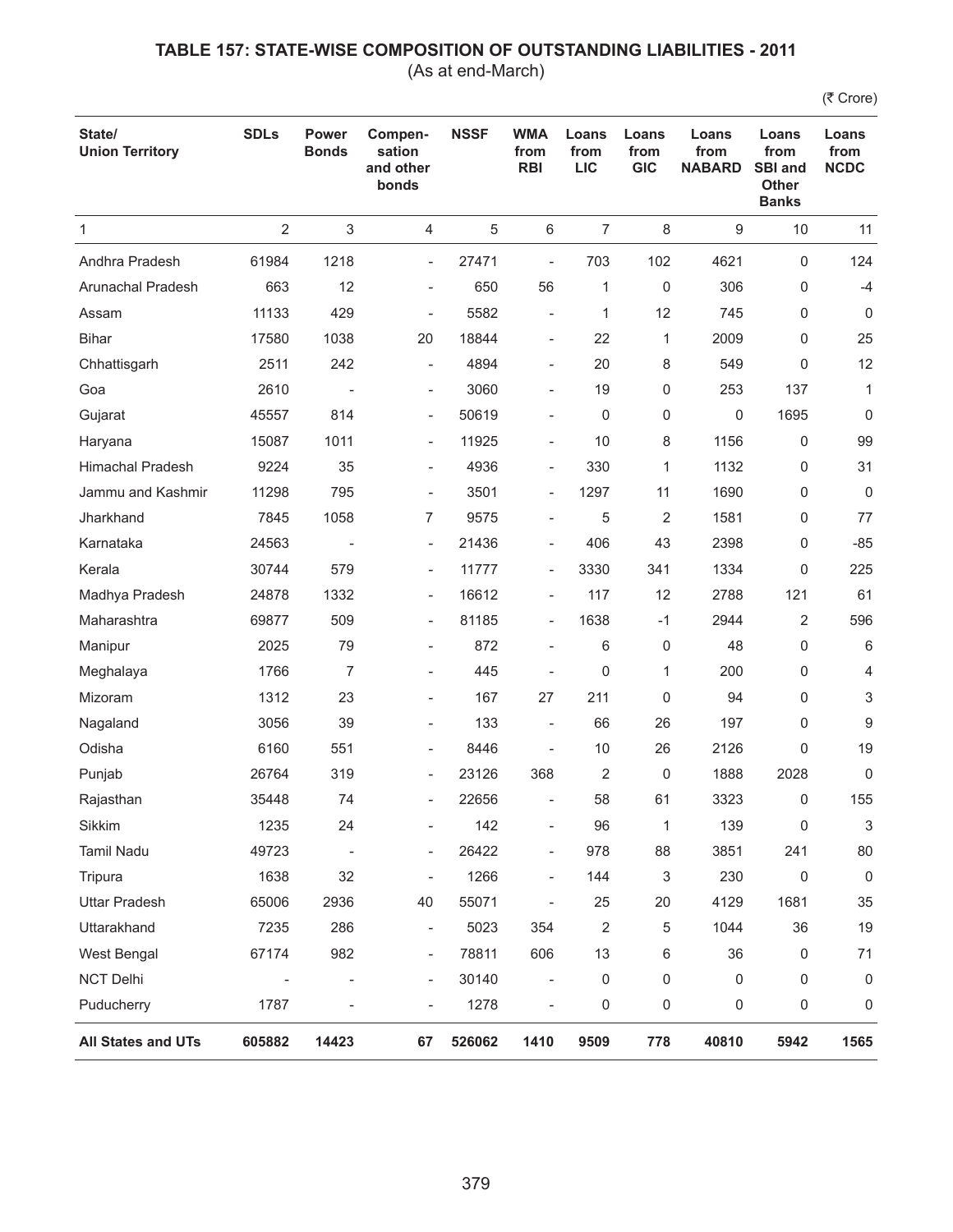### **TABLE 157: STATE-WISE COMPOSITION OF OUTSTANDING LIABILITIES - 2011** *(Concld.)* (As at end-March)

(₹ Crore)

| State/<br><b>Union Territory</b> | Loans<br>from<br>other<br>Institu-<br>tions | Loans<br>from<br><b>Banks</b><br>and<br><b>FIs</b> | <b>Total</b><br><b>Internal</b><br><b>Debt</b> | Loans<br>and<br><b>Advances</b><br>from<br><b>Centre</b> | <b>Provident Reserve</b><br><b>Funds</b><br>etc., | <b>Funds</b> | <b>Deposit</b><br>and<br><b>Advances</b> | <b>Contigency Outstand-</b><br><b>Funds</b> | ing<br><b>Liabilities</b> |
|----------------------------------|---------------------------------------------|----------------------------------------------------|------------------------------------------------|----------------------------------------------------------|---------------------------------------------------|--------------|------------------------------------------|---------------------------------------------|---------------------------|
| $\mathbf 1$                      | 12                                          | $13 =$                                             | $14 =$<br>(7 to 12) (2 to 6)+13                | 15                                                       | 16                                                | 17           | 18                                       | 19                                          | $20 =$<br>(14 to 19)      |
| Andhra Pradesh                   | $-1277$                                     | 4273                                               | 94946                                          | 15496                                                    | 10035                                             | 6401         | 12579                                    | 48                                          | 139506                    |
| <b>Arunachal Pradesh</b>         | 92                                          | 395                                                | 1777                                           | 384                                                      | 871                                               | 93           | 381                                      | 0                                           | 3506                      |
| Assam                            | 3                                           | 760                                                | 17904                                          | 2245                                                     | 5353                                              | 1979         | $-1066$                                  | 50                                          | 26464                     |
| <b>Bihar</b>                     | 8                                           | 2065                                               | 39547                                          | 8295                                                     | 9563                                              | 1207         | 4617                                     | 350                                         | 63580                     |
| Chhattisgarh                     | 0                                           | 590                                                | 8236                                           | 2391                                                     | 2331                                              | 1804         | 2242                                     | 40                                          | 17044                     |
| Goa                              | 115                                         | 524                                                | 6195                                           | 581                                                      | 1295                                              | 605          | 854                                      | 30                                          | 9560                      |
| Gujarat                          | 4362                                        | 6057                                               | 103050                                         | 9397                                                     | 6895                                              | 7738         | 15736                                    | 199                                         | 143015                    |
| Haryana                          | 1494                                        | 2766                                               | 30789                                          | 2237                                                     | 8219                                              | 1786         | 3064                                     | 200                                         | 46296                     |
| <b>Himachal Pradesh</b>          | 2010                                        | 3504                                               | 17699                                          | 961                                                      | 6102                                              | 77           | 1580                                     | 5                                           | 26424                     |
| Jammu and Kashmir                | 117                                         | 3115                                               | 18708                                          | 1755                                                     | 6649                                              | 1592         | 3442                                     | 0                                           | 32147                     |
| Jharkhand                        | 503                                         | 2167                                               | 20651                                          | 2149                                                     | 1458                                              | 548          | 3341                                     | 150                                         | 28297                     |
| Karnataka                        | 0                                           | 2762                                               | 48761                                          | 10518                                                    | 12784                                             | 11628        | 9688                                     | 67                                          | 93447                     |
| Kerala                           | 193                                         | 5423                                               | 48523                                          | 6360                                                     | 23786                                             | 1802         | 3425                                     | 66                                          | 83963                     |
| Madhya Pradesh                   | 454                                         | 3554                                               | 46375                                          | 10960                                                    | 9220                                              | 2376         | 6506                                     | 100                                         | 75536                     |
| Maharashtra                      | 1542                                        | 6721                                               | 158294                                         | 9188                                                     | 14711                                             | 19493        | 27954                                    | 989                                         | 230629                    |
| Manipur                          | 87                                          | 147                                                | 3123                                           | 642                                                      | 842                                               | 75           | 1534                                     | 0                                           | 6215                      |
| Meghalaya                        | 71                                          | 276                                                | 2493                                           | 294                                                      | 626                                               | 114          | 711                                      | 105                                         | 4345                      |
| Mizoram                          | 33                                          | 341                                                | 1870                                           | 364                                                      | 1542                                              | 97           | 790                                      | 0                                           | 4664                      |
| Nagaland                         | 507                                         | 804                                                | 4033                                           | 343                                                      | 574                                               | 92           | 858                                      | 0                                           | 5899                      |
| Odisha                           | 650                                         | 2831                                               | 17988                                          | 7629                                                     | 13546                                             | 4853         | 3004                                     | 12                                          | 47032                     |
| Punjab                           | 425                                         | 4343                                               | 54920                                          | 3297                                                     | 11357                                             | 2301         | 2882                                     | 25                                          | 74782                     |
| Rajasthan                        | 122                                         | 3719                                               | 61897                                          | 7378                                                     | 21813                                             | 131          | 8060                                     | 200                                         | 99479                     |
| Sikkim                           | 19                                          | 258                                                | 1659                                           | 175                                                      | 510                                               | 21           | 84                                       | $\mathbf{1}$                                | 2450                      |
| Tamil Nadu                       | 207                                         | 5446                                               | 81591                                          | 9394                                                     | 10300                                             | 3605         | 9457                                     | 120                                         | 114468                    |
| Tripura                          | $\overline{4}$                              | 382                                                | 3318                                           | 441                                                      | 2003                                              | 67           | 250                                      | 10                                          | 6090                      |
| <b>Uttar Pradesh</b>             | 3607                                        | 9497                                               | 132551                                         | 18514                                                    | 34100                                             | 26157        | 18045                                    | 560                                         | 229927                    |
| Uttarakhand                      | 287                                         | 1393                                               | 14292                                          | 436                                                      | 3823                                              | 1075         | 1620                                     | 46                                          | 21292                     |
| West Bengal                      | 7480                                        | 7605                                               | 155180                                         | 12344                                                    | 7924                                              | 5454         | 12018                                    | 0                                           | 192920                    |
| <b>NCT Delhi</b>                 | $\mathbf 0$                                 | 0                                                  | 30140                                          | 0                                                        | $\mathsf 0$                                       | 0            | 0                                        | 0                                           | 30140                     |
| Puducherry                       | 126                                         | 126                                                | 3192                                           | 849                                                      | 382                                               | 33           | 158                                      | 1                                           | 4614                      |
| <b>All States and UTs</b>        | 23242                                       | 81845                                              | 1229701                                        | 145019                                                   | 228618                                            | 103205       | 153814                                   | 3375                                        | 1863731                   |

SDLs: State Development Loans. -: Nil/Negligible.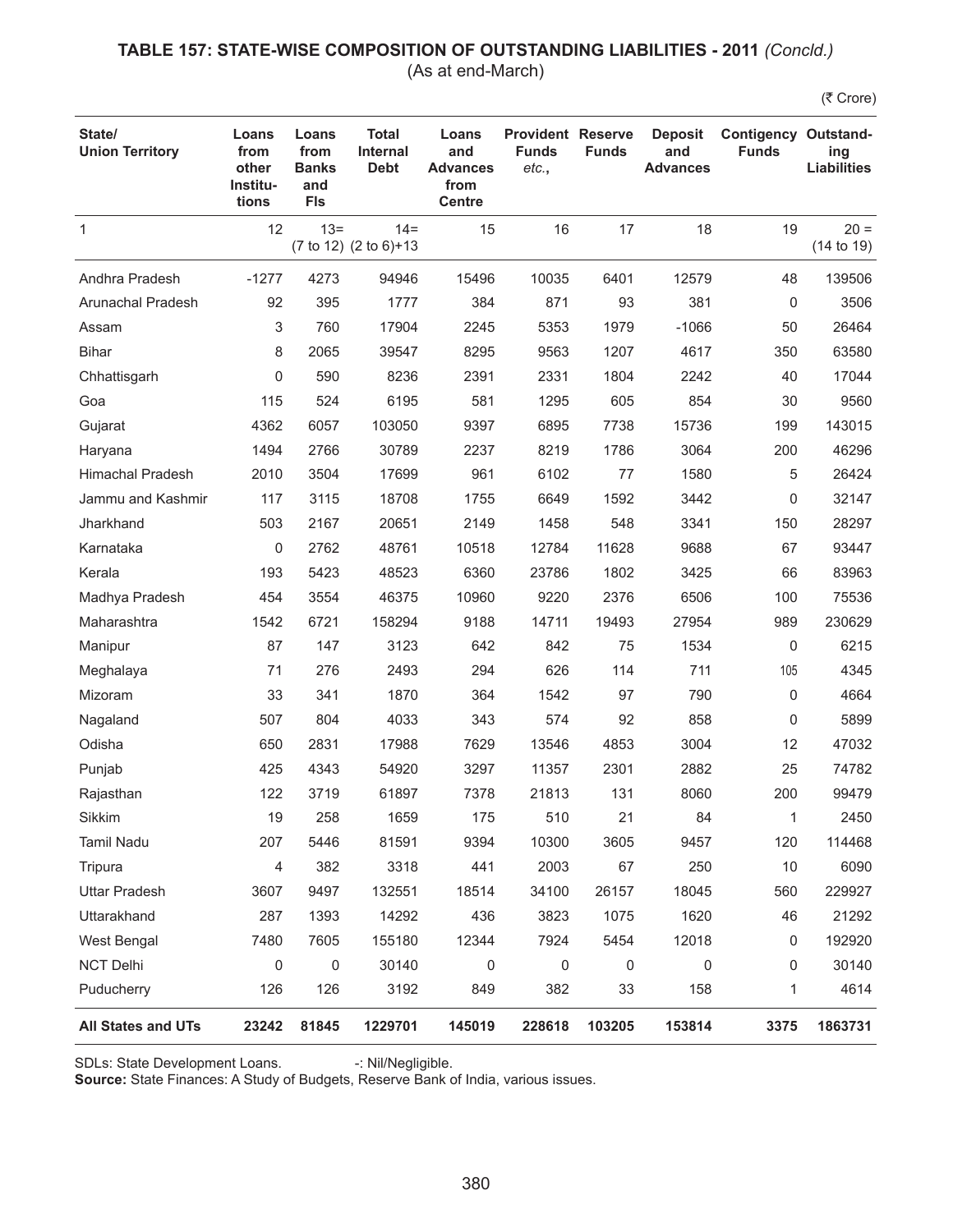(As at end-March)

| State/<br><b>Union Territory</b> | <b>SDLs</b>    | <b>Power</b><br><b>Bonds</b> | Compen-<br>sation<br>and other<br>bonds | <b>NSSF</b> | <b>WMA</b><br>from<br><b>RBI</b> | Loans<br>from<br><b>LIC</b> | Loans<br>from<br><b>GIC</b> | Loans<br>from<br><b>NABARD</b> | Loans<br>from<br><b>SBI and</b><br><b>Other</b><br><b>Banks</b> | Loans<br>from<br><b>NCDC</b> |
|----------------------------------|----------------|------------------------------|-----------------------------------------|-------------|----------------------------------|-----------------------------|-----------------------------|--------------------------------|-----------------------------------------------------------------|------------------------------|
| $\mathbf{1}$                     | $\overline{2}$ | 3                            | 4                                       | 5           | 6                                | 7                           | 8                           | 9                              | 10                                                              | 11                           |
| Andhra Pradesh                   | 75089          | 974                          | 0                                       | 26466       | 0                                | 595                         | 93                          | 4860                           | $\mathbf 0$                                                     | 110                          |
| Arunachal Pradesh                | 665            | 10                           | 0                                       | 653         | 56                               | 1                           | 0                           | 360                            | 0                                                               | 35                           |
| Assam                            | 10564          | 343                          | 0                                       | 6057        | 0                                | 1                           | 10                          | 828                            | 0                                                               | $\mathbf 0$                  |
| <b>Bihar</b>                     | 20173          | 830                          | 20                                      | 18792       | -9                               | 22                          | $-1$                        | 2445                           | 0                                                               | 44                           |
| Chhattisgarh                     | 2197           | 193                          | 1                                       | 5270        | 0                                | 20                          | 8                           | 555                            | 0                                                               | 9                            |
| Goa                              | 3061           | $\mathbf 0$                  | 0                                       | 3053        | 0                                | 17                          | 0                           | 313                            | 0                                                               | $\mathbf{1}$                 |
| Gujarat                          | 60801          | 651                          | 2                                       | 48755       | 0                                | 0                           | 0                           | 0                              | 114                                                             | 0                            |
| Haryana                          | 21082          | 809                          | 0                                       | 11595       | 0                                | $\overline{7}$              | 6                           | 1239                           | 2970                                                            | 96                           |
| <b>Himachal Pradesh</b>          | 10147          | 28                           | 0                                       | 5063        | 0                                | 282                         | 1                           | 1278                           | 0                                                               | 23                           |
| Jammu and Kashmir                | 13956          | 636                          | 0                                       | 3431        | 0                                | 1419                        | 9                           | 1910                           | 0                                                               | 0                            |
| Jharkhand                        | 9130           | 846                          | 7                                       | 10034       | 151                              | 5                           | $\overline{2}$              | 2063                           | $\mathbf 0$                                                     | 79                           |
| Karnataka                        | 31770          | 0                            | 0                                       | 20591       | 0                                | 366                         | 38                          | 2673                           | 0                                                               | $-106$                       |
| Kerala                           | 38239          | 463                          | 1                                       | 11290       | 0                                | 3053                        | 318                         | 1626                           | 0                                                               | 229                          |
| Madhya Pradesh                   | 28044          | 1066                         | 1                                       | 16081       | 0                                | 105                         | 11                          | 3516                           | 121                                                             | 73                           |
| Maharashtra                      | 89397          | 407                          | 3                                       | 80012       | 0                                | 1387                        | 0                           | 3507                           | 2                                                               | 619                          |
| Manipur                          | 2118           | 63                           | 0                                       | 859         | 90                               | 6                           | 0                           | 95                             | $\mathbf 0$                                                     | 6                            |
| Meghalaya                        | 1974           | 6                            | 0                                       | 492         | 0                                | 0                           | 1                           | 254                            | 0                                                               | 3                            |
| Mizoram                          | 1539           | 18                           | 0                                       | 174         | 46                               | 96                          | 0                           | 141                            | 0                                                               | 4                            |
| Nagaland                         | 3389           | 32                           | 0                                       | 136         | 169                              | 56                          | 25                          | 228                            | $\mathbf 0$                                                     | 16                           |
| Odisha                           | 5114           | 441                          | 0                                       | 8484        | 0                                | $\overline{7}$              | 22                          | 2707                           | 0                                                               | 15                           |
| Punjab                           | 34292          | 255                          | 0                                       | 22202       | 107                              | 1                           | 0                           | 2095                           | 1343                                                            | 0                            |
| Rajasthan                        | 38551          | 55                           | 0                                       | 21516       | 0                                | 52                          | 57                          | 3947                           | 0                                                               | 179                          |
| Sikkim                           | 1259           | 19                           | 0                                       | 148         | 0                                | 95                          | 0                           | 154                            | 0                                                               | $\overline{2}$               |
| Tamil Nadu                       | 62829          | 0                            | 0                                       | 25464       | 0                                | 903                         | 79                          | 4327                           | 219                                                             | 95                           |
| Tripura                          | 1565           | 25                           | 0                                       | 1230        | 0                                | 128                         | 3                           | 305                            | $\mathbf 0$                                                     | $\mathbf 0$                  |
| <b>Uttar Pradesh</b>             | 77838          | 2349                         | 40                                      | 53923       | $-31$                            | 19                          | 17                          | 4911                           | 671                                                             | 34                           |
| Uttarakhand                      | 8394           | 229                          | 2                                       | 6898        | 31                               | 1                           | 5                           | 1159                           | 36                                                              | 8                            |
| West Bengal                      | 87971          | 786                          | 0                                       | 77747       | 0                                | 9                           | 5                           | 35                             | 0                                                               | 58                           |
| <b>NCT Delhi</b>                 | 0              | 0                            | 0                                       | 29608       | 0                                | 0                           | 0                           | 0                              | 0                                                               | 0                            |
| Puducherry                       | 2320           | 0                            | 0                                       | 1251        | 0                                | 0                           | 0                           | 0                              | 0                                                               | 0                            |
| All States and UTs               | 743468         | 11535                        | 75                                      | 517277      | 610                              | 8653                        | 709                         | 47530                          | 5477                                                            | 1632                         |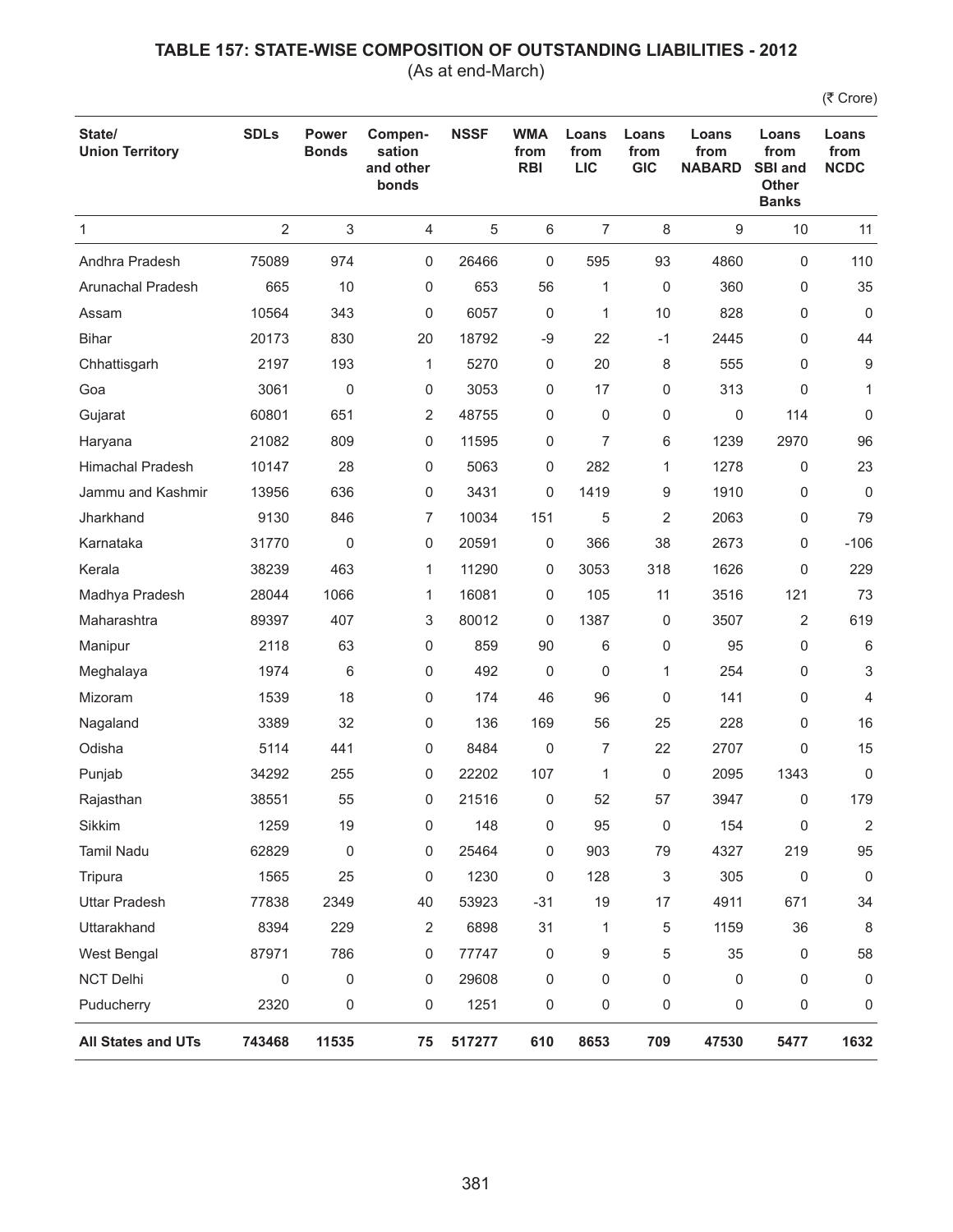# **TABLE 157: STATE-WISE COMPOSITION OF OUTSTANDING LIABILITIES - 2012** *(Concld.)*

(As at end-March)

(そ Crore)

| State/<br><b>Union Territory</b> | Loans<br>from<br>other<br>Institu-<br>tions | Loans<br>from<br><b>Banks</b><br>and<br><b>FIs</b> | <b>Total</b><br><b>Internal</b><br><b>Debt</b> | Loans<br>and<br><b>Advances</b><br>from<br><b>Centre</b> | <b>Provident Reserve</b><br><b>Funds</b><br>etc., | <b>Funds</b> | <b>Deposit</b><br>and<br><b>Advances</b> | <b>Contigency Outstand-</b><br><b>Funds</b> | ing<br><b>Liabilities</b> |
|----------------------------------|---------------------------------------------|----------------------------------------------------|------------------------------------------------|----------------------------------------------------------|---------------------------------------------------|--------------|------------------------------------------|---------------------------------------------|---------------------------|
| $\mathbf{1}$                     | 12                                          | $13 =$                                             | $14 =$<br>(7 to 12) (2 to 6)+13                | 15                                                       | 16                                                | 17           | 18                                       | 19                                          | $20 =$<br>(14 to 19)      |
| Andhra Pradesh                   | $-2324$                                     | 3334                                               | 105863                                         | 17254                                                    | 11256                                             | 2227         | 13904                                    | 50                                          | 150553                    |
| Arunachal Pradesh                | 54                                          | 450                                                | 1833                                           | 342                                                      | 999                                               | 112          | 663                                      | 0                                           | 3949                      |
| Assam                            | 3                                           | 841                                                | 17805                                          | 1844                                                     | 5988                                              | 2880         | $-629$                                   | 50                                          | 27937                     |
| <b>Bihar</b>                     | 8                                           | 2518                                               | 42324                                          | 8632                                                     | 9561                                              | 1543         | 5550                                     | 350                                         | 67960                     |
| Chhattisgarh                     | 0                                           | 592                                                | 8253                                           | 2280                                                     | 2641                                              | 1895         | 2828                                     | 40                                          | 17937                     |
| Goa                              | 102                                         | 432                                                | 6546                                           | 668                                                      | 1467                                              | 229          | 1011                                     | 30                                          | 9951                      |
| Gujarat                          | 4630                                        | 4744                                               | 114955                                         | 8857                                                     | 7452                                              | 2831         | 17094                                    | 119                                         | 151309                    |
| Haryana                          | 1537                                        | 5855                                               | 39340                                          | 2172                                                     | 8938                                              | 2152         | 3891                                     | 200                                         | 56693                     |
| <b>Himachal Pradesh</b>          | 1747                                        | 3330                                               | 18568                                          | 942                                                      | 6738                                              | 221          | 1758                                     | 5                                           | 28232                     |
| Jammu and Kashmir                | 141                                         | 3479                                               | 21503                                          | 1624                                                     | 8719                                              | 1434         | 3415                                     | 1                                           | 36696                     |
| Jharkhand                        | 520                                         | 2669                                               | 22837                                          | 2027                                                     | 1528                                              | 443          | 4371                                     | 150                                         | 31356                     |
| Karnataka                        | 0                                           | 2970                                               | 55332                                          | 11009                                                    | 14182                                             | 14389        | 11099                                    | 79                                          | 106089                    |
| Kerala                           | 176                                         | 5403                                               | 55397                                          | 6393                                                     | 27625                                             | 1949         | 3374                                     | 79                                          | 94817                     |
| Madhya Pradesh                   | 286                                         | 4113                                               | 49303                                          | 11362                                                    | 9355                                              | 3465         | 7292                                     | 200                                         | 80977                     |
| Maharashtra                      | 1267                                        | 6782                                               | 176601                                         | 8763                                                     | 16972                                             | 10474        | 32485                                    | 500                                         | 245795                    |
| Manipur                          | 84                                          | 191                                                | 3321                                           | 576                                                      | 1075                                              | 114          | 1417                                     | 0                                           | 6503                      |
| Meghalaya                        | 56                                          | 313                                                | 2784                                           | 272                                                      | 731                                               | 146          | 1329                                     | 105                                         | 5367                      |
| Mizoram                          | 15                                          | 255                                                | 2033                                           | 348                                                      | 1658                                              | 119          | 757                                      | 0                                           | 4916                      |
| Nagaland                         | 521                                         | 845                                                | 4571                                           | 280                                                      | 610                                               | 121          | 1167                                     | 0                                           | 6750                      |
| Odisha                           | 550                                         | 3301                                               | 17340                                          | 7261                                                     | 13972                                             | 5332         | 3558                                     | 384                                         | 47848                     |
| Punjab                           | 373                                         | 3813                                               | 60669                                          | 3226                                                     | 12997                                             | 2616         | 3324                                     | 25                                          | 82858                     |
| Rajasthan                        | 97                                          | 4332                                               | 64454                                          | 7107                                                     | 24581                                             | 1114         | 9156                                     | 200                                         | 106612                    |
| Sikkim                           | 18                                          | 269                                                | 1695                                           | 155                                                      | 579                                               | 254          | 102                                      | 1                                           | 2787                      |
| Tamil Nadu                       | 91                                          | 5715                                               | 94009                                          | 9981                                                     | 11413                                             | 3891         | 11184                                    | 150                                         | 130627                    |
| Tripura                          | 1                                           | 437                                                | 3258                                           | 397                                                      | 2146                                              | 507          | 241                                      | 10                                          | 6559                      |
| <b>Uttar Pradesh</b>             | 2979                                        | 8632                                               | 142750                                         | 17283                                                    | 36857                                             | 23597        | 23597                                    | 290                                         | 244375                    |
| Uttarakhand                      | 314                                         | 1524                                               | 17078                                          | 432                                                      | 4449                                              | 1131         | 1653                                     | 103                                         | 24846                     |
| West Bengal                      | 5836                                        | 5942                                               | 172446                                         | 12060                                                    | 8956                                              | 6750         | 13385                                    | 19                                          | 213617                    |
| <b>NCT Delhi</b>                 | 0                                           | 0                                                  | 29608                                          | 0                                                        | 0                                                 | 0            | 0                                        | 0                                           | 29608                     |
| Puducherry                       | 296                                         | 296                                                | 3867                                           | 804                                                      | 401                                               | 8            | 360                                      | 1                                           | 5441                      |
| <b>All States and UTs</b>        | 19378                                       | 83378                                              | 1356343                                        | 144352                                                   | 253847                                            | 91944        | 179337                                   | 3142                                        | 2028966                   |

SDLs: State Development Loans. -: Nil/Negligible.

**Notes:** 1. As detailed break-up of Discharge of Interneal Debt for Arunachal Pradesh, Jammu and Kashmir and Manipur were not available, the same has been included under 'Loans from Other Instituions'.

2. Outstanding Reserve fund of Uttar Pradesh and Jammu and Kashmir are worked out adding net flow (as given in the budget document) into outstanding of 2009-10.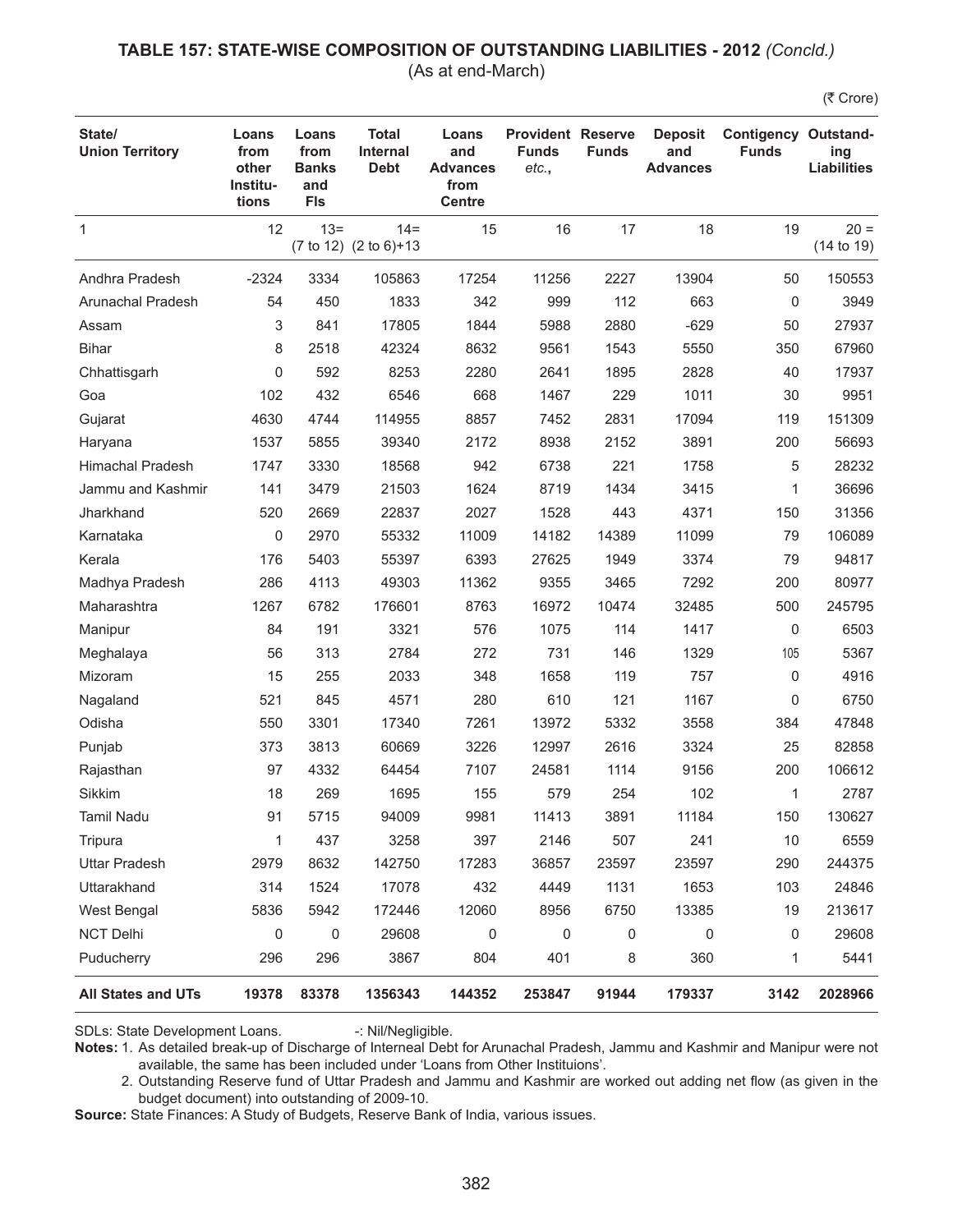(As at end-March)

| State/<br><b>Union Territory</b> | <b>SDLs</b>    | <b>Power</b><br><b>Bonds</b> | Compen-<br>sation<br>and other<br>bonds | <b>NSSF</b> | <b>WMA</b><br>from<br><b>RBI</b> | Loans<br>from<br><b>LIC</b> | Loans<br>from<br><b>GIC</b> | Loans<br>from<br><b>NABARD</b> | Loans<br>from<br><b>SBI and</b><br><b>Other</b><br><b>Banks</b> | Loans<br>from<br><b>NCDC</b> |
|----------------------------------|----------------|------------------------------|-----------------------------------------|-------------|----------------------------------|-----------------------------|-----------------------------|--------------------------------|-----------------------------------------------------------------|------------------------------|
| 1                                | $\overline{2}$ | 3                            | 4                                       | 5           | 6                                | $\overline{7}$              | 8                           | 9                              | 10                                                              | 11                           |
| Andhra Pradesh                   | 91687          | 731                          | 0                                       | 25972       | 0                                | 488                         | 84                          | 5330                           | $\mathbf 0$                                                     | 69                           |
| <b>Arunachal Pradesh</b>         | 800            | 7                            | 0                                       | 670         | 56                               | 1                           | 0                           | 355                            | 0                                                               | 34                           |
| Assam                            | 9953           | 257                          | 0                                       | 6703        | 0                                | 1                           | 8                           | 826                            | 0                                                               | $\Omega$                     |
| <b>Bihar</b>                     | 25938          | 623                          | 20                                      | 19085       | 0                                | 22                          | $-1$                        | 3024                           | 0                                                               | 68                           |
| Chhattisgarh                     | 3234           | 145                          | $\mathbf{1}$                            | 5285        | 0                                | 20                          | 4                           | 728                            | 0                                                               | 8                            |
| Goa                              | 3756           | $\pmb{0}$                    | 0                                       | 3010        | 0                                | 15                          | 0                           | 396                            | 0                                                               | $\mathbf{1}$                 |
| Gujarat                          | 70664          | 489                          | 2                                       | 48194       | 0                                | 0                           | 0                           | 0                              | 92                                                              | 0                            |
| Haryana                          | 29656          | 607                          | 0                                       | 11504       | 0                                | 4                           | 4                           | 1337                           | 4010                                                            | 88                           |
| <b>Himachal Pradesh</b>          | 10809          | 21                           | 0                                       | 5349        | 0                                | 233                         | $\mathbf{1}$                | 1480                           | $\mathbf 0$                                                     | 27                           |
| Jammu and Kashmir                | 15510          | 477                          | 0                                       | 3518        | 0                                | 1552                        | 7                           | 2140                           | 0                                                               | $\mathbf 0$                  |
| Jharkhand                        | 11775          | 635                          | 7                                       | 9834        | 0                                | 5                           | 2                           | 2574                           | 0                                                               | 77                           |
| Karnataka                        | 32160          | 0                            | 0                                       | 20074       | 0                                | 326                         | 33                          | 3184                           | 0                                                               | $-119$                       |
| Kerala                           | 48810          | 347                          | 1                                       | 11323       | 0                                | 2777                        | 296                         | 1807                           | 0                                                               | 109                          |
| Madhya Pradesh                   | 31407          | 799                          | $\mathbf{1}$                            | 16806       | 0                                | 94                          | 10                          | 4172                           | 121                                                             | 97                           |
| Maharashtra                      | 105823         | 306                          | 3                                       | 79076       | 0                                | 1137                        | 0                           | 3691                           | 2                                                               | 578                          |
| Manipur                          | 2315           | 47                           | 0                                       | 843         | 98                               | 6                           | 0                           | 136                            | 0                                                               | 6                            |
| Meghalaya                        | 2272           | 4                            | 0                                       | 563         | 0                                | 0                           | 0                           | 271                            | 0                                                               | 1                            |
| Mizoram                          | 1607           | 14                           | 0                                       | 192         | 116                              | 72                          | 0                           | 167                            | 0                                                               | 4                            |
| Nagaland                         | 3866           | 24                           | 0                                       | 133         | 126                              | 44                          | 24                          | 232                            | 0                                                               | 19                           |
| Odisha                           | 3806           | 331                          | 0                                       | 8592        | 0                                | 5                           | 19                          | 3330                           | 0                                                               | 15                           |
| Punjab                           | 43063          | 191                          | 0                                       | 21695       | 158                              | 1                           | 0                           | 1925                           | 606                                                             | 0                            |
| Rajasthan                        | 44209          | 55                           | 0                                       | 20765       | 0                                | 47                          | 52                          | 4553                           | 0                                                               | 217                          |
| Sikkim                           | 1333           | 14                           | 0                                       | 154         | 0                                | 98                          | 0                           | 207                            | 0                                                               | $\overline{2}$               |
| <b>Tamil Nadu</b>                | 78501          | $\pmb{0}$                    | 0                                       | 24802       | 0                                | 829                         | 71                          | 4817                           | 196                                                             | 138                          |
| Tripura                          | 2388           | 19                           | 0                                       | 1216        | 0                                | 112                         | $\overline{2}$              | 366                            | 0                                                               | $\mathbf 0$                  |
| <b>Uttar Pradesh</b>             | 84101          | 1762                         | 40                                      | 56352       | 0                                | 14                          | 15                          | 5576                           | $-79$                                                           | 26                           |
| Uttarakhand                      | 9194           | 172                          | 2                                       | 7404        | 0                                | 1                           | 5                           | 1514                           | 36                                                              | $9\,$                        |
| West Bengal                      | 105965         | 589                          | 0                                       | 77642       | 0                                | 6                           | 3                           | 34                             | 0                                                               | 53                           |
| NCT Delhi                        | 0              | 0                            | 0                                       | 29243       | 0                                | $\mathbf 0$                 | 0                           | 0                              | 0                                                               | $\mathbf 0$                  |
| Puducherry                       | 2622           | 0                            | 0                                       | 1225        | 0                                | $\mathsf 0$                 | 0                           | 0                              | 0                                                               | 0                            |
| All States and UTs               | 877225         | 8665                         | 75                                      | 517221      | 554                              | 7908                        | 641                         | 54173                          | 4984                                                            | 1527                         |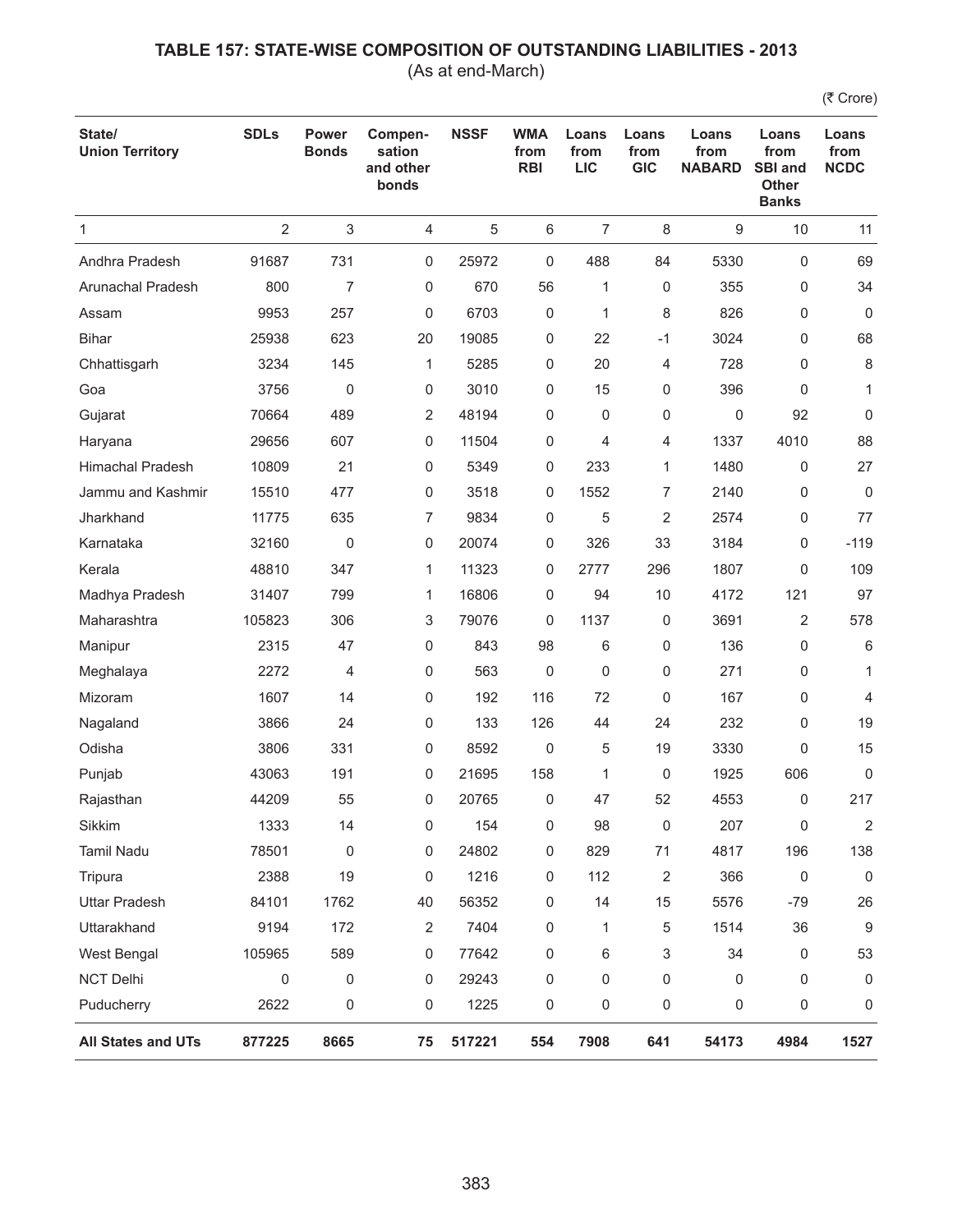#### **TABLE 157: STATE-WISE COMPOSITION OF OUTSTANDING LIABILITIES - 2013** *(Concld.)* (As at end-March)

(₹ Crore)

| State/<br><b>Union Territory</b> | Loans<br>from<br>other<br>Institu-<br>tions | Loans<br>from<br><b>Banks</b><br>and<br><b>FIs</b> | Total<br><b>Internal</b><br><b>Debt</b> | Loans<br>and<br><b>Advances</b><br>from<br><b>Centre</b> | <b>Provident Reserve</b><br><b>Funds</b><br>etc., | <b>Funds</b> | <b>Deposit</b><br>and<br><b>Advances</b> | <b>Contigency Outstand-</b><br><b>Funds</b> | ing<br><b>Liabilities</b> |
|----------------------------------|---------------------------------------------|----------------------------------------------------|-----------------------------------------|----------------------------------------------------------|---------------------------------------------------|--------------|------------------------------------------|---------------------------------------------|---------------------------|
| 1                                | 12                                          | $13 =$                                             | $14 =$<br>(7 to 12) (2 to 6)+13         | 15                                                       | 16                                                | 17           | 18                                       | 19                                          | $20 =$<br>(14 to 19)      |
| Andhra Pradesh                   | $-2901$                                     | 3070                                               | 121461                                  | 17290                                                    | 12445                                             | 7446         | 15570                                    | 48                                          | 174260                    |
| Arunachal Pradesh                | 48                                          | 437                                                | 1970                                    | 312                                                      | 1125                                              | 132          | 733                                      | 0                                           | 4272                      |
| Assam                            | 3                                           | 837                                                | 17750                                   | 1757                                                     | 6795                                              | 3081         | 216                                      | 50                                          | 29649                     |
| <b>Bihar</b>                     | 8                                           | 3121                                               | 48786                                   | 8672                                                     | 9346                                              | 2750         | 7749                                     | 350                                         | 77653                     |
| Chhattisgarh                     | 0                                           | 760                                                | 9424                                    | 2148                                                     | 2936                                              | 3573         | 3349                                     | 40                                          | 21470                     |
| Goa                              | 108                                         | 520                                                | 7286                                    | 777                                                      | 1617                                              | 340          | 1203                                     | 30                                          | 11254                     |
| Gujarat                          | 5478                                        | 5570                                               | 124920                                  | 8312                                                     | 8042                                              | 8907         | 18938                                    | 200                                         | 169318                    |
| Haryana                          | 1469                                        | 6912                                               | 48678                                   | 2098                                                     | 9396                                              | 2713         | 4488                                     | 200                                         | 67572                     |
| <b>Himachal Pradesh</b>          | 828                                         | 2569                                               | 18747                                   | 1004                                                     | 7850                                              | 226          | 1602                                     | 5                                           | 29432                     |
| Jammu and Kashmir                | 146                                         | 3846                                               | 23351                                   | 1554                                                     | 10408                                             | 1605         | 3604                                     | 1                                           | 40524                     |
| Jharkhand                        | 345                                         | 3002                                               | 25253                                   | 2126                                                     | 1550                                              | 320          | 5661                                     | 150                                         | 35059                     |
| Karnataka                        | 0                                           | 3424                                               | 55658                                   | 11655                                                    | 15914                                             | 15751        | 13609                                    | 80                                          | 112667                    |
| Kerala                           | 158                                         | 5147                                               | 65628                                   | 6610                                                     | 31311                                             | 1803         | 4515                                     | 100                                         | 109966                    |
| Madhya Pradesh                   | 190                                         | 4684                                               | 53696                                   | 12261                                                    | 10191                                             | 5485         | 7640                                     | 200                                         | 89472                     |
| Maharashtra                      | 1001                                        | 6409                                               | 191616                                  | 8798                                                     | 19159                                             | 22868        | 38927                                    | 640                                         | 282010                    |
| Manipur                          | 82                                          | 230                                                | 3533                                    | 529                                                      | 1213                                              | 162          | 1383                                     | 0                                           | 6820                      |
| Meghalaya                        | 45                                          | 318                                                | 3157                                    | 253                                                      | 840                                               | 159          | 747                                      | 105                                         | 5262                      |
| Mizoram                          | 38                                          | 281                                                | 2210                                    | 330                                                      | 1855                                              | 142          | 988                                      | 0                                           | 5524                      |
| Nagaland                         | 510                                         | 830                                                | 4979                                    | 256                                                      | 683                                               | 145          | 1377                                     | 0                                           | 7440                      |
| Odisha                           | 6                                           | 3374                                               | 16103                                   | 7135                                                     | 14663                                             | 5725         | 5152                                     | 400                                         | 49178                     |
| Punjab                           | 338                                         | 2870                                               | 67977                                   | 3210                                                     | 14563                                             | 3248         | 3259                                     | 25                                          | 92282                     |
| Rajasthan                        | 72                                          | 4942                                               | 69971                                   | 6816                                                     | 26744                                             | 2331         | 12572                                    | 200                                         | 118635                    |
| Sikkim                           | 22                                          | 328                                                | 1829                                    | 147                                                      | 624                                               | 246          | 142                                      | 1                                           | 2990                      |
| Tamil Nadu                       | 27                                          | 6079                                               | 109382                                  | 10814                                                    | 12747                                             | 5324         | 14387                                    | 150                                         | 152805                    |
| Tripura                          | 1                                           | 482                                                | 4105                                    | 368                                                      | 2386                                              | 583          | 215                                      | 10                                          | 7666                      |
| <b>Uttar Pradesh</b>             | 2367                                        | 7920                                               | 150173                                  | 16250                                                    | 40341                                             | 27983        | 9002                                     | 338                                         | 244087                    |
| Uttarakhand                      | 173                                         | 1738                                               | 18510                                   | 435                                                      | 4720                                              | 1228         | 1871                                     | 103                                         | 26868                     |
| West Bengal                      | 5389                                        | 5486                                               | 189683                                  | 12894                                                    | 9902                                              | 7282         | 16330                                    | 20                                          | 236111                    |
| <b>NCT Delhi</b>                 | 0                                           | 0                                                  | 29243                                   | 0                                                        | 0                                                 | 0            | 0                                        | 0                                           | 29243                     |
| Puducherry                       | 403                                         | 403                                                | 4250                                    | 0                                                        | 415                                               | 74           | 432                                      | 1                                           | 5171                      |
| All States and UTs               | 16355                                       | 85588                                              | 1489327                                 | 144812                                                   | 279780                                            | 131632       | 195661                                   | 3447                                        | 2244660                   |

SDLs: State Development Loans. -: Nil/Negligible.

**Notes:** 1. As detailed break-up of Discharge of Internal Debt for Arunachal Pradesh were not available, the same has been included under 'Loans from Other Institutions'.

2. Minus balance is mainly due to accounting for payments without corresponding credits which are under investigation/ reconciliation by CAG.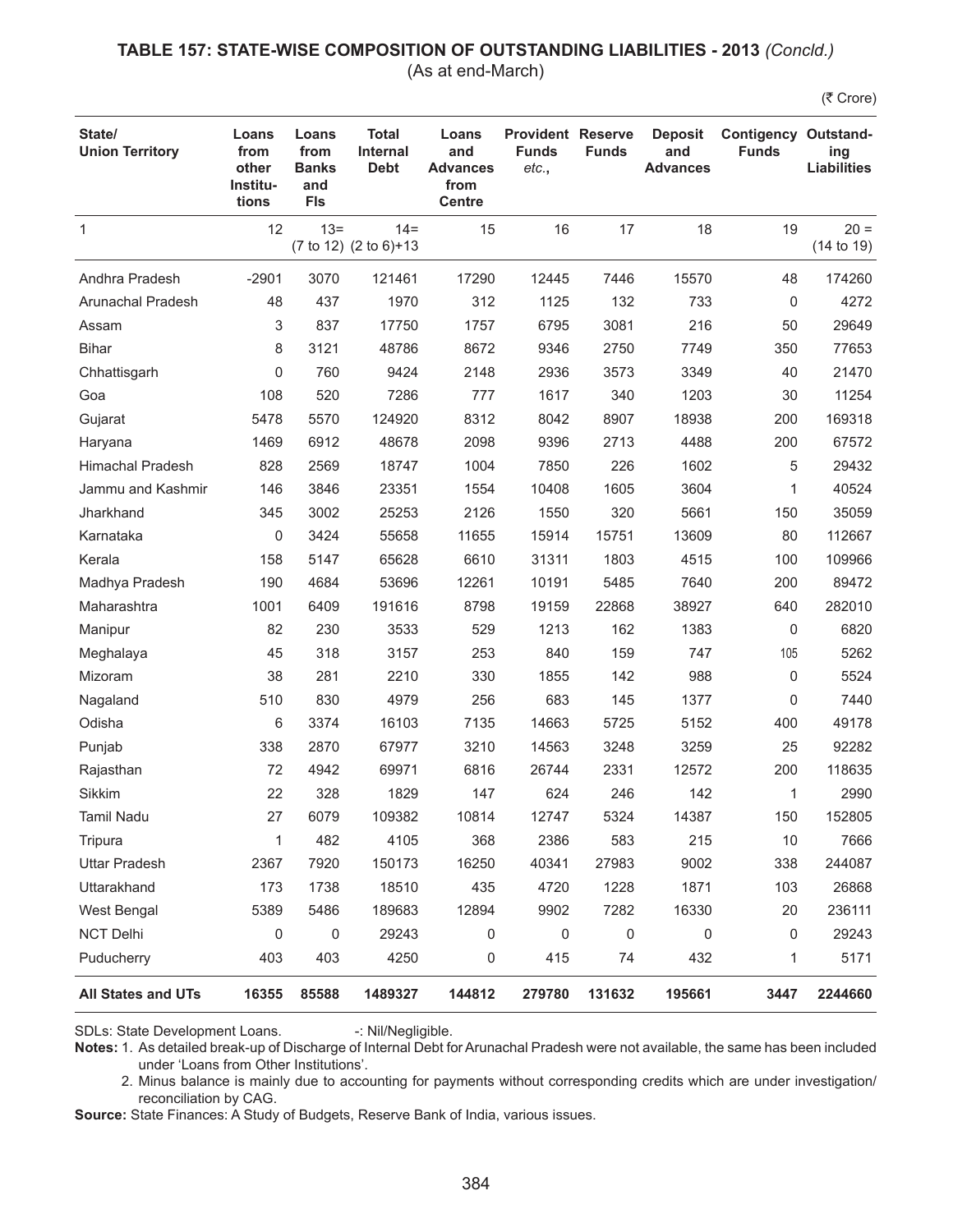(As at end-March)

| State/<br><b>Union Territory</b> | <b>SDLs</b>    | <b>Power</b><br><b>Bonds</b> | Compen-<br>sation<br>and other<br>bonds | <b>NSSF</b> | <b>WMA</b><br>from<br><b>RBI</b> | Loans<br>from<br><b>LIC</b> | Loans<br>from<br><b>GIC</b> | Loans<br>from<br><b>NABARD</b> | Loans<br>from<br><b>SBI and</b><br><b>Other</b><br><b>Banks</b> | Loans<br>from<br><b>NCDC</b> |
|----------------------------------|----------------|------------------------------|-----------------------------------------|-------------|----------------------------------|-----------------------------|-----------------------------|--------------------------------|-----------------------------------------------------------------|------------------------------|
| 1                                | $\overline{2}$ | $\ensuremath{\mathsf{3}}$    | 4                                       | 5           | 6                                | $\overline{7}$              | 8                           | 9                              | 10                                                              | 11                           |
| Andhra Pradesh                   | 111373         | 609                          | 0                                       | 25377       | 0                                | 381                         | 76                          | 5169                           | $\mathbf 0$                                                     | 155                          |
| Arunachal Pradesh                | 1003           | 6                            | $\overline{\phantom{a}}$                | 694         | 56                               | 0                           | 0                           | 354                            | 0                                                               | 33                           |
| Assam                            | 9453           | 214                          | 0                                       | 7371        | 0                                | $\mathbf 0$                 | 6                           | 879                            | 0                                                               | 0                            |
| <b>Bihar</b>                     | 31284          | 519                          | 26                                      | 19717       | 0                                | 22                          | $-1$                        | 4012                           | 0                                                               | 108                          |
| Chhattisgarh                     | 6078           | 121                          | 0                                       | 5287        | 0                                | 20                          | 3                           | 1308                           | $\mathbf 0$                                                     | 8                            |
| Goa                              | 4637           | $\mathbf 0$                  | 0                                       | 2925        | 0                                | 13                          | 0                           | 452                            | 0                                                               | $\mathbf{1}$                 |
| Gujarat                          | 87021          | 407                          | 2                                       | 47841       | 0                                | 0                           | 0                           | 0                              | 69                                                              | 0                            |
| Haryana                          | 40278          | 506                          | 0                                       | 11532       | 0                                | $\overline{2}$              | 2                           | 1498                           | 2673                                                            | 157                          |
| <b>Himachal Pradesh</b>          | 13565          | 18                           | 0                                       | 5772        | 456                              | 185                         | 1                           | 1599                           | 0                                                               | 51                           |
| Jammu and Kashmir                | 17205          | 398                          | 0                                       | 3672        | 0                                | 1684                        | 6                           | 2090                           | 0                                                               | $\mathbf 0$                  |
| Jharkhand                        | 14311          | 529                          | 0                                       | 9655        | 0                                | 5                           | 2                           | 3023                           | 0                                                               | 105                          |
| Karnataka                        | 53326          | 0                            | 0                                       | 19730       | 0                                | 287                         | 28                          | 3180                           | 0                                                               | $-123$                       |
| Kerala                           | 60183          | 290                          | 1                                       | 11281       | 0                                | 2502                        | 274                         | 2027                           | 0                                                               | 165                          |
| Madhya Pradesh                   | 34978          | 666                          | 1                                       | 18076       | 0                                | 84                          | 9                           | 4839                           | 1                                                               | 149                          |
| Maharashtra                      | 125028         | 255                          | 3                                       | 76791       | 0                                | 927                         | $-1$                        | 3749                           | 2                                                               | 476                          |
| Manipur                          | 2619           | 39                           | 0                                       | 821         | 0                                | 6                           | 0                           | 148                            | 0                                                               | 6                            |
| Meghalaya                        | 2559           | 3                            | 0                                       | 631         | 0                                | 0                           | 0                           | 280                            | 0                                                               | 1                            |
| Mizoram                          | 1836           | 11                           | 0                                       | 199         | $-18$                            | 68                          | 0                           | 195                            | 0                                                               | 5                            |
| Nagaland                         | 4285           | 20                           | 0                                       | 133         | 315                              | 36                          | 23                          | 247                            | 0                                                               | 19                           |
| Odisha                           | 2921           | 276                          | 0                                       | 8980        | 0                                | 3                           | 16                          | 3904                           | 0                                                               | 17                           |
| Punjab                           | 50318          | 159                          | 0                                       | 21385       | 593                              | 0                           | 0                           | 2018                           | 606                                                             | 0                            |
| Rajasthan                        | 51384          | 55                           | 0                                       | 20020       | 0                                | 41                          | 48                          | 5422                           | 0                                                               | 221                          |
| Sikkim                           | 1531           | 12                           | 0                                       | 169         | 0                                | 100                         | 0                           | 226                            | 0                                                               | $\mathbf{1}$                 |
| <b>Tamil Nadu</b>                | 97182          | $\mathsf{O}\xspace$          | 0                                       | 24069       | 0                                | 757                         | 63                          | 5457                           | 171                                                             | 234                          |
| Tripura                          | 2860           | 16                           | 0                                       | 1233        | 0                                | 96                          | $\overline{2}$              | 505                            | 0                                                               | 9                            |
| <b>Uttar Pradesh</b>             | 89155          | 1468                         | 42                                      | 59119       | 0                                | 10                          | 13                          | 5970                           | 0                                                               | 47                           |
| Uttarakhand                      | 10930          | 143                          | 0                                       | 7949        | 0                                | 1                           | 5                           | 1860                           | 36                                                              | 12                           |
| West Bengal                      | 123064         | 491                          | 2                                       | 78803       | 0                                | 3                           | 2                           | 34                             | 0                                                               | 54                           |
| NCT Delhi                        | 0              | 0                            | 0                                       | 29205       | 0                                | 0                           | 0                           | 0                              | 0                                                               | 0                            |
| Puducherry                       | 3122           | 0                            | 0                                       | 1161        | 0                                | 0                           | 0                           | 0                              | 0                                                               | 0                            |
| All States and UTs               | 1053491        | 7230                         | 77                                      | 519597      | 1402                             | 7234                        | 578                         | 60447                          | 3558                                                            | 1909                         |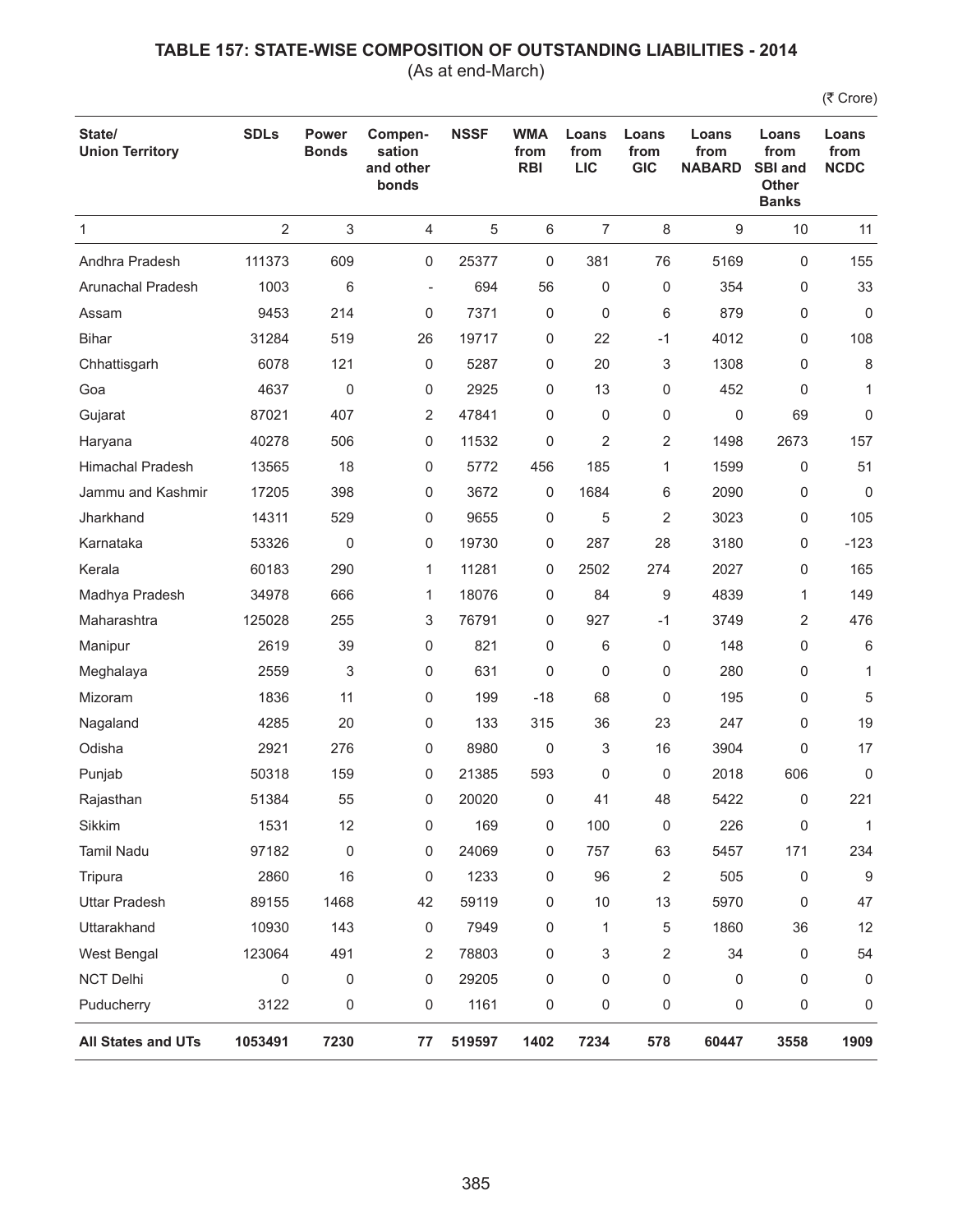### **TABLE 157: STATE-WISE COMPOSITION OF OUTSTANDING LIABILITIES - 2014** *(Concld.)*

(As at end-March)

(そ Crore)

| State/<br><b>Union Territory</b> | Loans<br>from<br>other<br>Institu-<br>tions | Loans<br>from<br><b>Banks</b><br>and<br><b>FIs</b> | <b>Total</b><br><b>Internal</b><br><b>Debt</b> | Loans<br>and<br><b>Advances</b><br>from<br><b>Centre</b> | <b>Provident Reserve</b><br><b>Funds</b><br>etc., | <b>Funds</b> | <b>Deposit</b><br>and<br><b>Advances</b> | <b>Contigency Outstand-</b><br><b>Funds</b> | ing<br><b>Liabilities</b> |
|----------------------------------|---------------------------------------------|----------------------------------------------------|------------------------------------------------|----------------------------------------------------------|---------------------------------------------------|--------------|------------------------------------------|---------------------------------------------|---------------------------|
| $\mathbf{1}$                     | 12                                          | $13 =$                                             | $14 =$<br>(7 to 12) (2 to 6)+13                | 15                                                       | 16                                                | 17           | 18                                       | 19                                          | $20 =$<br>(14 to 19)      |
| Andhra Pradesh                   | $-3665$                                     | 2117                                               | 139475                                         | 17402                                                    | 13518                                             | 8997         | 16764                                    | 47                                          | 196202                    |
| Arunachal Pradesh                | 39                                          | 427                                                | 2184                                           | 284                                                      | 1268                                              | 195          | 777                                      | 0                                           | 4708                      |
| Assam                            | 0                                           | 886                                                | 17925                                          | 1677                                                     | 7633                                              | 3624         | 59                                       | 50                                          | 30967                     |
| <b>Bihar</b>                     | 8                                           | 4149                                               | 55695                                          | 8664                                                     | 9048                                              | 3449         | 11418                                    | 350                                         | 88623                     |
| Chhattisgarh                     | 0                                           | 1339                                               | 12825                                          | 2013                                                     | 3203                                              | 2827         | 5168                                     | 40                                          | 26076                     |
| Goa                              | 96                                          | 562                                                | 8123                                           | 899                                                      | 1732                                              | 953          | 1539                                     | 30                                          | 13277                     |
| Gujarat                          | 6442                                        | 6511                                               | 141782                                         | 7816                                                     | 8548                                              | 8990         | 21180                                    | 200                                         | 188518                    |
| Haryana                          | 1594                                        | 5927                                               | 58242                                          | 2312                                                     | 10117                                             | 3164         | 5574                                     | 200                                         | 79609                     |
| <b>Himachal Pradesh</b>          | 456                                         | 2292                                               | 22103                                          | 998                                                      | 8736                                              | 227          | 1809                                     | 5                                           | 33878                     |
| Jammu and Kashmir                | 136                                         | 3916                                               | 25191                                          | 1459                                                     | 12398                                             | 2007         | 3764                                     | 0                                           | 44819                     |
| Jharkhand                        | 413                                         | 3547                                               | 28041                                          | 2093                                                     | 1559                                              | 592          | 5406                                     | 150                                         | 37840                     |
| Karnataka                        | 0                                           | 3371                                               | 76428                                          | 12113                                                    | 18021                                             | 15885        | 16450                                    | 80                                          | 138976                    |
| Kerala                           | 138                                         | 5107                                               | 76862                                          | 6658                                                     | 35543                                             | 1881         | 4702                                     | 33                                          | 125678                    |
| Madhya Pradesh                   | 208                                         | 5288                                               | 59009                                          | 12709                                                    | 11137                                             | 6153         | 7151                                     | 200                                         | 96359                     |
| Maharashtra                      | 757                                         | 5909                                               | 207985                                         | 8839                                                     | 21053                                             | 25610        | 45700                                    | 140                                         | 309327                    |
| Manipur                          | 70                                          | 231                                                | 3711                                           | 485                                                      | 1315                                              | 210          | 1368                                     | 0                                           | 7089                      |
| Meghalaya                        | 35                                          | 317                                                | 3510                                           | 233                                                      | 968                                               | 198          | 1572                                     | 105                                         | 6586                      |
| Mizoram                          | 99                                          | 367                                                | 2397                                           | 312                                                      | 2164                                              | 171          | 1171                                     | 0                                           | 6216                      |
| Nagaland                         | 469                                         | 794                                                | 5548                                           | 234                                                      | 795                                               | 157          | 1617                                     | 0                                           | 8352                      |
| Odisha                           | 6                                           | 3946                                               | 16122                                          | 7186                                                     | 15353                                             | 5595         | 5965                                     | 250                                         | 50471                     |
| Punjab                           | 296                                         | 2920                                               | 75375                                          | 3333                                                     | 16527                                             | 3588         | 3450                                     | 25                                          | 102298                    |
| Rajasthan                        | 48                                          | 5779                                               | 77239                                          | 6733                                                     | 29266                                             | 2599         | 12151                                    | 200                                         | 128187                    |
| Sikkim                           | 22                                          | 349                                                | 2061                                           | 137                                                      | 686                                               | 313          | 145                                      | 0                                           | 3343                      |
| Tamil Nadu                       | -28                                         | 6654                                               | 127905                                         | 12129                                                    | 14009                                             | 5828         | 19566                                    | 131                                         | 179568                    |
| Tripura                          | 1                                           | 613                                                | 4722                                           | 332                                                      | 2713                                              | 652          | 308                                      | 10                                          | 8736                      |
| <b>Uttar Pradesh</b>             | 1868                                        | 7908                                               | 157692                                         | 15359                                                    | 42704                                             | 35937        | 14039                                    | 513                                         | 266245                    |
| Uttarakhand                      | 116                                         | 2030                                               | 21052                                          | 443                                                      | 5043                                              | 1224         | 2223                                     | 320                                         | 30305                     |
| West Bengal                      | 5411                                        | 5504                                               | 207864                                         | 12958                                                    | 10743                                             | 8471         | 18956                                    | 20                                          | 259012                    |
| NCT Delhi                        | 0                                           | 0                                                  | 29205                                          | 3326                                                     | 0                                                 | 0            | 0                                        | 0                                           | 32532                     |
| Puducherry                       | 534                                         | 534                                                | 4817                                           | 731                                                      | 448                                               | 124          | 512                                      | 1                                           | 6632                      |
| <b>All States and UTs</b>        | 15567                                       | 89293                                              | 1671090                                        | 149867                                                   | 306244                                            | 149620       | 230506                                   | 3100                                        | 2510427                   |

SDLs: State Development Loans. -: Nil/Negligible.

**Notes:** 1. As detailed break-up of Discharge of Internal Debt for Arunachal Pradesh was not available, the same has been included under 'Loans from Other Institutions'.

2. Minus balance is mainly due to accounting for payments without corresponding credits which are under investigation/ reconciliation by CAG.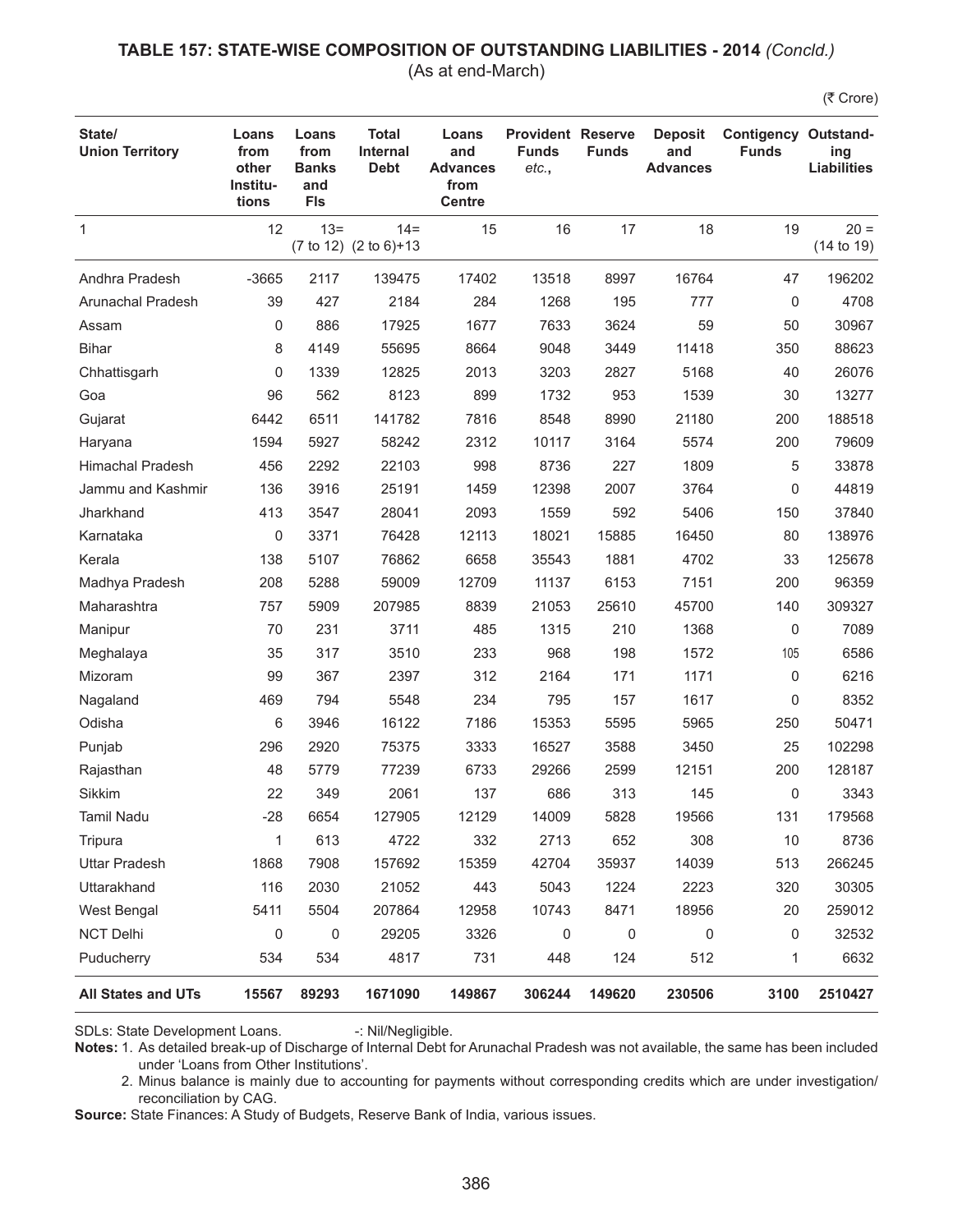(As at end-March)

| State/<br><b>Union Territory</b> | <b>SDLs</b>    | <b>Power</b><br><b>Bonds</b> | Compen-<br>sation<br>and other<br>bonds | <b>NSSF</b> | <b>WMA</b><br>from<br><b>RBI</b> | Loans<br>from<br><b>LIC</b> | Loans<br>from<br><b>GIC</b> | Loans<br>from<br><b>NABARD</b> | Loans<br>from<br><b>SBI and</b><br>Other<br><b>Banks</b> | Loans<br>from<br><b>NCDC</b> |
|----------------------------------|----------------|------------------------------|-----------------------------------------|-------------|----------------------------------|-----------------------------|-----------------------------|--------------------------------|----------------------------------------------------------|------------------------------|
| $\mathbf{1}$                     | $\overline{2}$ | $\sqrt{3}$                   | $\overline{4}$                          | 5           | 6                                | 7                           | 8                           | 9                              | 10                                                       | 11                           |
| Andhra Pradesh                   | 79943          | 142                          | 0                                       | 15098       | 1296                             | 180                         | 39                          | 2922                           | $\mathbf 0$                                              | 65                           |
| Arunachal Pradesh                | 1263           | $\overline{2}$               | 0                                       | 745         | 329                              | 0                           | 0                           | 373                            | 0                                                        | 29                           |
| Assam                            | 11692          | 86                           | 0                                       | 8449        | 0                                | 0                           | 5                           | 957                            | 0                                                        | $\mathbf 0$                  |
| <b>Bihar</b>                     | 37951          | 208                          | 25                                      | 22867       | 0                                | 22                          | $-1$                        | 4641                           | 0                                                        | 94                           |
| Chhattisgarh                     | 9886           | 48                           | 1                                       | 5701        | 384                              | 20                          | 3                           | 2002                           | 0                                                        | 8                            |
| Goa                              | 5304           | $\overline{\phantom{a}}$     | $\overline{\phantom{a}}$                | 2902        | 0                                | 11                          | 0                           | 539                            | 0                                                        | $\mathbf{1}$                 |
| Gujarat                          | 100430         | 163                          | 2                                       | 48316       | 0                                | 0                           | 0                           | 0                              | 47                                                       | 0                            |
| Haryana                          | 52651          | 202                          | 0                                       | 12239       | 0                                | 1                           | 0                           | 1671                           | 451                                                      | 167                          |
| <b>Himachal Pradesh</b>          | 15196          | $\overline{7}$               | 0                                       | 6676        | 534                              | 137                         | 1                           | 1735                           | 0                                                        | 63                           |
| Jammu and Kashmir                | 18321          | 159                          | 0                                       | 4083        | 226                              | 1789                        | 4                           | 2066                           | 0                                                        | 0                            |
| Jharkhand                        | 18800          | 212                          | 25                                      | 9990        | $\mathsf 0$                      | 5                           | 2                           | 3416                           | 0                                                        | 98                           |
| Karnataka                        | 69419          | 0                            | 0                                       | 20167       | 0                                | 248                         | 22                          | 3158                           | 0                                                        | $-112$                       |
| Kerala                           | 71960          | 116                          | 1                                       | 11813       | 0                                | 2227                        | 253                         | 2254                           | 0                                                        | 333                          |
| Madhya Pradesh                   | 43150          | 266                          | 1                                       | 19260       | 0                                | 73                          | 8                           | 5512                           | $\mathbf{1}$                                             | 162                          |
| Maharashtra                      | 147394         | 102                          | 3                                       | 75986       | 0                                | 717                         | $-1$                        | 3671                           | 2                                                        | 364                          |
| Manipur                          | 2974           | 16                           | 0                                       | 806         | 0                                | 6                           | 0                           | 137                            | 0                                                        | 6                            |
| Meghalaya                        | 3002           | 1                            | 0                                       | 715         | 0                                | 0                           | 0                           | 305                            | 0                                                        | $\mathbf 0$                  |
| Mizoram                          | 2012           | 5                            | 0                                       | 223         | $-18$                            | 65                          | 0                           | 193                            | 0                                                        | 13                           |
| Nagaland                         | 4745           | 8                            | 0                                       | 145         | 0                                | 28                          | 23                          | 234                            | $\mathbf 0$                                              | 14                           |
| Odisha                           | 4565           | 110                          | 0                                       | 10069       | 0                                | 1                           | 13                          | 4940                           | 0                                                        | 18                           |
| Punjab                           | 58003          | 64                           | 0                                       | 22310       | 0                                | 0                           | 0                           | 1976                           | 606                                                      | $\mathbf 0$                  |
| Rajasthan                        | 66532          | 37                           | 0                                       | 20124       | 0                                | 36                          | 43                          | 6482                           | 0                                                        | 192                          |
| Sikkim                           | 1839           | 5                            | 0                                       | 193         | 0                                | 102                         | 0                           | 231                            | 0                                                        | $\mathbf 0$                  |
| Tamil Nadu                       | 120327         |                              | $\overline{\phantom{0}}$                | 24259       | 0                                | 28                          | 23                          | 234                            | 0                                                        | 14                           |
| Telangana                        | 56398          | 102                          | 0                                       | 10919       | 0                                | 128                         | 28                          | 2337                           | 0                                                        | 59                           |
| Tripura                          | 2892           | 6                            | 0                                       | 1344        | 0                                | 81                          | 2                           | 634                            | 0                                                        | 8                            |
| <b>Uttar Pradesh</b>             | 107940         | 587                          | 42                                      | 65449       | 1732                             | 6                           | 11                          | 6595                           | 0                                                        | 75                           |
| Uttarakhand                      | 13024          | 57                           | 42                                      | 9094        | 0                                | 1                           | 5                           | 2319                           | 36                                                       | 22                           |
| West Bengal                      | 141584         | 196                          | 2                                       | 83276       | 0                                | 1                           | 1                           | 33                             | $\mathbf 0$                                              | 44                           |
| <b>NCT Delhi</b>                 |                | 0                            | 0                                       | 29172       | 0                                | 0                           | 0                           | 0                              | 0                                                        | 0                            |
| Puducherry                       | 3592           | $\overline{\phantom{a}}$     | $\overline{\phantom{0}}$                | 1112        | 0                                | 0                           | 0                           | 0                              | 0                                                        | 0                            |
| <b>All States and UTs</b>        | 1272789        | 2907                         | 144                                     | 543499      | 4483                             | 5915                        | 485                         | 61567                          | 1143                                                     | 1738                         |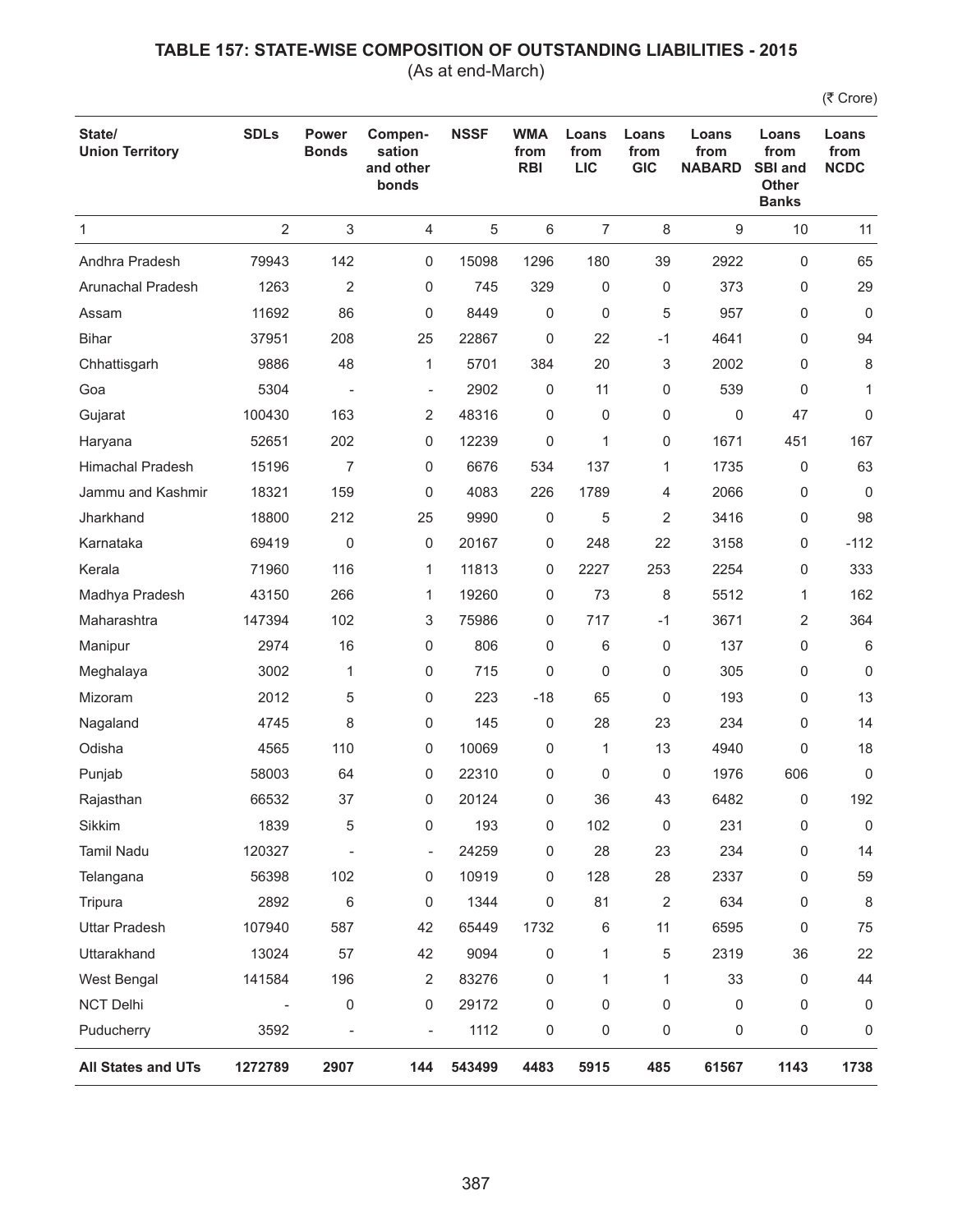### **TABLE 157: STATE-WISE COMPOSITION OF OUTSTANDING LIABILITIES - 2015** *(Concld.)*

(As at end-March)

(₹ Crore)

| State/<br><b>Union Territory</b> | Loans<br>from<br>other<br>Institu-<br>tions | Loans<br>from<br><b>Banks</b><br>and<br><b>FIs</b> | <b>Total</b><br><b>Internal</b><br><b>Debt</b> | Loans<br>and<br><b>Advances</b><br>from<br><b>Centre</b> | <b>Provident Reserve</b><br><b>Funds</b><br>etc., | <b>Funds</b> | <b>Deposit</b><br>and<br><b>Advances</b> | <b>Contigency Outstand-</b><br><b>Funds</b> | ing<br><b>Liabilities</b> |
|----------------------------------|---------------------------------------------|----------------------------------------------------|------------------------------------------------|----------------------------------------------------------|---------------------------------------------------|--------------|------------------------------------------|---------------------------------------------|---------------------------|
| 1                                | 12                                          | $13 =$                                             | $14 =$<br>(7 to 12) (2 to 6)+13                | 15                                                       | 16                                                | 17           | 18                                       | 19                                          | $20 =$<br>(14 to 19)      |
| Andhra Pradesh                   | 270                                         | 3475                                               | 99953                                          | 16843                                                    | 744                                               | $-14$        | 5030                                     | 50                                          | 122606                    |
| Arunachal Pradesh                | 34                                          | 436                                                | 2776                                           | 257                                                      | 1468                                              | 215          | 1448                                     | 0                                           | 6165                      |
| Assam                            | 0                                           | 962                                                | 21189                                          | 1595                                                     | 8523                                              | 1335         | 2768                                     | 50                                          | 35459                     |
| <b>Bihar</b>                     | 8                                           | 4764                                               | 65815                                          | 8748                                                     | 8865                                              | 1836         | 13784                                    | 350                                         | 99399                     |
| Chhattisgarh                     | 0                                           | 2033                                               | 18053                                          | 1864                                                     | 3648                                              | 1847         | 5637                                     | 40                                          | 31088                     |
| Goa                              | 85                                          | 636                                                | 8842                                           | 1075                                                     | 1844                                              | 447          | 1650                                     | 230                                         | 14087                     |
| Gujarat                          | 7025                                        | 7072                                               | 155983                                         | 7480                                                     | 9050                                              | 5525         | 24288                                    | 186                                         | 202511                    |
| Haryana                          | 1412                                        | 3703                                               | 68795                                          | 2295                                                     | 11158                                             | 4174         | 6046                                     | 200                                         | 92667                     |
| <b>Himachal Pradesh</b>          | 310                                         | 2245                                               | 24658                                          | 1056                                                     | 9921                                              | 228          | 2313                                     | 5                                           | 38182                     |
| Jammu and Kashmir                | 115                                         | 3974                                               | 26763                                          | 1358                                                     | 14630                                             | 1320         | 4153                                     | 1                                           | 48225                     |
| Jharkhand                        | 230                                         | 3751                                               | 32777                                          | 2088                                                     | 1356                                              | 867          | 6504                                     | 150                                         | 43742                     |
| Karnataka                        | 0                                           | 3318                                               | 92904                                          | 12699                                                    | 20176                                             | 12632        | 19878                                    | 80                                          | 158370                    |
| Kerala                           | 117                                         | 5185                                               | 89075                                          | 7061                                                     | 39307                                             | 1947         | 6067                                     | 100                                         | 143557                    |
| Madhya Pradesh                   | 152                                         | 5907                                               | 68583                                          | 13245                                                    | 12659                                             | 5996         | 7772                                     | 499                                         | 108753                    |
| Maharashtra                      | 588                                         | 5341                                               | 228825                                         | 8540                                                     | 22313                                             | 9856         | 50122                                    | 2150                                        | 321806                    |
| Manipur                          | 29                                          | 178                                                | 3974                                           | 440                                                      | 1403                                              | 275          | 1300                                     | 0                                           | 7391                      |
| Meghalaya                        | 25                                          | 331                                                | 4048                                           | 218                                                      | 1101                                              | 27           | 1412                                     | 105                                         | 6912                      |
| Mizoram                          | 110                                         | 381                                                | 2603                                           | 312                                                      | 2475                                              | 13           | 1605                                     | 0                                           | 7008                      |
| Nagaland                         | 472                                         | 771                                                | 5669                                           | 218                                                      | 850                                               | 198          | 1010                                     | 0                                           | 7946                      |
| Odisha                           | 5                                           | 4978                                               | 19722                                          | 7111                                                     | 16425                                             | 329          | 6890                                     | 400                                         | 50878                     |
| Punjab                           | 250                                         | 2831                                               | 83208                                          | 3612                                                     | 18262                                             | 4237         | 3049                                     | 25                                          | 112393                    |
| Rajasthan                        | 28                                          | 6782                                               | 93474                                          | 7018                                                     | 32247                                             | 1285         | 13565                                    | 500                                         | 148091                    |
| Sikkim                           | 19                                          | 353                                                | 2390                                           | 138                                                      | 710                                               | 123          | 138                                      | 1                                           | 3500                      |
| <b>Tamil Nadu</b>                | 472                                         | 771                                                | 145357                                         | 12891                                                    | 15332                                             | 1315         | 10565                                    | 150                                         | 185611                    |
| Telangana                        | $-6$                                        | 2547                                               | 69965                                          | 86                                                       | 268                                               | 131          | 2158                                     | 50                                          | 72658                     |
| Tripura                          | 1                                           | 726                                                | 4969                                           | 319                                                      | 3015                                              | 680          | 335                                      | 10                                          | 9327                      |
| <b>Uttar Pradesh</b>             | 6636                                        | 13322                                              | 189072                                         | 14484                                                    | 45121                                             | 41230        | 23855                                    | 311                                         | 314072                    |
| Uttarakhand                      | 58                                          | 2441                                               | 24658                                          | 475                                                      | 5463                                              | 360          | 2623                                     | 458                                         | 34037                     |
| West Bengal                      | 5462                                        | 5542                                               | 230601                                         | 13638                                                    | 11749                                             | 1181         | 20129                                    | 20                                          | 277318                    |
| <b>NCT Delhi</b>                 | 0                                           | $\mathbf 0$                                        | 29172                                          | 3326                                                     | 0                                                 | $\mathbf 0$  | 0                                        | 0                                           | 32498                     |
| Puducherry                       | 629                                         | 629                                                | 5333                                           | 728                                                      | 499                                               | $-26$        | 478                                      | 1                                           | 7013                      |
| <b>All States and UTs</b>        | 24536                                       | 95383                                              | 1919204                                        | 151221                                                   | 320584                                            | 99567        | 246572                                   | 6122                                        | 2743271                   |

SDLs: State Development Loans. -: Nil/Negligible.

**Notes:** 1. As detailed break-up of Discharge of Internal Debt for Arunachal Pradesh were not available, the same has been included under 'Loans from Other Institutions'.

2. Minus balance is mainly due to accounting for payments without corresponding credits which are under investigation/ reconciliation by CAG.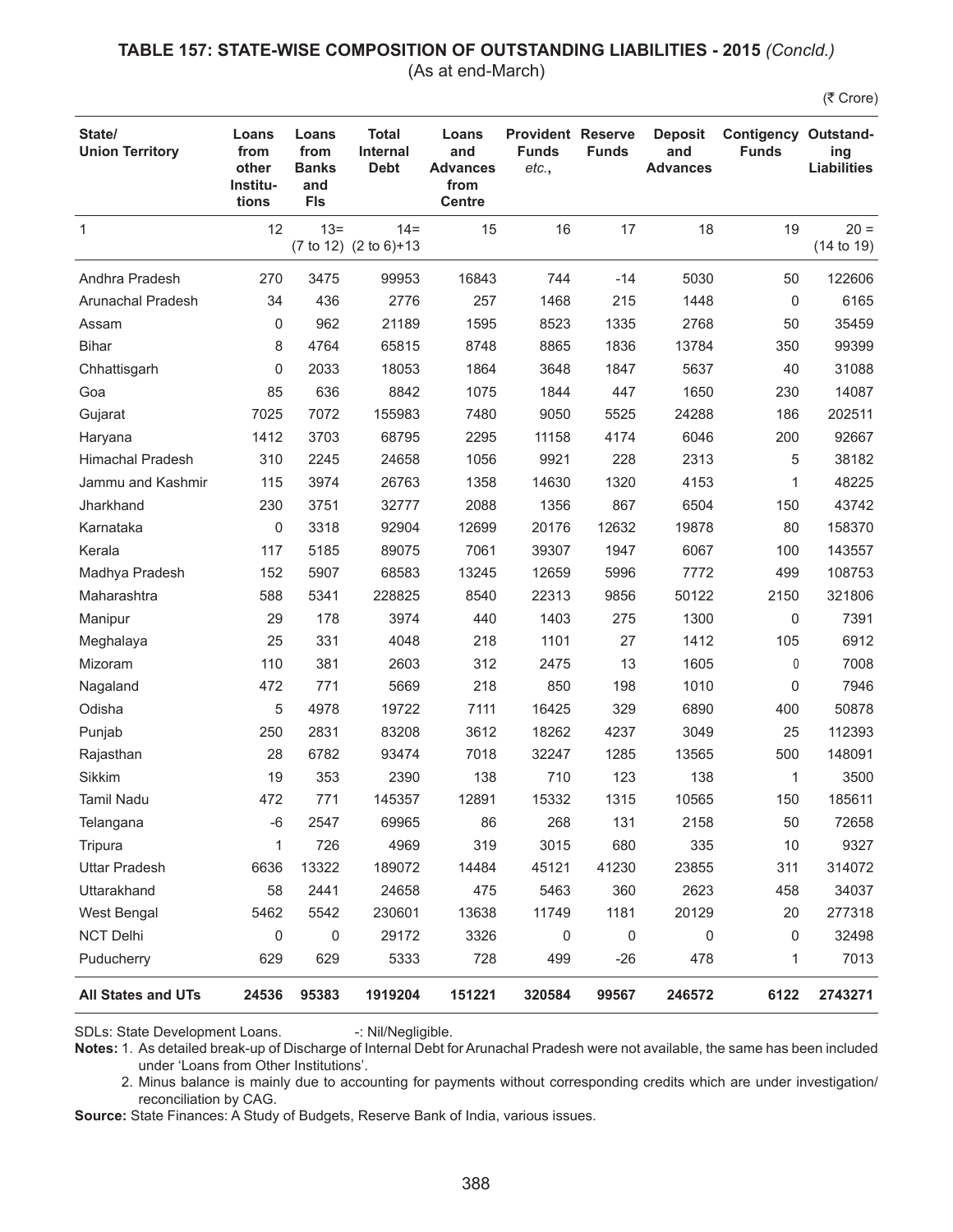(As at end-March)

| State/<br><b>Union Territory</b> | <b>SDLs</b>    | <b>Power</b><br><b>Bonds</b> | Compen-<br>sation<br>and other<br>bonds | <b>NSSF</b> | <b>WMA</b><br>from<br><b>RBI</b> | Loans<br>from<br><b>LIC</b> | Loans<br>from<br><b>GIC</b> | Loans<br>from<br><b>NABARD</b> | Loans<br>from<br><b>SBI and</b><br><b>Other</b><br><b>Banks</b> | Loans<br>from<br><b>NCDC</b> |
|----------------------------------|----------------|------------------------------|-----------------------------------------|-------------|----------------------------------|-----------------------------|-----------------------------|--------------------------------|-----------------------------------------------------------------|------------------------------|
| $\mathbf{1}$                     | $\overline{2}$ | 3                            | 4                                       | 5           | 6                                | $\overline{7}$              | 8                           | 9                              | 10                                                              | 11                           |
| Andhra Pradesh                   | 94928          | $\overline{\phantom{a}}$     | 1500                                    | 15855       | 0                                | 154                         | 34                          | 3079                           | $\mathbf 0$                                                     | 43                           |
| Arunachal Pradesh                | 1325           | ÷,                           | ÷,                                      | 844         | $-400$                           | 0                           | 0                           | 317                            | 0                                                               | 25                           |
| Assam                            | 13674          |                              | 0                                       | 9962        | 0                                | 0                           | 3                           | 1162                           | 0                                                               | $\mathbf 0$                  |
| <b>Bihar</b>                     | 48184          | 1555                         | 25                                      | 24892       | 0                                | 22                          | $-1$                        | 5197                           | 0                                                               | 75                           |
| Chhattisgarh                     | 14553          | 870                          | $\overline{\phantom{0}}$                | 6090        | 0                                | 20                          | 3                           | 2529                           | 0                                                               | 8                            |
| Goa                              | 6589           |                              | ÷,                                      | 2909        | 0                                | 9                           | 0                           | 579                            | 0                                                               | 1                            |
| Gujarat                          | 115158         |                              | 2                                       | 49817       | 0                                | 0                           | 0                           | 8447                           | 25                                                              | 0                            |
| Haryana                          | 65819          | 17300                        | ÷,                                      | 13251       | 0                                | 1                           | 4                           | 1844                           | 28                                                              | 240                          |
| <b>Himachal Pradesh</b>          | 16860          |                              | ÷,                                      | 7651        | 0                                | 98                          | 1                           | 1931                           | 0                                                               | 81                           |
| Jammu and Kashmir                | 20146          | 2140                         | $\overline{\phantom{0}}$                | 4549        | 0                                | 1674                        | 3                           | 1919                           | 0                                                               | 0                            |
| Jharkhand                        | 23555          | 5553                         | 25                                      | 10563       | 0                                | 5                           | 2                           | 3813                           | 0                                                               | 84                           |
| Karnataka                        | 84333          |                              | 0                                       | 21729       | 0                                | 211                         | 18                          | 3371                           | 0                                                               | $-118$                       |
| Kerala                           | 84846          | $\overline{\phantom{a}}$     | 1                                       | 12544       | 0                                | 1954                        | 232                         | 2485                           | 0                                                               | 301                          |
| Madhya Pradesh                   | 56140          |                              | 1                                       | 20181       | 0                                | 63                          | 6                           | 6673                           | 1                                                               | 188                          |
| Maharashtra                      | 176494         |                              | 3                                       | 75699       | 0                                | 507                         | $-1$                        | 3770                           | 2                                                               | 242                          |
| Manipur                          | 3301           |                              | ÷,                                      | 814         | 185                              | 6                           | 0                           | 165                            | 0                                                               | 6                            |
| Meghalaya                        | 3461           |                              | $\overline{\phantom{0}}$                | 774         | 0                                | 0                           | 0                           | 313                            | 0                                                               | $\mathbf 0$                  |
| Mizoram                          | 2072           |                              | $\overline{\phantom{0}}$                | 234         | $-18$                            | $-5$                        | 0                           | 221                            | 0                                                               | 19                           |
| Nagaland                         | 5351           |                              | ÷,                                      | 171         | 290                              | 21                          | 22                          | 208                            | 0                                                               | 9                            |
| Odisha                           | 8128           |                              | ÷,                                      | 11645       | 0                                | 2                           | 12                          | 6671                           | 0                                                               | 21                           |
| Punjab                           | 67202          | 9860                         | $\overline{\phantom{0}}$                | 23889       | 0                                | 0                           | 0                           | 2142                           | 606                                                             | 0                            |
| Rajasthan                        | 75193          | 37350                        | 7846                                    | 20038       | 0                                | 31                          | 39                          | 7624                           | 0                                                               | 159                          |
| Sikkim                           | 2300           |                              |                                         | 219         | 0                                | 103                         | 0                           | 216                            | 0                                                               | 3                            |
| Tamil Nadu                       | 147950         |                              | $\overline{\phantom{0}}$                | 24926       | 0                                | 616                         | 47                          | 6947                           | 116                                                             | 240                          |
| Telangana                        | 69130          | ÷,                           | $\overline{\phantom{0}}$                | 11316       | 0                                | 113                         | 25                          | 2754                           | 0                                                               | 45                           |
| Tripura                          | 3248           |                              | $\overline{\phantom{0}}$                | 1487        | 0                                | 66                          | 1                           | 823                            | 0                                                               | 7                            |
| <b>Uttar Pradesh</b>             | 127970         | 24332                        | 10582                                   | 69971       | 0                                | 4                           | 9                           | 7192                           | 0                                                               | 92                           |
| Uttarakhand                      | 15754          | $\overline{\phantom{a}}$     | 42                                      | 10388       | 0                                | 1                           | 5                           | 2920                           | 36                                                              | 17                           |
| West Bengal                      | 162407         |                              | 2                                       | 87783       | 0                                | 1                           | 1                           | 33                             | $\mathsf 0$                                                     | 30                           |
| NCT Delhi                        |                |                              | $\overline{\phantom{0}}$                | 29977       | $\overline{a}$                   |                             |                             |                                |                                                                 |                              |
| Puducherry                       | 4042           |                              | $\overline{\phantom{0}}$                | 881         |                                  |                             |                             |                                | $\overline{a}$                                                  |                              |
| All States and UTs               | 1520114        | 98960                        | 20029                                   | 571049      | 57                               | 5676                        | 466                         | 85345                          | 812                                                             | 1818                         |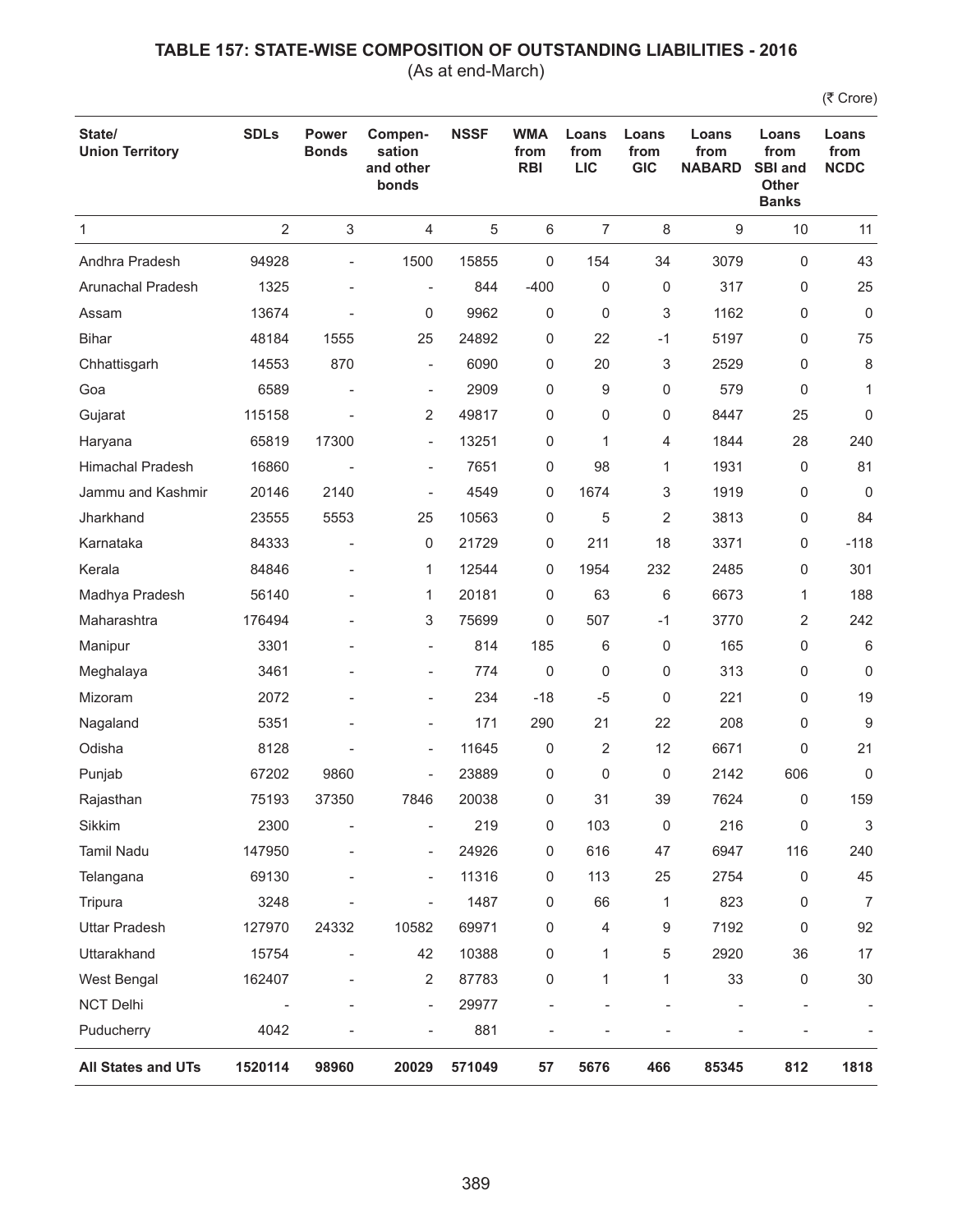#### **TABLE 157: STATE-WISE COMPOSITION OF OUTSTANDING LIABILITIES - 2016** *(Concld.)* (As at end-March)

(そ Crore)

| State/<br><b>Union Territory</b> | Loans<br>from<br>other<br>Institu-<br>tions | Loans<br>from<br><b>Banks</b><br>and<br><b>FIs</b> | <b>Total</b><br><b>Internal</b><br><b>Debt</b> | Loans<br>and<br><b>Advances</b><br>from<br><b>Centre</b> | <b>Provident Reserve</b><br><b>Funds</b><br>etc., | <b>Funds</b>   | <b>Deposit</b><br>and<br><b>Advances</b> | <b>Contigency</b><br><b>Funds</b> | Out-<br>standing<br><b>Liabilities</b> |
|----------------------------------|---------------------------------------------|----------------------------------------------------|------------------------------------------------|----------------------------------------------------------|---------------------------------------------------|----------------|------------------------------------------|-----------------------------------|----------------------------------------|
| 1                                | 12                                          | $13 =$                                             | $14 =$<br>(7 to 12) (2 to 6)+13                | 15                                                       | 16                                                | 17             | 18                                       | 19                                | $20 =$<br>(14 to 19)                   |
| Andhra Pradesh                   | 140                                         | 3450                                               | 115733                                         | 16520                                                    | 1997                                              | 35             | 13600                                    | 50                                | 147935                                 |
| <b>Arunachal Pradesh</b>         | 28                                          | 370                                                | 2138                                           | 231                                                      | 1604                                              | 415            | 1330                                     | 0                                 | 5717                                   |
| Assam                            | 0                                           | 1165                                               | 24801                                          | 1512                                                     | 9383                                              | 4920           | 1298                                     | 50                                | 41964                                  |
| <b>Bihar</b>                     | 8                                           | 5301                                               | 79957                                          | 8869                                                     | 8792                                              | 1435           | 17372                                    | 350                               | 116775                                 |
| Chhattisgarh                     | 0                                           | 2559                                               | 24072                                          | 1845                                                     | 4164                                              | 3579           | 5565                                     | 40                                | 39265                                  |
| Goa                              | 74                                          | 664                                                | 10161                                          | 1159                                                     | 1956                                              | 696            | 1578                                     | 100                               | 15651                                  |
| Gujarat                          | 234                                         | 8706                                               | 173682                                         | 7072                                                     | 9527                                              | 14264          | 26764                                    | 196                               | 231505                                 |
| Haryana                          | 1171                                        | 3288                                               | 99658                                          | 2212                                                     | 12206                                             | 3163           | 6415                                     | 200                               | 123854                                 |
| <b>Himachal Pradesh</b>          | 238                                         | 2350                                               | 26861                                          | 1044                                                     | 10640                                             | 219            | 2428                                     | 5                                 | 41197                                  |
| Jammu and Kashmir                | 99                                          | 3695                                               | 30530                                          | 1262                                                     | 17517                                             | 1544           | 4252                                     | 1                                 | 55106                                  |
| Jharkhand                        | 178                                         | 4081                                               | 43778                                          | 2087                                                     | 1197                                              | 876            | 8611                                     | 500                               | 57049                                  |
| Karnataka                        | 0                                           | 3482                                               | 109545                                         | 13021                                                    | 22262                                             | 20643          | 20147                                    | 80                                | 185698                                 |
| Kerala                           | 142                                         | 5113                                               | 102503                                         | 7230                                                     | 47639                                             | 2012           | 2787                                     | 100                               | 162271                                 |
| Madhya Pradesh                   | 135                                         | 7066                                               | 83388                                          | 13670                                                    | 13682                                             | 8132           | 8341                                     | 500                               | 127714                                 |
| Maharashtra                      | 423                                         | 4944                                               | 257139                                         | 8211                                                     | 23521                                             | 9536           | 52883                                    | 150                               | 351441                                 |
| Manipur                          | 10                                          | 187                                                | 4487                                           | 396                                                      | 1464                                              | 386            | 1414                                     | $\mathbf 0$                       | 8147                                   |
| Meghalaya                        | 16                                          | 330                                                | 4565                                           | 201                                                      | 1233                                              | 245            | 1176                                     | 105                               | 7525                                   |
| Mizoram                          | 108                                         | 344                                                | 2633                                           | 295                                                      | 2859                                              | 219            | 1071                                     | 0                                 | 7076                                   |
| Nagaland                         | 460                                         | 719                                                | 6531                                           | 197                                                      | 862                                               | 399            | 934                                      | 0                                 | 8923                                   |
| Odisha                           | 40                                          | 6746                                               | 26519                                          | 7222                                                     | 18261                                             | 5829           | 7110                                     | 277                               | 65218                                  |
| Punjab                           | 199                                         | 2946                                               | 103897                                         | 3563                                                     | 19371                                             | 4112           | 3163                                     | 25                                | 134130                                 |
| Rajasthan                        | 10                                          | 7863                                               | 148290                                         | 8242                                                     | 35514                                             | 1501           | 15814                                    | 500                               | 209861                                 |
| Sikkim                           | 17                                          | 339                                                | 2858                                           | 131                                                      | 748                                               | 441            | 159                                      | 1                                 | 4338                                   |
| <b>Tamil Nadu</b>                | $-76$                                       | 7890                                               | 180765                                         | 13392                                                    | 16970                                             | 6598           | 10660                                    | 131                               | 228516                                 |
| Telangana                        | 432                                         | 3370                                               | 83816                                          | 636                                                      | 1130                                              | 511            | 4380                                     | 50                                | 90523                                  |
| Tripura                          | $\mathbf{1}$                                | 898                                                | 5633                                           | 294                                                      | 3355                                              | 625            | 437                                      | 10                                | 10354                                  |
| <b>Uttar Pradesh</b>             | 35761                                       | 43059                                              | 275914                                         | 13680                                                    | 45925                                             | 35804          | 13546                                    | 468                               | 385337                                 |
| Uttarakhand                      | 1                                           | 2980                                               | 29163                                          | 541                                                      | 5941                                              | 1622           | 2761                                     | 263                               | 40291                                  |
| West Bengal                      | 6247                                        | 6312                                               | 256505                                         | 13480                                                    | 12490                                             | 8702           | 23544                                    | 20                                | 314742                                 |
| <b>NCT Delhi</b>                 | $\overline{\phantom{0}}$                    | 0                                                  | 29977                                          | 3326                                                     | $\qquad \qquad \blacksquare$                      | $\overline{a}$ |                                          | $\overline{a}$                    | 33304                                  |
| Puducherry                       | 770                                         | 770                                                | 5694                                           | 741                                                      | 538                                               | 220            | 607                                      | 1                                 | 7800                                   |
| All States and UTs               |                                             | 46867 140984                                       | 2351193                                        | 152284                                                   | 352749                                            | 138681         | 260149                                   | 4173                              | 3259230                                |

SDLs: State Development Loans. -: Nil/Negligible.

**Sources:**1. Combined Finance and Revenue Accounts of the Union and State Governments in India, CAG.

2. Ministry of Finance, Government of India.

4. Budget Documents of the State Governments.

5. Controller General of Accounts (CGA).

**Notes:** 1. As detailed break-up of Discharge of Internal Debt for Arunachal Pradesh was not available, the same has been included under 'Loans from Other Institutions'.

<sup>2.</sup> Minus balance is mainly due to accounting for payments without corresponding credits which are under investigation/ reconciliation by CAG.

 <sup>3.</sup> Reserve Bank Records.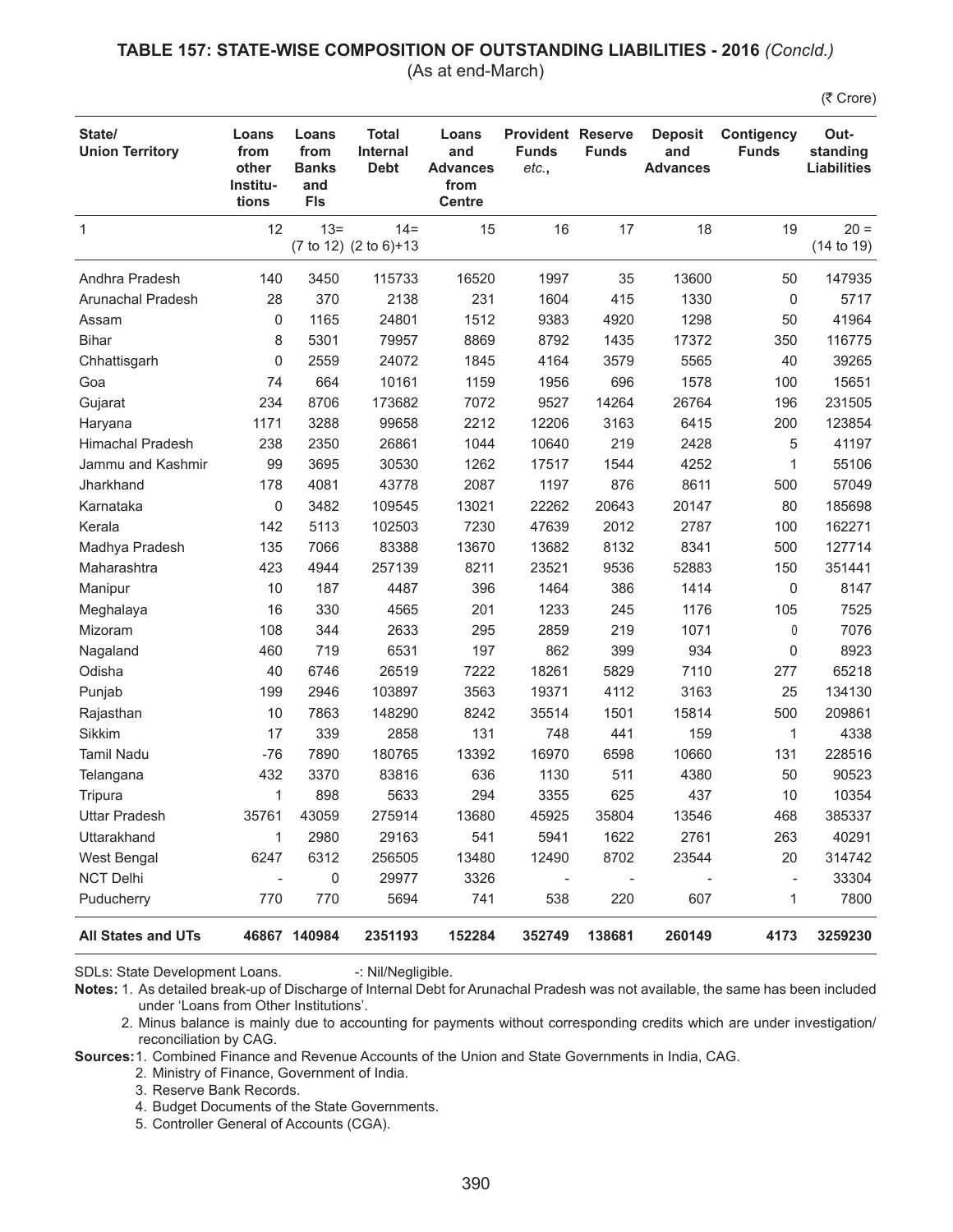(As at end-March)

| State/<br><b>Union Territory</b> | <b>SDLs</b>    | Power<br><b>Bonds</b>    | Compen-<br>sation<br>and other<br>bonds | <b>NSSF</b> | <b>WMA</b><br>from<br><b>RBI</b> | Loans<br>from<br><b>LIC</b> | Loans<br>from<br><b>GIC</b> | Loans<br>from<br><b>NABARD</b> | Loans<br>from<br><b>SBI and</b><br><b>Other</b><br><b>Banks</b> | Loans<br>from<br><b>NCDC</b> |
|----------------------------------|----------------|--------------------------|-----------------------------------------|-------------|----------------------------------|-----------------------------|-----------------------------|--------------------------------|-----------------------------------------------------------------|------------------------------|
| 1                                | $\overline{2}$ | 3                        | 4                                       | 5           | 6                                | $\overline{7}$              | 8                           | 9                              | 10                                                              | 11                           |
| Andhra Pradesh                   | 158429         | 8256                     | 1500                                    | 14721       | 0                                | 129                         | 29                          | 3376                           | $\mathbf 0$                                                     | 49                           |
| Arunachal Pradesh                | 1612           |                          | $\overline{\phantom{0}}$                | 931         | $-400$                           | 0                           | 11                          | 308                            | 0                                                               | 112                          |
| Assam                            | 15669          |                          | 0                                       | 9332        | 0                                | $\mathbf 0$                 | 0                           | 1738                           | 0                                                               | 0                            |
| <b>Bihar</b>                     | 64989          | 2332                     | 25                                      | 23179       | 0                                | 22                          | $-1$                        | 5885                           | 0                                                               | 123                          |
| Chhattisgarh                     | 18450          | 870                      | $\overline{\phantom{a}}$                | 5669        | 0                                | 20                          | 2                           | 3167                           | 0                                                               | 8                            |
| Goa                              | 7760           |                          | $\overline{\phantom{a}}$                | 2719        | 0                                | 8                           | 0                           | 596                            | 0                                                               | 1                            |
| Gujarat                          | 136102         |                          | 2                                       | 46370       | 0                                | 0                           | 0                           | 10278                          | 22                                                              | 0                            |
| Haryana                          | 81178          | 25950                    | $\overline{\phantom{m}}$                | 12304       | 0                                | $\mathbf 0$                 | 3                           | 1947                           | 28                                                              | 226                          |
| <b>Himachal Pradesh</b>          | 19023          | 2890                     | $\overline{\phantom{a}}$                | 7150        | 0                                | 75                          | 0                           | 2101                           | $\mathbf 0$                                                     | 96                           |
| Jammu and Kashmir                | 22046          | 3538                     | $\overline{\phantom{0}}$                | 4234        | 890                              | 1548                        | 2                           | 1813                           | 0                                                               | $\mathbf 0$                  |
| Jharkhand                        | 28280          | 5553                     | 25                                      | 9830        | 0                                | 5                           | 2                           | 4640                           | 0                                                               | 96                           |
| Karnataka                        | 108359         |                          | 0                                       | 20157       | 0                                | 175                         | 13                          | 3908                           | 0                                                               | $-123$                       |
| Kerala                           | 99532          |                          | 1                                       | 13516       | 0                                | 1682                        | 211                         | 2884                           | 0                                                               | 295                          |
| Madhya Pradesh                   | 70691          | 7360                     | 1                                       | 21446       | 0                                | 53                          | 5                           | 8226                           | 1                                                               | 213                          |
| Maharashtra                      | 211883         | 4960                     | 3                                       | 70645       | 0                                | 353                         | $-1$                        | 5705                           | 2                                                               | 150                          |
| Manipur                          | 3779           |                          | $\overline{\phantom{m}}$                | 761         | 102                              | 6                           | 0                           | 259                            | 0                                                               | 6                            |
| Meghalaya                        | 4180           | 125                      | $\overline{\phantom{a}}$                | 732         | 0                                | 0                           | 0                           | 333                            | 0                                                               | 0                            |
| Mizoram                          | 2038           | $\overline{\phantom{a}}$ | $\overline{\phantom{a}}$                | 220         | $-18$                            | $-29$                       | 0                           | 240                            | 0                                                               | 32                           |
| Nagaland                         | 6084           |                          | $\overline{\phantom{a}}$                | 158         | 0                                | 16                          | 21                          | 176                            | 0                                                               | $\overline{4}$               |
| Odisha                           | 15093          |                          | $\overline{\phantom{a}}$                | 10813       | 0                                | 1                           | 10                          | 8505                           | 0                                                               | 15                           |
| Punjab                           | 79346          | 15628                    | $\overline{\phantom{m}}$                | 22116       | 268                              | 0                           | 0                           | 2496                           | 29920                                                           | 0                            |
| Rajasthan                        | 89518          | 59722                    | 7850                                    | 18486       | 0                                | 27                          | 35                          | 8377                           | 0                                                               | 189                          |
| Sikkim                           | 2874           |                          |                                         | 211         | 0                                | 94                          | 0                           | 202                            | 0                                                               | 3                            |
| Tamil Nadu                       | 182942         | 22815                    | $\overline{\phantom{a}}$                | 23192       | 0                                | 548                         | 40                          | 8049                           | 84                                                              | 204                          |
| Telangana                        | 43911          | 8923                     | $\overline{\phantom{0}}$                | 10518       | 0                                | 99                          | 22                          | 3192                           | 0                                                               | 128                          |
| Tripura                          | 4001           |                          | $\overline{\phantom{0}}$                | 1374        | 0                                | 51                          | 1                           | 853                            | 0                                                               | 6                            |
| <b>Uttar Pradesh</b>             | 164874         | 39134                    | 10582                                   | 65439       | 0                                | $\overline{2}$              | 7                           | 7773                           | 0                                                               | 97                           |
| Uttarakhand                      | 20832          |                          | $\overline{\phantom{0}}$                | 9710        | 0                                | 1                           | 5                           | 3444                           | 36                                                              | 22                           |
| West Bengal                      | 193637         |                          | 2                                       | 81902       | 0                                | 0                           | 1                           | 33                             | 0                                                               | 76                           |
| NCT Delhi                        |                | 0                        | 0                                       | 30018       | $\overline{\phantom{a}}$         |                             |                             |                                |                                                                 |                              |
| Puducherry                       | 4567           |                          | $\overline{\phantom{0}}$                | 799         |                                  |                             |                             |                                |                                                                 |                              |
| All States and UTs               | 1861678        | 208056                   | 19992                                   | 538651      | 843                              | 4884                        | 419                         | 100505                         | 30092                                                           | 2026                         |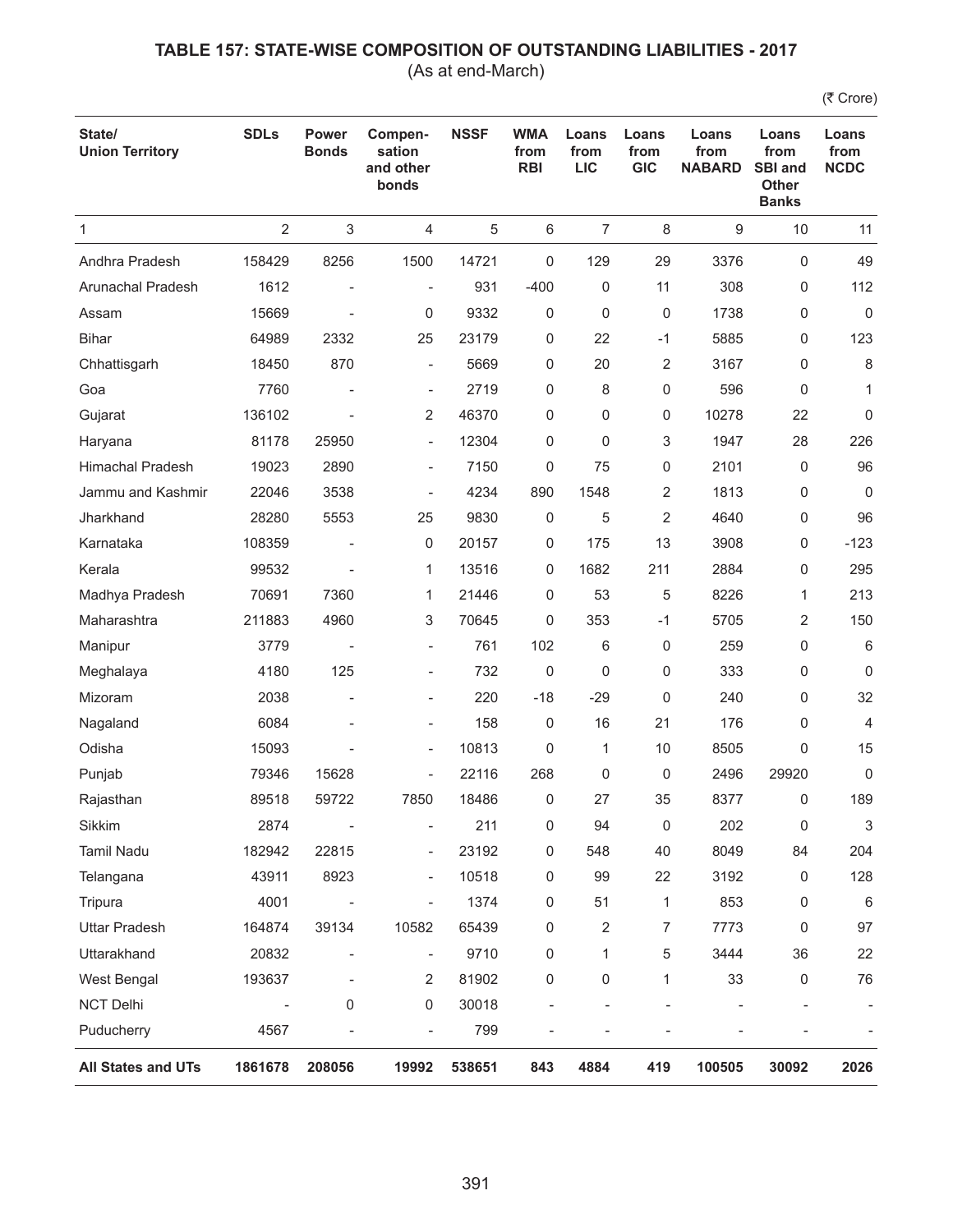#### **TABLE 157: STATE-WISE COMPOSITION OF OUTSTANDING LIABILITIES - 2017** *(Concld.)* (As at end-March)

(そ Crore)

| State/<br><b>Union Territory</b> | Loans<br>from<br>other<br>Institu-<br>tions | Loans<br>from<br><b>Banks</b><br>and<br><b>FIs</b> | <b>Total</b><br><b>Internal</b><br><b>Debt</b> | Loans<br>and<br><b>Advances</b><br>from<br><b>Centre</b> | <b>Provident Reserve</b><br><b>Funds</b><br>etc., | <b>Funds</b>   | <b>Deposit</b><br>and<br><b>Advances</b> | <b>Contigency</b><br><b>Funds</b> | Out-<br>standing<br><b>Liabilities</b> |
|----------------------------------|---------------------------------------------|----------------------------------------------------|------------------------------------------------|----------------------------------------------------------|---------------------------------------------------|----------------|------------------------------------------|-----------------------------------|----------------------------------------|
| $\mathbf{1}$                     | 12                                          | $13 =$                                             | $14 =$<br>(7 to 12) (2 to 6)+13                | 15                                                       | 16                                                | 17             | 18                                       | 19                                | $20 =$<br>(14 to 19)                   |
| Andhra Pradesh                   | 21                                          | 3604                                               | 186510                                         | 16217                                                    | 13568                                             | 2628           | 35310                                    | 50                                | 254283                                 |
| Arunachal Pradesh                | 20                                          | 451                                                | 2594                                           | 205                                                      | 1761                                              | 586            | 524                                      | 0                                 | 5670                                   |
| Assam                            | 0                                           | 1738                                               | 26739                                          | 1433                                                     | 10179                                             | 2805           | 2830                                     | 50                                | 44036                                  |
| <b>Bihar</b>                     | 8                                           | 6037                                               | 96562                                          | 9627                                                     | 8891                                              | 723            | 22917                                    | 350                               | 139069                                 |
| Chhattisgarh                     | 0                                           | 3198                                               | 28187                                          | 2056                                                     | 4592                                              | 2343           | 6118                                     | 100                               | 43397                                  |
| Goa                              | 68                                          | 672                                                | 11151                                          | 1224                                                     | 2079                                              | 773            | 1576                                     | 100                               | 16903                                  |
| Gujarat                          | 0                                           | 10299                                              | 192773                                         | 6576                                                     | 10060                                             | 4713           | 29034                                    | 200                               | 243357                                 |
| Haryana                          | 979                                         | 3183                                               | 122615                                         | 2156                                                     | 13321                                             | 4707           | 6413                                     | 200                               | 149412                                 |
| <b>Himachal Pradesh</b>          | 158                                         | 2430                                               | 31494                                          | 1072                                                     | 11844                                             | 220            | 2610                                     | 5                                 | 47244                                  |
| Jammu and Kashmir                | 276                                         | 3638                                               | 34345                                          | 1172                                                     | 19363                                             | 1875           | 5214                                     | 1                                 | 61969                                  |
| Jharkhand                        | 273                                         | 5015                                               | 48704                                          | 2163                                                     | 1076                                              | 1259           | 13647                                    | 500                               | 67350                                  |
| Karnataka                        | 0                                           | 3973                                               | 132489                                         | 13812                                                    | 24920                                             | 16384          | 23484                                    | 80                                | 211169                                 |
| Kerala                           | 155                                         | 5227                                               | 118276                                         | 7610                                                     | 60571                                             | 2174           | 2892                                     | 100                               | 191623                                 |
| Madhya Pradesh                   | 158                                         | 8656                                               | 108154                                         | 13920                                                    | 14493                                             | 7217           | 11781                                    | 500                               | 156066                                 |
| Maharashtra                      | 255                                         | 6465                                               | 293954                                         | 7877                                                     | 24645                                             | 9638           | 59737                                    | 150                               | 396001                                 |
| Manipur                          | 8                                           | 279                                                | 4921                                           | 368                                                      | 1513                                              | 513            | 1515                                     | 0                                 | 8831                                   |
| Meghalaya                        | 7                                           | 340                                                | 5377                                           | 185                                                      | 1374                                              | 36             | 2067                                     | 205                               | 9244                                   |
| Mizoram                          | 104                                         | 347                                                | 2587                                           | 281                                                      | 2921                                              | $\overline{2}$ | 889                                      | 0                                 | 6680                                   |
| Nagaland                         | 486                                         | 702                                                | 6944                                           | 176                                                      | 891                                               | 624            | 927                                      | 0                                 | 9562                                   |
| Odisha                           | 87                                          | 8618                                               | 34524                                          | 7455                                                     | 20118                                             | 1760           | 7728                                     | 400                               | 71984                                  |
| Punjab                           | 143                                         | 32559                                              | 149916                                         | 3890                                                     | 20604                                             | 4870           | 3279                                     | 25                                | 182584                                 |
| Rajasthan                        | 68                                          | 8695                                               | 184271                                         | 11124                                                    | 38894                                             | 1623           | 19061                                    | 500                               | 255472                                 |
| Sikkim                           | 15                                          | 313                                                | 3398                                           | 124                                                      | 831                                               | 94             | 240                                      | 1                                 | 4689                                   |
| <b>Tamil Nadu</b>                | $-86$                                       | 8839                                               | 237788                                         | 14327                                                    | 19325                                             | 1342           | 10688                                    | 150                               | 283620                                 |
| Telangana                        | 277                                         | 3718                                               | 67069                                          | 1199                                                     | 6594                                              | 631            | 6278                                     | 50                                | 81821                                  |
| Tripura                          | 1                                           | 913                                                | 6288                                           | 266                                                      | 3751                                              | 745            | 791                                      | 10                                | 11852                                  |
| <b>Uttar Pradesh</b>             | 50620                                       | 58500                                              | 338529                                         | 13272                                                    | 48238                                             | 51015          | 22003                                    | 292                               | 473348                                 |
| Uttarakhand                      | 1                                           | 3509                                               | 34052                                          | 653                                                      | 6390                                              | 357            | 2626                                     | 431                               | 44508                                  |
| West Bengal                      | 6542                                        | 6652                                               | 282192                                         | 13024                                                    | 13346                                             | 997            | 28032                                    | 20                                | 337611                                 |
| <b>NCT Delhi</b>                 | 0                                           | 0                                                  | 30018                                          | 3326                                                     | 0                                                 | 0              | 0                                        | $\qquad \qquad -$                 | 33345                                  |
| Puducherry                       | 894                                         | 894                                                | 6261                                           | 758                                                      | 603                                               | $-64$          | 8299                                     | 1                                 | 15857                                  |
| All States and UTs               |                                             | 61538 199465                                       | 2828684                                        | 157547                                                   | 406757                                            | 122590         | 338510                                   | 4470                              | 3858559                                |

SDLs: State Development Loans. -: Nil/Negligible.

**Sources:**1. Combined Finance and Revenue Accounts of the Union and State Governments in India, CAG.

- 2. Ministry of Finance, Government of India.
- 3. Reserve Bank Records.
- 4. Budget Documents of the State Governments.
- 5. Controller General of Accounts (CGA).

**Notes:** 1. As detailed break-up of Discharge of Internal Debt for Arunachal Pradesh were not available, the same has been included under 'Loans from Other Institutions'.

<sup>2.</sup> Minus balance is mainly due to accounting for payments without corresponding credits which are under investigation/ reconciliation by CAG.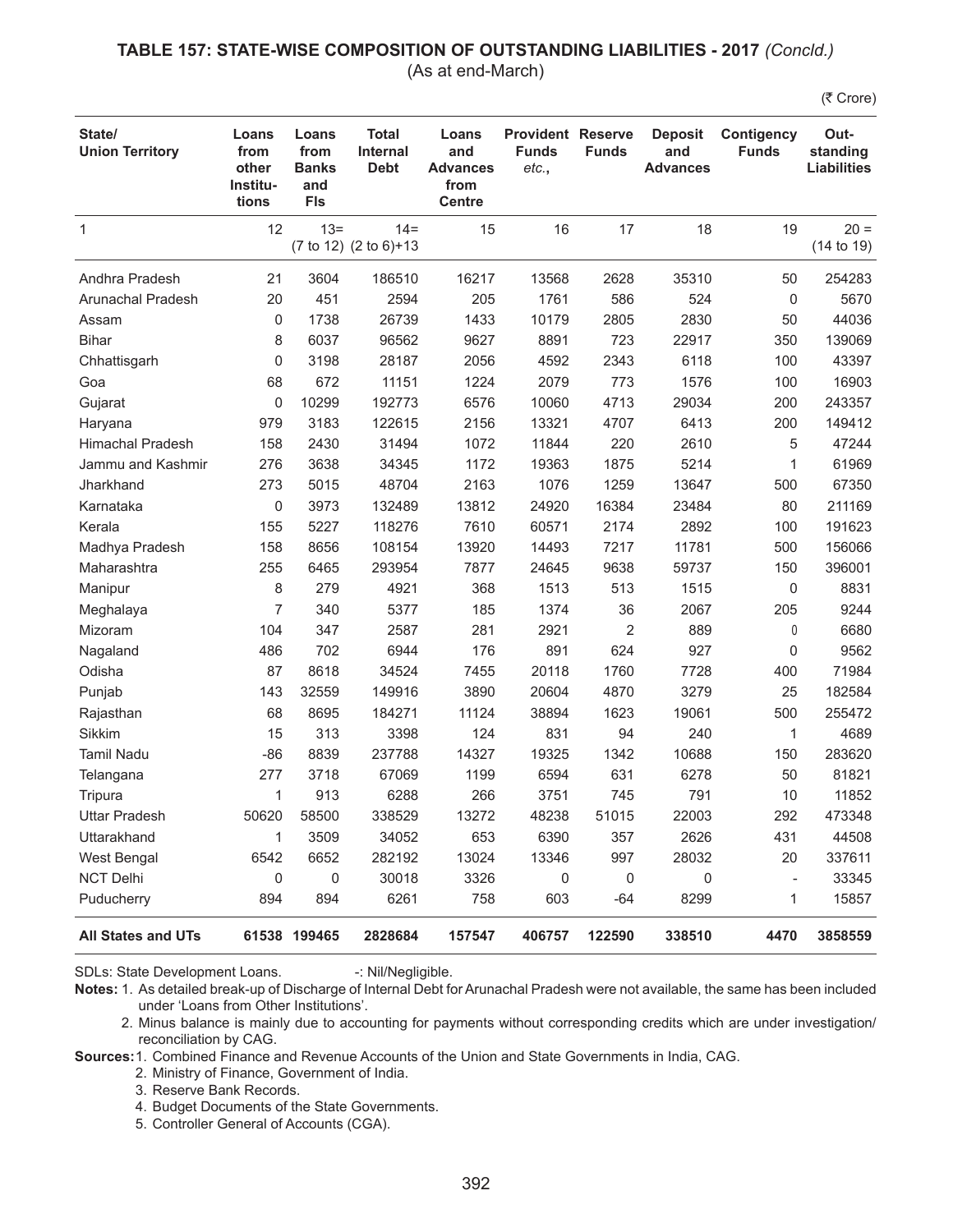(As at end-March)

| State/<br><b>Union Territory</b> | <b>SDLs</b>        | <b>Power</b><br><b>Bonds</b> | Compen-<br>sation<br>and other<br>bonds | <b>NSSF</b>     | <b>WMA</b><br>from<br><b>RBI</b> | Loans<br>from<br><b>LIC</b> | Loans<br>from<br><b>GIC</b> | Loans<br>from<br><b>NABARD</b> | Loans<br>from<br><b>SBI and</b><br>Other<br><b>Banks</b> | Loans<br>from<br><b>NCDC</b> |
|----------------------------------|--------------------|------------------------------|-----------------------------------------|-----------------|----------------------------------|-----------------------------|-----------------------------|--------------------------------|----------------------------------------------------------|------------------------------|
| $\mathbf{1}$                     | $\overline{2}$     | $\sqrt{3}$                   | 4                                       | 5               | 6                                | $\overline{7}$              | $\,8\,$                     | 9                              | 10                                                       | 11                           |
| Andhra Pradesh                   | 1,29,969           | 8,256                        | 1,500                                   | 13,659          | 230                              | 103                         | 24                          | 4,468                          | $\overline{a}$                                           | 42                           |
| Arunachal Pradesh                | 2,315              | $\overline{a}$               | ÷                                       | 1,023           | 56                               | $\overline{\phantom{a}}$    | 11                          | 422                            | $\qquad \qquad -$                                        | 113                          |
| Assam                            | 22,465             |                              | 0                                       | 8,664           | $\overline{\phantom{0}}$         | $\mathbf 0$                 | $-1$                        | 2,165                          |                                                          |                              |
| <b>Bihar</b>                     | 73,897             | 2,332                        | $\overline{\phantom{0}}$                | 21,450          | $\overline{\phantom{a}}$         | 22                          | $-1$                        | 6,705                          |                                                          | 94                           |
| Chhattisgarh                     | 26,550             | 870                          | ÷                                       | 5,331           | $\overline{\phantom{a}}$         | 20                          | 2                           | 3,859                          |                                                          | 8                            |
| Goa                              | 9,160              |                              | $\overline{\phantom{0}}$                | 2,540           | $\overline{a}$                   | 6                           | $\overline{\phantom{0}}$    | 620                            |                                                          | 1                            |
| Gujarat                          | 1,51,887           |                              | 2                                       | 42,919          |                                  | $\overline{a}$              | $\overline{\phantom{0}}$    | 11,818                         | 19                                                       |                              |
| Haryana                          | 97,017             | 25,950                       | $\overline{\phantom{a}}$                | 11,350          |                                  | 0                           | 2                           | 2,120                          | 28                                                       | 509                          |
| Himachal Pradesh                 | 21,574             | 2,891                        | ÷                                       | 6,635           | ÷,                               | 51                          | 0                           | 2,251                          |                                                          | 75                           |
| Jammu and Kashmir                | 26,020             | 3,538                        | $\overline{\phantom{0}}$                | 3,835           | 301                              | 1,416                       | 1                           | 1,844                          | $\overline{\phantom{0}}$                                 |                              |
| Jharkhand                        | 33,088             | 5,553                        | $\overline{a}$                          | 9,083           |                                  | 5                           | 2                           | 5,564                          | 0                                                        | 83                           |
| Karnataka                        | 1,25,707           |                              | 0                                       | 18,584          | $\overline{\phantom{a}}$         | 139                         | 8                           | 4,270                          | 0                                                        | $-128$                       |
| Kerala                           | 1, 15, 735         |                              | 1                                       | 14,557          | $\overline{\phantom{a}}$         | 1,413                       | 190                         | 3,021                          | $\overline{\phantom{a}}$                                 | 413                          |
| Madhya Pradesh                   | 83816              | 7,360                        | 1                                       | 22,795          | $\overline{\phantom{a}}$         | 43                          | 4                           | 9,134                          | $\mathbf{1}$                                             | 206                          |
| Maharashtra                      | 2,48,363           | 4,960                        | 3                                       | 65,445          | ÷,                               | 199                         | $-1$                        | 7,244                          | 2                                                        | 685                          |
| Manipur                          | 4,057              |                              |                                         | 685             | 486                              | 6                           | $\overline{\phantom{a}}$    | 300                            | 0                                                        | 6                            |
| Meghalaya                        | 5,099              | 125                          |                                         | 688             | ÷                                | 0                           | 0                           | 374                            |                                                          | $\mathbf 0$                  |
| Mizoram                          | 2,315              | $\overline{\phantom{a}}$     | -                                       | 204             | $\overline{\phantom{a}}$         | $-51$                       | 0                           | 303                            | $\qquad \qquad \blacksquare$                             | 30                           |
| Nagaland                         | 6,850              |                              | -                                       | 133             |                                  | 12                          | 21                          | 147                            |                                                          | 10                           |
| Odisha                           | 23,531             |                              | $\overline{\phantom{0}}$                | 10,022          |                                  | 1                           | 8                           | 10,925                         | 0                                                        | 11                           |
| Punjab                           | 92,694             | 15,628                       | $\overline{\phantom{0}}$                | 20,337          | 703                              | 0                           | $\overline{\phantom{a}}$    | 2,223                          | 29,110                                                   | 10                           |
| Rajasthan                        | 1,10,445           | 55,572                       | 7,846                                   | 16,968          |                                  | 22                          | 30                          | 9,077                          |                                                          | 152                          |
| Sikkim                           | 3,619              |                              |                                         | 185             |                                  | 83                          | 0                           | 210                            | $\qquad \qquad \blacksquare$                             | $\overline{2}$               |
| Tamil Nadu                       | 2,18,965           | 22,815                       |                                         | 21,355          |                                  | 481                         | 33                          | 8776                           | 51                                                       | 251                          |
| Telangana                        | 1,13,120           | 8,923                        | $\overline{a}$                          | 9,674           | $\overline{\phantom{0}}$         | 85                          | 19                          | 3,747                          | $\qquad \qquad -$                                        | 112                          |
| Tripura                          | 5,138              |                              | $\overline{a}$                          | 1,309           |                                  | 36                          | 1                           | 910                            | -                                                        | $\sqrt{5}$                   |
| <b>Uttar Pradesh</b>             | 2,02,050           | 39,134                       | 10,540                                  | 60,608          |                                  | 2                           | 6                           | 7,877                          |                                                          | 80                           |
| Uttarakhand                      | 26,662             |                              | $\overline{a}$                          | 9,838           |                                  | 1                           | 5                           | 3,724                          | 36                                                       | 17                           |
| West Bengal                      | 2,18,941           |                              | 2                                       | 75,801          |                                  |                             | 0                           | 33                             |                                                          | 65                           |
| <b>NCT Delhi</b>                 |                    |                              |                                         |                 |                                  |                             |                             |                                |                                                          |                              |
| Puducherry                       | 5,055              |                              |                                         |                 |                                  |                             |                             |                                |                                                          |                              |
| All States and UTs               | 22,06,107 2,03,906 |                              |                                         | 19,895 4,75,676 | 1,775                            | 4,096                       | 365                         | 1,14,130                       | 29,246                                                   | 2,853                        |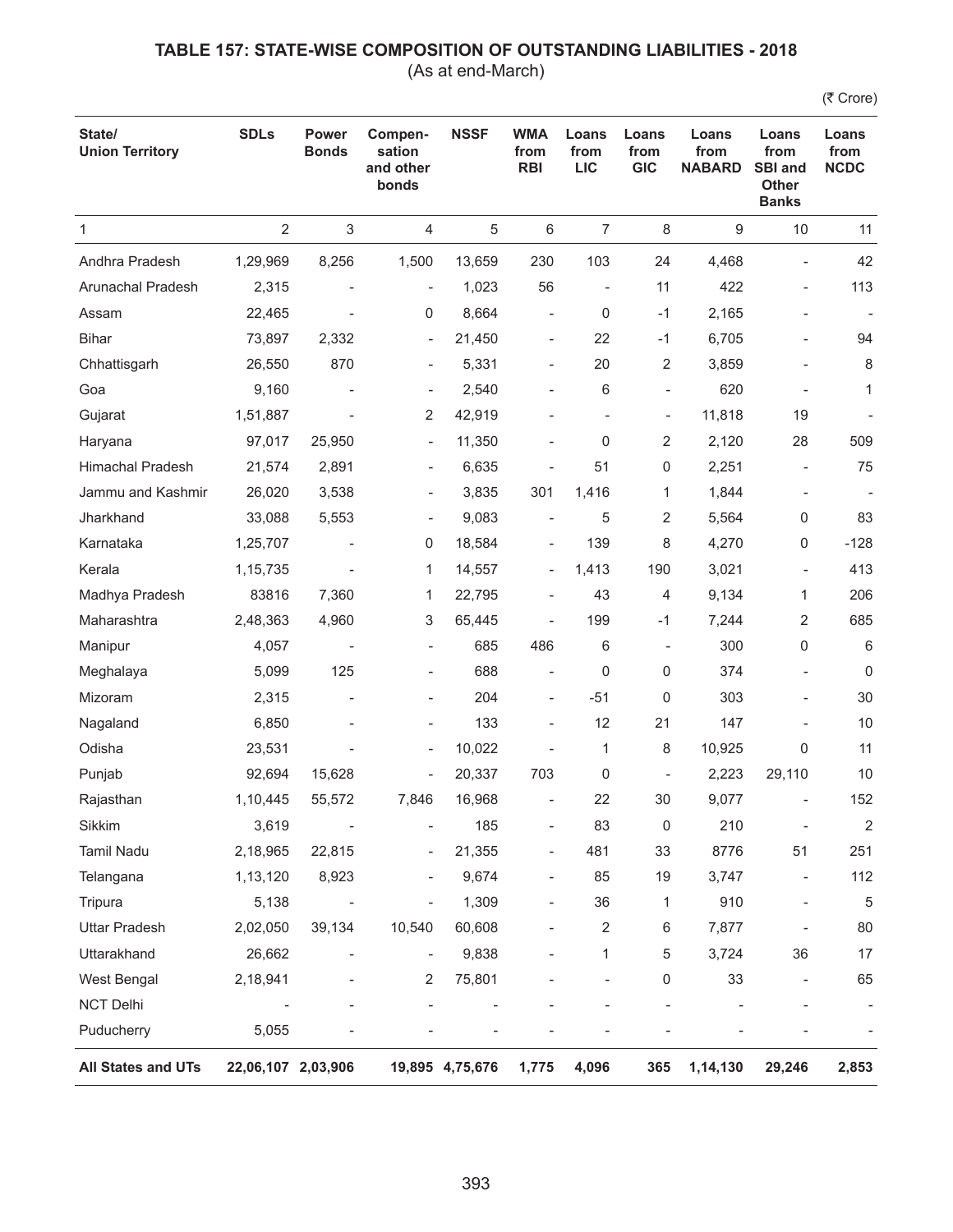#### **TABLE 157: STATE-WISE COMPOSITION OF OUTSTANDING LIABILITIES - 2018** *(Concld.)* (As at end-March)

(そ Crore)

| State/<br><b>Union Territory</b> | Loans<br>from<br>other<br>Institu-<br>tions | Loans<br>from<br><b>Banks</b><br>and<br><b>FIs</b> | <b>Total</b><br><b>Internal</b><br><b>Debt</b> | Loans<br>and<br><b>Advances</b><br>from<br><b>Centre</b> | <b>Provident Reserve</b><br><b>Funds</b><br>etc., | <b>Funds</b> | <b>Deposit</b><br>and<br><b>Advances</b> | <b>Contigency</b><br><b>Funds</b> | Out-<br>standing<br><b>Liabilities</b> |
|----------------------------------|---------------------------------------------|----------------------------------------------------|------------------------------------------------|----------------------------------------------------------|---------------------------------------------------|--------------|------------------------------------------|-----------------------------------|----------------------------------------|
| $\mathbf{1}$                     | 12                                          | $13 =$                                             | $14 =$<br>(7 to 12) (2 to 6)+13                | 15                                                       | 16                                                | 17           | 18                                       | 19                                | $20 =$<br>(14 to 19)                   |
| Andhra Pradesh                   | $-22$                                       | 4615                                               | 158230                                         | 16169                                                    | 13509                                             | 1487         | 39889                                    | 50                                | 229334                                 |
| Arunachal Pradesh                | 13                                          | 560                                                | 3953                                           | 179                                                      | 2002                                              | 724          | 110                                      | 0                                 | 6969                                   |
| Assam                            | 0                                           | 2164                                               | 33294                                          | 1366                                                     | 11207                                             | 4739         | $-1396$                                  | 100                               | 49310                                  |
| <b>Bihar</b>                     | 8                                           | 6827                                               | 104506                                         | 10208                                                    | 8811                                              | 26           | 33080                                    | 350                               | 156981                                 |
| Chhattisgarh                     | 0                                           | 3889                                               | 36640                                          | 2348                                                     | 6075                                              | 3649         | 6237                                     | 100                               | 55050                                  |
| Goa                              | 61                                          | 688                                                | 12388                                          | 1214                                                     | 2315                                              | 872          | 1753                                     | 100                               | 18642                                  |
| Gujarat                          | 0                                           | 11837                                              | 206645                                         | 5957                                                     | 10400                                             | 14932        | 30129                                    | 200                               | 268263                                 |
| Haryana                          | 833                                         | 3493                                               | 137810                                         | 2111                                                     | 14548                                             | 5527         | 7066                                     | 200                               | 167262                                 |
| <b>Himachal Pradesh</b>          | 114                                         | 2492                                               | 33,591                                         | 1075                                                     | 13236                                             | 325          | 2798                                     | 5                                 | 51030                                  |
| Jammu and Kashmir                | 465                                         | 3726                                               | 37419                                          | 1088                                                     | 20919                                             | 2175         | 6286                                     | 1                                 | 67887                                  |
| Jharkhand                        | 417                                         | 6070                                               | 53794                                          | 2234                                                     | 1142                                              | 1551         | 18364                                    | 500                               | 77586                                  |
| Karnataka                        | 0                                           | 4289                                               | 148581                                         | 14573                                                    | 27731                                             | 29675        | 25311                                    | 80                                | 245951                                 |
| Kerala                           | 170                                         | 5208                                               | 135501                                         | 7480                                                     | 67778                                             | 2483         | 3158                                     | 100                               | 216499                                 |
| Madhya Pradesh                   | 181                                         | 9569                                               | 123542                                         | 14744                                                    | 14331                                             | 5928         | 14093                                    | 500                               | 173137                                 |
| Maharashtra                      | 44                                          | 8174                                               | 326944                                         | 7096                                                     | 25192                                             | 9444         | 63654                                    | 150                               | 432479                                 |
| Manipur                          | 15                                          | 326                                                | 5554                                           | 333                                                      | 1510                                              | 679          | 1489                                     | 0                                 | 9565                                   |
| Meghalaya                        | 1                                           | 375                                                | 6287                                           | 171                                                      | 1532                                              | 325          | 1538                                     | 305                               | 10,157                                 |
| Mizoram                          | 221                                         | 503                                                | 3021                                           | 267                                                      | 2742                                              | 301          | 1215                                     | 0                                 | 7547                                   |
| Nagaland                         | 468                                         | 658                                                | 7640                                           | 154                                                      | 953                                               | 849          | 803                                      | 0                                 | 10399                                  |
| Odisha                           | 86                                          | 11031                                              | 44584                                          | 7596                                                     | 21675                                             | 7197         | 21614                                    | 400                               | 103066                                 |
| Punjab                           | 79                                          | 31423                                              | 160785                                         | 4015                                                     | 21730                                             | 5520         | 3099                                     | 25                                | 195174                                 |
| Rajasthan                        | 131                                         | 9413                                               | 200244                                         | 12047                                                    | 42095                                             | 2018         | 24759                                    | 500                               | 281663                                 |
| Sikkim                           | 13                                          | 308                                                | 4112                                           | 117                                                      | 912                                               | 506          | 263                                      | 1                                 | 5911                                   |
| <b>Tamil Nadu</b>                | $-93$                                       | 9499                                               | 272634                                         | 16112                                                    | 21660                                             | 1877         | 14203                                    | 150                               | 326636                                 |
| Telangana                        | 192                                         | 4154                                               | 135871                                         | 1424                                                     | 9272                                              | 1521         | 12158                                    | 50                                | 160296                                 |
| Tripura                          | 1                                           | 952                                                | 7398                                           | 235                                                      | 4272                                              | 571          | 897                                      | 10                                | 13384                                  |
| <b>Uttar Pradesh</b>             | 50853                                       | 58817                                              | 371150                                         | 12834                                                    | 50768                                             | 59280        | 23416                                    | 137                               | 517585                                 |
| Uttarakhand                      | 1                                           | 3785                                               | 40286                                          | 727                                                      | 7010                                              | 1651         | 3344                                     | 54                                | 53071                                  |
| West Bengal                      | 6934                                        | 7032                                               | 301776                                         | 14048                                                    | 14510                                             | 10080        | 30638                                    | 19                                | 371071                                 |
| <b>NCT Delhi</b>                 | 0                                           | $\mathsf 0$                                        | 0                                              | 3326                                                     | 0                                                 | 0            | $\mathbf 0$                              | 0                                 | 3326                                   |
| Puducherry                       | 67                                          | 67                                                 | 5122                                           | 763                                                      | 649                                               | 232          | 497                                      | 1                                 | 7264                                   |
| <b>All States and UTs</b>        |                                             | 61254 211944                                       | 3119303                                        | 162011                                                   | 440484                                            | 176143       | 390465                                   | 4088                              | 4292495                                |

SDLs: State Development Loans. -: Nil/Negligible.

**Sources:**1. Combined Finance and Revenue Accounts of the Union and State Governments in India, CAG.

2. Ministry of Finance, Government of India.

3. Reserve Bank Records.

4. Budget Documents of the State Governments.

5. Controller General of Accounts (CGA).

**Notes:** 1. As detailed break-up of Discharge of Internal Debt for Arunachal Pradesh were not available, the same has been included under 'Loans from Other Institutions'.

<sup>2.</sup> Minus balance is mainly due to accounting for payments without corresponding credits which are under investigation/ reconciliation by CAG.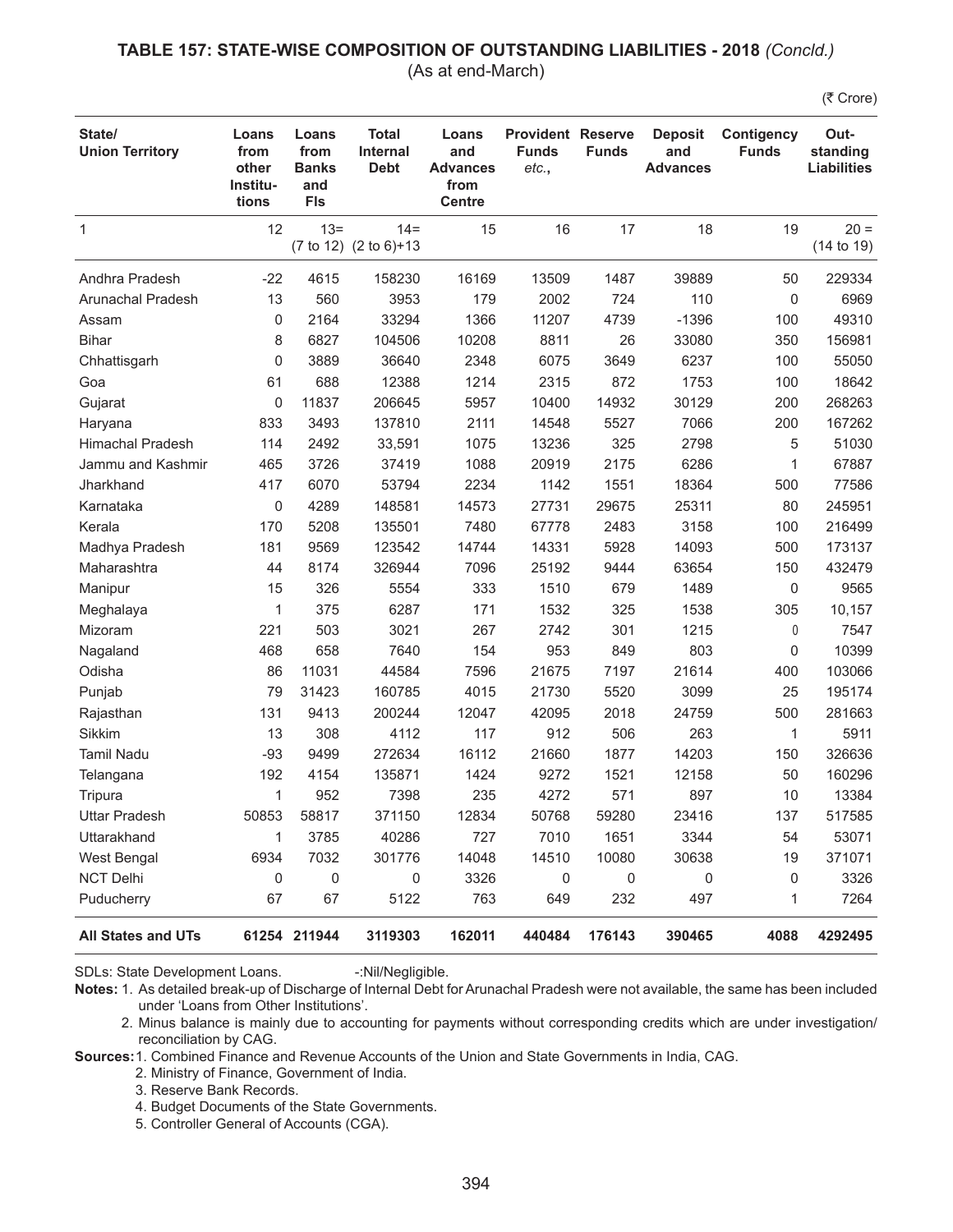(As at end-March)

| State/<br><b>Union Territory</b> | <b>SDLs</b>    | <b>Power</b><br><b>Bonds</b> | Compen-<br>sation<br>and other<br>bonds | <b>NSSF</b> | <b>WMA</b><br>from<br><b>RBI</b> | Loans<br>from<br><b>LIC</b> | Loans<br>from<br><b>GIC</b> | Loans<br>from<br><b>NABARD</b> | Loans<br>from<br><b>SBI and</b><br><b>Other</b><br><b>Banks</b> | Loans<br>from<br><b>NCDC</b> |
|----------------------------------|----------------|------------------------------|-----------------------------------------|-------------|----------------------------------|-----------------------------|-----------------------------|--------------------------------|-----------------------------------------------------------------|------------------------------|
| 1                                | $\overline{2}$ | 3                            | 4                                       | 5           | 6                                | $\overline{7}$              | 8                           | 9                              | 10                                                              | 11                           |
| Andhra Pradesh                   | 155376         | 8256                         | 1500                                    | 12504       | 370                              | 81                          | 20                          | 5081                           | $\mathbf 0$                                                     | 138                          |
| <b>Arunachal Pradesh</b>         | 3008           | 0                            | 0                                       | 1074        | 0                                | 1                           | 0                           | 617                            | 0                                                               | 118                          |
| Assam                            | 30555          | $\mathbf 0$                  | 0                                       | 7955        | 0                                | 0                           | 2                           | 2971                           | 0                                                               | 33                           |
| <b>Bihar</b>                     | 84800          | 2332                         | 19                                      | 19631       | 0                                | 22                          | $-1$                        | 7372                           | 0                                                               | 177                          |
| Chhattisgarh                     | 39450          | 870                          | 0                                       | 4887        | 0                                | 20                          | 1                           | 4267                           | 0                                                               | 8                            |
| Goa                              | 11010          | 0                            | 0                                       | 2341        | 0                                | 4                           | 0                           | 608                            | 0                                                               | $\mathbf 0$                  |
| Gujarat                          | 179324         | $\mathbf 0$                  | 2                                       | 39385       | 0                                | 0                           | 0                           | 14150                          | 16                                                              | 0                            |
| Haryana                          | 114987         | 25950                        | 0                                       | 10370       | 0                                | 0                           | 1                           | 2530                           | 289                                                             | 183                          |
| <b>Himachal Pradesh</b>          | 23682          | 2891                         | 0                                       | 6097        | 0                                | 35                          | 0                           | 2486                           | 0                                                               | 86                           |
| Jammu and Kashmir                | 30947          | 3538                         | 0                                       | 3502        | 532                              | 1270                        | 1                           | 1988                           | 0                                                               | $\mathbf 0$                  |
| Jharkhand                        | 37111          | 5553                         | 6                                       | 8326        | 0                                | 5                           | 2                           | 6896                           | 0                                                               | 76                           |
| Karnataka                        | 157890         | 0                            | 0                                       | 16989       | 0                                | 105                         | 4                           | 4454                           | 0                                                               | $-134$                       |
| Kerala                           | 129719         | $\mathbf 0$                  | 1                                       | 15608       | 0                                | 1146                        | 172                         | 3143                           | 0                                                               | 393                          |
| Madhya Pradesh                   | 98817          | 7360                         | 0                                       | 23881       | 0                                | 34                          | 3                           | 9512                           | 1                                                               | 197                          |
| Maharashtra                      | 251470         | 4960                         | 3                                       | 60136       | 0                                | 66                          | $-1$                        | 11827                          | 2                                                               | 31                           |
| Manipur                          | 4724           | 0                            | 0                                       | 631         | 618                              | 6                           | 0                           | 427                            | 0                                                               | 6                            |
| Meghalaya                        | 5962           | 125                          | 0                                       | 638         | 0                                | 0                           | 0                           | 451                            | 0                                                               | 38                           |
| Mizoram                          | 2192           | 0                            | 0                                       | 188         | 0                                | $-79$                       | 0                           | 330                            | 0                                                               | 28                           |
| Nagaland                         | 7205           | 0                            | 0                                       | 120         | 0                                | 9                           | 20                          | 126                            | 0                                                               | 31                           |
| Odisha                           | 28031          | $\mathbf 0$                  | 0                                       | 9173        | 0                                | 0                           | 6                           | 13092                          | 0                                                               | $\overline{7}$               |
| Punjab                           | 109748         | 15628                        | 0                                       | 18535       | $-2$                             | 0                           | 0                           | 1985                           | 28235                                                           | 23                           |
| Rajasthan                        | 137267         | 48936                        | 7846                                    | 15408       | 0                                | 19                          | 26                          | 9183                           | 0                                                               | 152                          |
| Sikkim                           | 4414           | $\mathbf 0$                  | 0                                       | 170         | 0                                | 73                          | 0                           | 216                            | 0                                                               | $\mathbf{1}$                 |
| <b>Tamil Nadu</b>                | 251243         | 22815                        | 0                                       | 19578       | 0                                | 491                         | 27                          | 10014                          | 14                                                              | 229                          |
| Telangana                        | 133720         | 8923                         | 0                                       | 8860        | 0                                | 72                          | 16                          | 4546                           | 0                                                               | 88                           |
| Tripura                          | 6525           | $\pmb{0}$                    | 0                                       | 1193        | 0                                | 21                          | 1                           | 884                            | 0                                                               | 3                            |
| <b>Uttar Pradesh</b>             | 235358         | 39134                        | 10580                                   | 55737       | 0                                | 1                           | 4                           | 11058                          | 0                                                               | 72                           |
| Uttarakhand                      | 31952          | 0                            | $\overline{c}$                          | 9427        | 0                                | $\mathbf{1}$                | 5                           | 3899                           | 36                                                              | 120                          |
| West Bengal                      | 249372         | 0                            | 2                                       | 69676       | 0                                | 0                           | 0                           | 33                             | 0                                                               | 59                           |
| NCT Delhi                        | 0              | $\mathbf 0$                  | 0                                       | 0           | 0                                | 0                           | 0                           | 0                              | 0                                                               | 0                            |
| Puducherry                       | 5530           | 0                            | 0                                       | 0           | 0                                | 0                           | 0                           | 0                              | 0                                                               | 0                            |
| All States and UTs               | 2561387        | 197270                       | 19962                                   | 442019      | 1519                             | 3401                        | 308                         | 134147                         | 28593                                                           | 2163                         |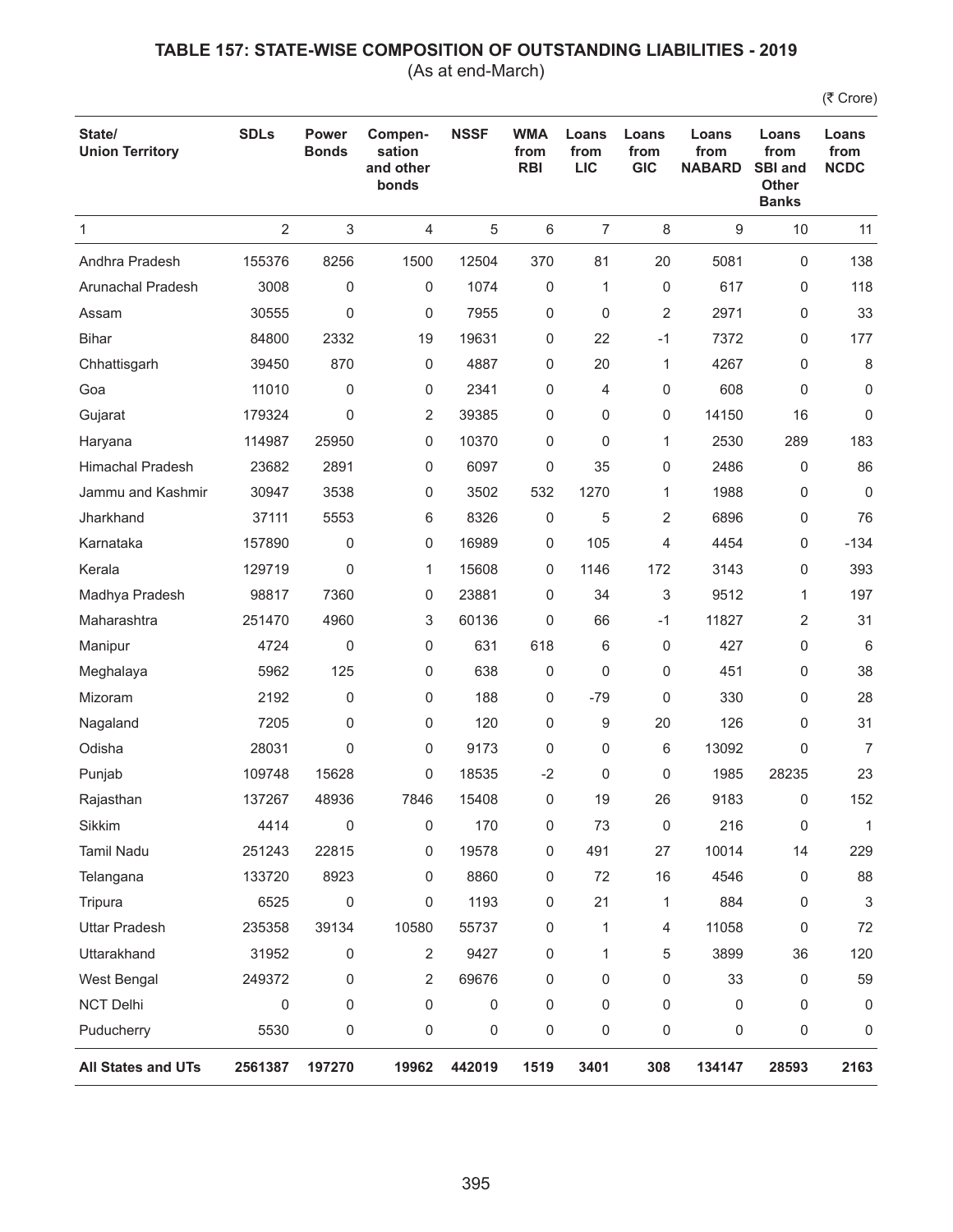#### **TABLE 157: STATE-WISE COMPOSITION OF OUTSTANDING LIABILITIES - 2019** *(Concld.)* (As at end-March)

(そ Crore)

| State/<br><b>Union Territory</b> | Loans<br>from<br>other<br>Institu-<br>tions | Loans<br>from<br><b>Banks</b><br>and<br><b>FIs</b> | <b>Total</b><br><b>Internal</b><br><b>Debt</b> | Loans<br>and<br><b>Advances</b><br>from<br><b>Centre</b> | <b>Provident Reserve</b><br><b>Funds</b><br>etc., | <b>Funds</b> | <b>Deposit</b><br>and<br><b>Advances</b> | <b>Contigency</b><br><b>Funds</b> | Out-<br>standing<br><b>Liabilities</b> |
|----------------------------------|---------------------------------------------|----------------------------------------------------|------------------------------------------------|----------------------------------------------------------|---------------------------------------------------|--------------|------------------------------------------|-----------------------------------|----------------------------------------|
| $\mathbf{1}$                     | 12                                          | $13 =$                                             | $14 =$<br>(7 to 12) (2 to 6)+13                | 15                                                       | 16                                                | 17           | 18                                       | 19                                | $20 =$<br>(14 to 19)                   |
| Andhra Pradesh                   | $-53$                                       | 5267                                               | 183274                                         | 17043                                                    | 15730                                             | 2785         | 45570                                    | 50                                | 264451                                 |
| Arunachal Pradesh                | 18                                          | 754                                                | 4835                                           | 150                                                      | 2228                                              | 1031         | 186                                      | 0                                 | 8431                                   |
| Assam                            | 0                                           | 3006                                               | 41515                                          | 1314                                                     | 12188                                             | 4435         | 244                                      | 100                               | 59796                                  |
| <b>Bihar</b>                     | 8                                           | 7578                                               | 114360                                         | 11809                                                    | 9089                                              | 26           | 33411                                    | 350                               | 169045                                 |
| Chhattisgarh                     | 0                                           | 4296                                               | 49504                                          | 2704                                                     | 6832                                              | 3841         | 6006                                     | 95                                | 68982                                  |
| Goa                              | 55                                          | 668                                                | 14019                                          | 1192                                                     | 2422                                              | 896          | 1874                                     | 98                                | 20500                                  |
| Gujarat                          | 0                                           | 14166                                              | 232877                                         | 7436                                                     | 10609                                             | 15503        | 32131                                    | 200                               | 298755                                 |
| Haryana                          | 655                                         | 3659                                               | 154966                                         | 2036                                                     | 15715                                             | 6316         | 8404                                     | 200                               | 187636                                 |
| <b>Himachal Pradesh</b>          | 87                                          | 2694                                               | 35363                                          | 1061                                                     | 14350                                             | 318          | 3207                                     | 5                                 | 54303                                  |
| Jammu and Kashmir                | 444                                         | 3703                                               | 42221                                          | 975                                                      | 26242                                             | 2497         | 6840                                     | 1                                 | 78777                                  |
| Jharkhand                        | 463                                         | 7442                                               | 58438                                          | 2339                                                     | 1211                                              | 1530         | 19860                                    | 500                               | 83878                                  |
| Karnataka                        | 0                                           | 4430                                               | 179309                                         | 14666                                                    | 31023                                             | 32872        | 28379                                    | 80                                | 286329                                 |
| Kerala                           | 810                                         | 5664                                               | 150991                                         | 7243                                                     | 77397                                             | 4464         | 3551                                     | 100                               | 243746                                 |
| Madhya Pradesh                   | 156                                         | 9903                                               | 139962                                         | 17392                                                    | 16577                                             | 6490         | 14257                                    | 500                               | 195178                                 |
| Maharashtra                      | $-45$                                       | 11880                                              | 328448                                         | 6495                                                     | 25684                                             | 8088         | 67976                                    | 2150                              | 438842                                 |
| Manipur                          | 13                                          | 452                                                | 6426                                           | 290                                                      | 1494                                              | 819          | 1434                                     | 0                                 | 10463                                  |
| Meghalaya                        | 0                                           | 489                                                | 7214                                           | 172                                                      | 1711                                              | 383          | 1564                                     | 305                               | 11348                                  |
| Mizoram                          | 264                                         | 543                                                | 2922                                           | 290                                                      | 2381                                              | 341          | 1705                                     | $\mathbf{0}$                      | 7639                                   |
| Nagaland                         | 459                                         | 644                                                | 7969                                           | 136                                                      | 1569                                              | 1074         | 891                                      | 0                                 | 11640                                  |
| Odisha                           | 110                                         | 13217                                              | 50421                                          | 7824                                                     | 23423                                             | 1330         | 21647                                    | 1040                              | 105685                                 |
| Punjab                           | 19                                          | 30262                                              | 174172                                         | 4957                                                     | 22994                                             | 6403         | 3390                                     | 25                                | 211940                                 |
| Rajasthan                        | 475                                         | 9854                                               | 219312                                         | 13911                                                    | 47478                                             | 1839         | 28814                                    | 500                               | 311854                                 |
| Sikkim                           | 12                                          | 303                                                | 4887                                           | 112                                                      | 1006                                              | 566          | 279                                      | 1                                 | 6850                                   |
| <b>Tamil Nadu</b>                | $-61$                                       | 10714                                              | 304350                                         | 17276                                                    | 24110                                             | 8284         | 47344                                    | 140                               | 401504                                 |
| Telangana                        | 710                                         | 5431                                               | 156934                                         | 1399                                                     | 10117                                             | 1968         | 19738                                    | 48                                | 190203                                 |
| Tripura                          | 1                                           | 909                                                | 8627                                           | 216                                                      | 4734                                              | 545          | 954                                      | 10                                | 15086                                  |
| <b>Uttar Pradesh</b>             | 50958                                       | 62093                                              | 402902                                         | 11995                                                    | 54413                                             | 72825        | 25613                                    | 30                                | 567777                                 |
| Uttarakhand                      | 1                                           | 4063                                               | 45444                                          | 784                                                      | 7900                                              | 1762         | 3333                                     | 164                               | 59387                                  |
| West Bengal                      | 6921                                        | 7013                                               | 326063                                         | 14172                                                    | 15637                                             | 12493        | 36351                                    | 19                                | 404736                                 |
| <b>NCT Delhi</b>                 | 0                                           | 0                                                  | 0                                              | 3406                                                     | 0                                                 | 0            | 0                                        | 0                                 | 3406                                   |
| Puducherry                       | 956                                         | 956                                                | 6486                                           | 741                                                      | 674                                               | 232          | 471                                      | 1                                 | 8604                                   |
| <b>All States and UTs</b>        |                                             | 63439 232051                                       | 3454208                                        | 171534                                                   | 486939                                            | 201956       | 465422                                   | 6711                              | 4786770                                |

SDLs: State Development Loans. -:Nil/Negligible.

**Sources:**1. Combined Finance and Revenue Accounts of the Union and State Governments in India, CAG.

- 2. Ministry of Finance, Government of India.
- 3. Reserve Bank Records.
- 4. Budget Documents of the State Governments.
- 5. Controller General of Accounts (CGA).

**Notes:** 1. As detailed break-up of Discharge of Internal Debt for Arunachal Pradesh were not available, the same has been included under 'Loans from Other Institutions'.

<sup>2.</sup> Minus balance is mainly due to accounting for payments without corresponding credits which are under investigation/ reconciliation by CAG.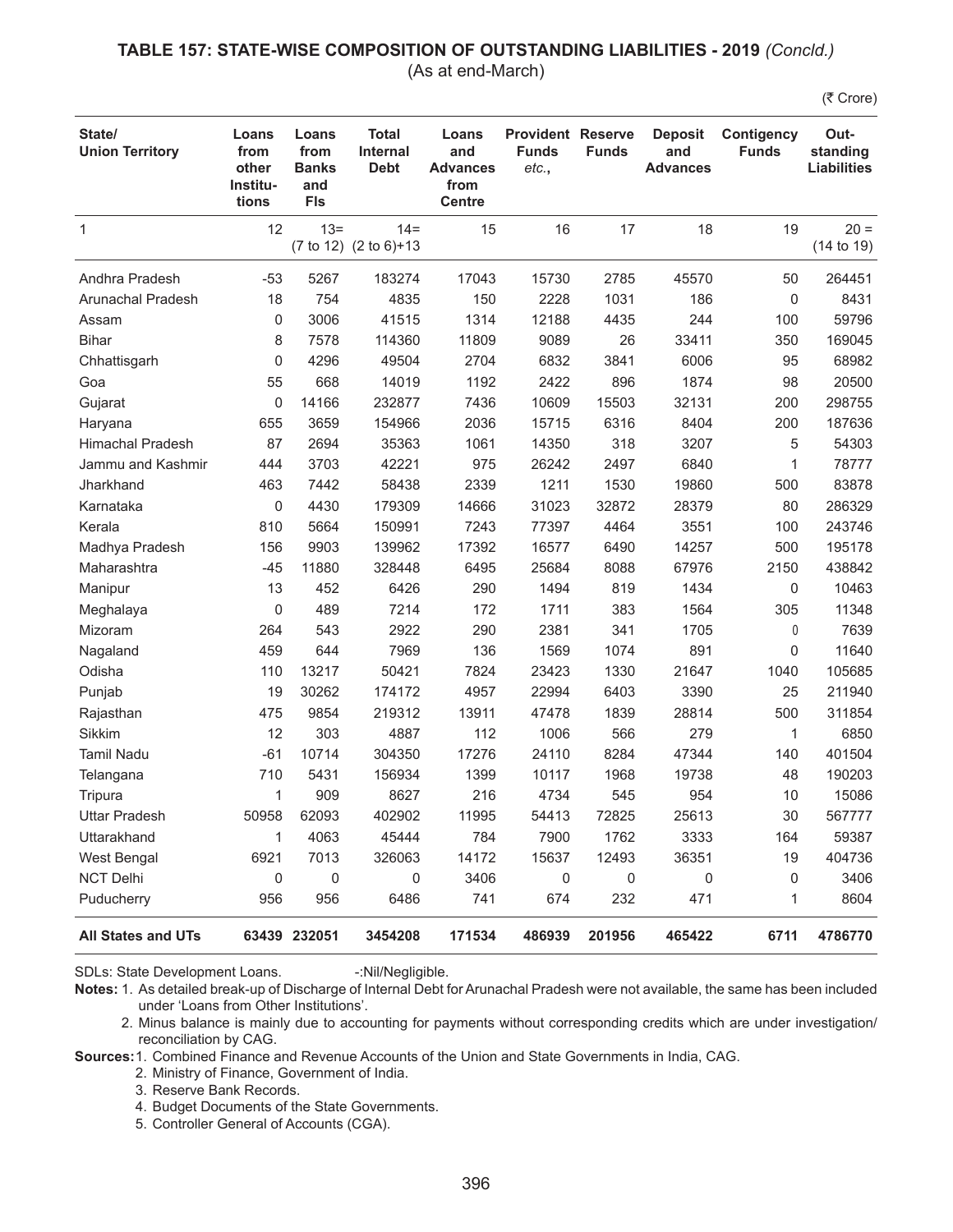(As at end-March)

| State/<br><b>Union Territory</b> | <b>SDLs</b>    | <b>Power</b><br><b>Bonds</b> | Compen-<br>sation<br>and other<br>bonds | <b>NSSF</b> | <b>WMA</b><br>from<br><b>RBI</b> | Loans<br>from<br><b>LIC</b> | Loans<br>from<br><b>GIC</b> | Loans<br>from<br><b>NABARD</b> | Loans<br>from<br><b>SBI and</b><br><b>Other</b><br><b>Banks</b> | Loans<br>from<br><b>NCDC</b> |
|----------------------------------|----------------|------------------------------|-----------------------------------------|-------------|----------------------------------|-----------------------------|-----------------------------|--------------------------------|-----------------------------------------------------------------|------------------------------|
| 1                                | $\overline{2}$ | 3                            | 4                                       | 5           | 6                                | $\overline{7}$              | 8                           | 9                              | 10                                                              | 11                           |
| Andhra Pradesh                   | 188820         | 8256                         | 1500                                    | 11331       | 0                                | 61                          | 20                          | 5596                           | $\mathbf 0$                                                     | 119                          |
| <b>Arunachal Pradesh</b>         | 4295           | 0                            | 0                                       | 1212        | 0                                | 1                           | 0                           | 791                            | 0                                                               | 120                          |
| Assam                            | 41551          | $\mathbf 0$                  | 0                                       | 7200        | 0                                | 0                           | 2                           | 4247                           | 0                                                               | 32                           |
| <b>Bihar</b>                     | 107401         | 2332                         | 19                                      | 17742       | 0                                | 22                          | $-1$                        | 8234                           | 0                                                               | 819                          |
| Chhattisgarh                     | 50430          | 870                          | 0                                       | 4427        | 159                              | 20                          | 1                           | 4807                           | 0                                                               | 17                           |
| Goa                              | 13010          | $\mathbf 0$                  | 0                                       | 2136        | 0                                | 3                           | 0                           | 687                            | 0                                                               | $\mathbf 0$                  |
| Gujarat                          | 207924         | $\mathbf 0$                  | 2                                       | 35756       | 0                                | 0                           | 0                           | 16157                          | 13                                                              | 0                            |
| Haryana                          | 135664         | 25950                        | 0                                       | 9365        | 0                                | 0                           | 1                           | 3040                           | 289                                                             | 172                          |
| <b>Himachal Pradesh</b>          | 28142          | 2891                         | 0                                       | 5528        | $-24$                            | 25                          | 0                           | 2756                           | 0                                                               | 92                           |
| Jammu and Kashmir                | 37707          | 3538                         | 0                                       | 3502        | 229                              | 1136                        | 1                           | 2061                           | 0                                                               | 0                            |
| Jharkhand                        | 42767          | 5553                         | 6                                       | 7556        | 0                                | 5                           | 2                           | 7563                           | 0                                                               | 83                           |
| Karnataka                        | 200390         | 0                            | 0                                       | 15361       | 0                                | 73                          | 4                           | 4672                           | 0                                                               | $-134$                       |
| Kerala                           | 142336         | $\mathbf 0$                  | 1                                       | 17201       | 0                                | 881                         | 172                         | 3211                           | 0                                                               | 393                          |
| Madhya Pradesh                   | 115367         | 7360                         | 0                                       | 26481       | 0                                | 24                          | 3                           | 10313                          | 1                                                               | 230                          |
| Maharashtra                      | 284468         | 4960                         | 2                                       | 54755       | 0                                | $-1$                        | $-1$                        | 16447                          | 2                                                               | $-19$                        |
| Manipur                          | 5978           | 0                            | 0                                       | 579         | 618                              | 6                           | 0                           | 498                            | 0                                                               | 6                            |
| Meghalaya                        | 7033           | 125                          | 0                                       | 583         | 0                                | 0                           | 0                           | 635                            | 0                                                               | 38                           |
| Mizoram                          | 2936           | 0                            | 0                                       | 176         | 0                                | $-102$                      | 0                           | 462                            | 0                                                               | 23                           |
| Nagaland                         | 7627           | 0                            | 0                                       | 107         | 0                                | 6                           | 20                          | 113                            | 0                                                               | 44                           |
| Odisha                           | 34531          | $\mathbf 0$                  | 0                                       | 8290        | 0                                | 0                           | 6                           | 16134                          | 0                                                               | 4                            |
| Punjab                           | 128218         | 15628                        | 0                                       | 16694       | $-2$                             | 0                           | 0                           | 1799                           | 27290                                                           | 42                           |
| Rajasthan                        | 168859         | 42300                        | 7576                                    | 13824       | 0                                | 15                          | 26                          | 8976                           | 0                                                               | 105                          |
| Sikkim                           | 4895           | 0                            | 0                                       | 154         | 0                                | 63                          | 0                           | 221                            | 0                                                               | 0                            |
| <b>Tamil Nadu</b>                | 301069         | 22815                        | 0                                       | 17775       | 0                                | 429                         | 27                          | 10543                          | 0                                                               | 175                          |
| Telangana                        | 164417         | 8923                         | 0                                       | 8032        | 0                                | 60                          | 16                          | 4214                           | 0                                                               | 70                           |
| Tripura                          | 9103           | $\pmb{0}$                    | 0                                       | 1073        | $-177$                           | 6                           | 1                           | 843                            | 0                                                               | $\mathbf{1}$                 |
| <b>Uttar Pradesh</b>             | 291184         | 37106                        | 9486                                    | 50615       | 0                                | 1                           | 4                           | 15259                          | 0                                                               | 59                           |
| Uttarakhand                      | 36452          | 0                            | 0                                       | 9027        | 0                                | 1                           | 5                           | 3999                           | 36                                                              | 116                          |
| West Bengal                      | 290253         | 0                            | 2                                       | 63336       | 0                                | $-1$                        | 0                           | 32                             | 0                                                               | 38                           |
| NCT Delhi                        | 0              | $\mathbf 0$                  | 0                                       | 0           | 0                                | 0                           | 0                           | 0                              | 0                                                               | 0                            |
| Puducherry                       | 6000           | 0                            | 0                                       | 0           | 0                                | 0                           | 0                           | 1                              | 0                                                               | 0                            |
| All States and UTs               | 3058827        | 188607                       | 18596                                   | 409819      | 804                              | 2733                        | 308                         | 154310                         | 27631                                                           | 2644                         |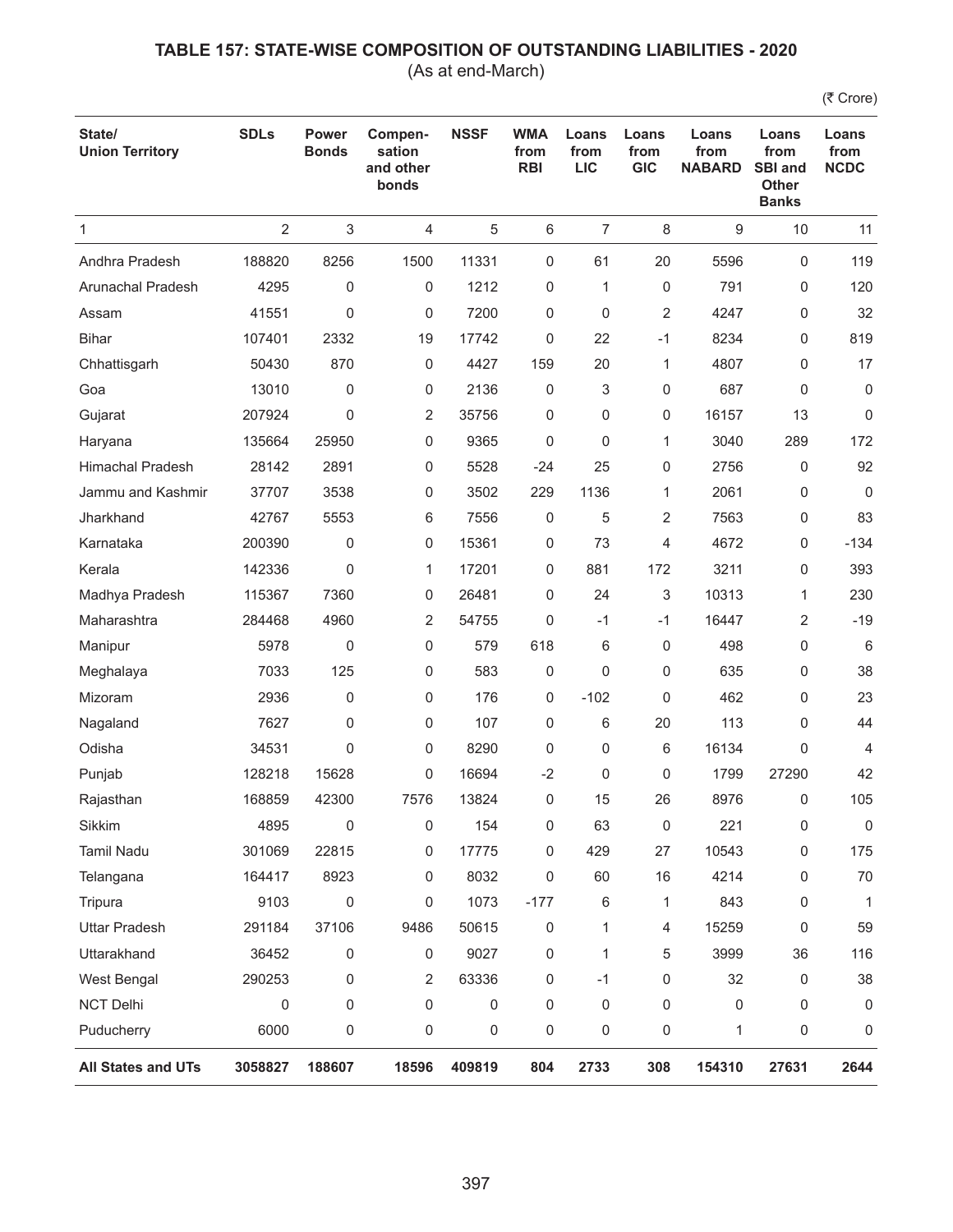#### **TABLE 157: STATE-WISE COMPOSITION OF OUTSTANDING LIABILITIES - 2020** *(Concld.)* (As at end-March)

(そ Crore)

| State/<br><b>Union Territory</b> | Loans<br>from<br>other<br>Institu-<br>tions | Loans<br>from<br><b>Banks</b><br>and<br><b>FIs</b> | <b>Total</b><br><b>Internal</b><br><b>Debt</b> | Loans<br>and<br><b>Advances</b><br>from<br><b>Centre</b> | <b>Provident Reserve</b><br><b>Funds</b><br>etc., | <b>Funds</b> | <b>Deposit</b><br>and<br><b>Advances</b> | <b>Contigency</b><br><b>Funds</b> | Out-<br>standing<br><b>Liabilities</b> |
|----------------------------------|---------------------------------------------|----------------------------------------------------|------------------------------------------------|----------------------------------------------------------|---------------------------------------------------|--------------|------------------------------------------|-----------------------------------|----------------------------------------|
| $\mathbf{1}$                     | 12                                          | $13 =$                                             | $14 =$<br>(7 to 12) (2 to 6)+13                | 15                                                       | 16                                                | 17           | 18                                       | 19                                | $20 =$<br>(14 to 19)                   |
| Andhra Pradesh                   | $-87$                                       | 5709                                               | 215617                                         | 17353                                                    | 15648                                             | 5700         | 54777                                    | 50                                | 309144                                 |
| Arunachal Pradesh                | 13                                          | 924                                                | 6430                                           | 124                                                      | 2404                                              | 2740         | 118                                      | 0                                 | 11816                                  |
| Assam                            | $-1$                                        | 4279                                               | 53029                                          | 1421                                                     | 13244                                             | 4441         | 3530                                     | 200                               | 75867                                  |
| <b>Bihar</b>                     | 8                                           | 9081                                               | 136576                                         | 12980                                                    | 8989                                              | 409          | 33628                                    | 350                               | 192930                                 |
| Chhattisgarh                     | 0                                           | 4846                                               | 60732                                          | 3143                                                     | 7407                                              | 9158         | 6006                                     | 95                                | 86540                                  |
| Goa                              | 48                                          | 739                                                | 15886                                          | 1178                                                     | 2534                                              | 921          | 2000                                     | 98                                | 22617                                  |
| Gujarat                          | 0                                           | 16170                                              | 259852                                         | 7708                                                     | 10627                                             | 15503        | 32786                                    | 200                               | 326675                                 |
| Haryana                          | 559                                         | 4060                                               | 175040                                         | 1987                                                     | 16875                                             | 7918         | 7722                                     | 200                               | 209741                                 |
| <b>Himachal Pradesh</b>          | 61                                          | 2934                                               | 39470                                          | 1044                                                     | 15495                                             | 318          | 3207                                     | 5                                 | 59538                                  |
| Jammu and Kashmir                | 72                                          | 3269                                               | 48245                                          | 862                                                      | 29516                                             | 2538         | 6840                                     | 1                                 | 88002                                  |
| Jharkhand                        | 798                                         | 8451                                               | 64333                                          | 2766                                                     | 1009                                              | 5445         | 18175                                    | 1000                              | 92729                                  |
| Karnataka                        | $-4$                                        | 4612                                               | 220363                                         | 14201                                                    | 35195                                             | 30250        | 26649                                    | 80                                | 326737                                 |
| Kerala                           | 965                                         | 5620                                               | 165158                                         | 8647                                                     | 84088                                             | 4458         | 3734                                     | 100                               | 266185                                 |
| Madhya Pradesh                   | 196                                         | 10767                                              | 159976                                         | 20942                                                    | 20977                                             | 10613        | 16424                                    | 500                               | 229432                                 |
| Maharashtra                      | $-136$                                      | 16292                                              | 360477                                         | 5763                                                     | 27243                                             | 11281        | 71702                                    | 2150                              | 478615                                 |
| Manipur                          | $-9$                                        | 501                                                | 7677                                           | 242                                                      | 1694                                              | 819          | 1344                                     | 0                                 | 11776                                  |
| Meghalaya                        | 10                                          | 683                                                | 8423                                           | 212                                                      | 1776                                              | 383          | 881                                      | 305                               | 11980                                  |
| Mizoram                          | 250                                         | 634                                                | 3746                                           | 300                                                      | 2202                                              | 342          | 1805                                     | $\mathbf{0}$                      | 8394                                   |
| Nagaland                         | 430                                         | 613                                                | 8348                                           | 132                                                      | 1837                                              | 1074         | 420                                      | 0                                 | 11811                                  |
| Odisha                           | 158                                         | 16303                                              | 59124                                          | 8164                                                     | 24423                                             | 3431         | 22509                                    | 1040                              | 118691                                 |
| Punjab                           | $-29$                                       | 29103                                              | 189641                                         | 4730                                                     | 24084                                             | 8188         | 3190                                     | 25                                | 229857                                 |
| Rajasthan                        | 641                                         | 9763                                               | 242322                                         | 17377                                                    | 50032                                             | 5864         | 27577                                    | 500                               | 343672                                 |
| Sikkim                           | 10                                          | 294                                                | 5342                                           | 110                                                      | 1155                                              | 813          | 279                                      | 1                                 | 7700                                   |
| <b>Tamil Nadu</b>                | $-67$                                       | 11107                                              | 352766                                         | 18439                                                    | 25835                                             | 9033         | 46632                                    | 140                               | 452845                                 |
| Telangana                        | 16                                          | 4375                                               | 185747                                         | 1229                                                     | 10417                                             | 3571         | 18335                                    | 48                                | 219346                                 |
| Tripura                          | 1                                           | 851                                                | 10851                                          | 186                                                      | 4757                                              | 555          | 951                                      | 10                                | 17310                                  |
| <b>Uttar Pradesh</b>             | 47927                                       | 63250                                              | 451641                                         | 11798                                                    | 55648                                             | 70793        | 17549                                    | 30                                | 607459                                 |
| Uttarakhand                      | 1                                           | 4158                                               | 49637                                          | 903                                                      | 8301                                              | 1762         | 5759                                     | $-113$                            | 66249                                  |
| West Bengal                      | 6968                                        | 7037                                               | 360629                                         | 15310                                                    | 16828                                             | 12696        | 42120                                    | 20                                | 447602                                 |
| <b>NCT Delhi</b>                 | 0                                           | 0                                                  | 0                                              | 2820                                                     | 0                                                 | 0            | 0                                        | 0                                 | 2820                                   |
| Puducherry                       | 970                                         | 971                                                | 6971                                           | 590                                                      | 679                                               | 232          | 469                                      | 1                                 | 8942                                   |
| <b>All States and UTs</b>        |                                             | 59768 247395                                       | 3924047                                        | 182658                                                   | 520918                                            | 231247       | 477117                                   | 7035                              | 5343022                                |

SDLs: State Development Loans. -:Nil/Negligible.

**Sources:**1. Combined Finance and Revenue Accounts of the Union and State Governments in India, CAG..

- 2. Ministry of Finance, Government of India.
- 3. Reserve Bank Records.

4. Budget Documents of the State Governments.

5. Controller General of Accounts (CGA).

**Notes:** 1. As detailed break-up of Discharge of Internal Debt for Arunachal Pradesh were not available, the same has been included under 'Loans from Other Institutions'.

<sup>2.</sup> Minus balance is mainly due to accounting for payments without corresponding credits which are under investigation/ reconciliation by CAG.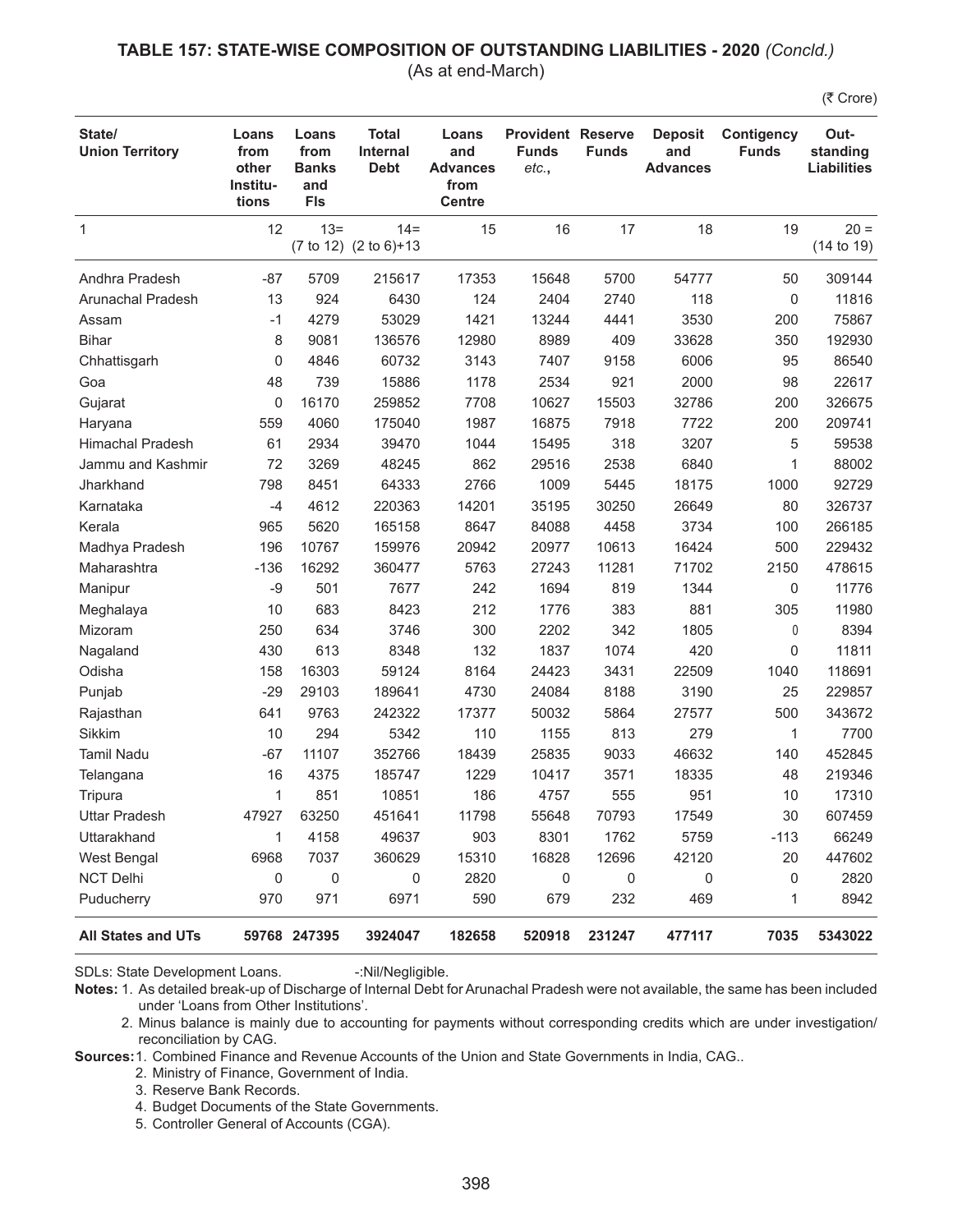(As at end-March)

| State/<br><b>Union Territory</b> | <b>SDLs</b>    | Power<br><b>Bonds</b> | Compen-<br>sation<br>and other<br>bonds | <b>NSSF</b> | <b>WMA</b><br>from<br><b>RBI</b> | Loans<br>from<br><b>LIC</b> | Loans<br>from<br><b>GIC</b> | Loans<br>from<br><b>NABARD</b> | Loans<br>from<br><b>SBI and</b><br><b>Other</b><br><b>Banks</b> | Loans<br>from<br><b>NCDC</b> |
|----------------------------------|----------------|-----------------------|-----------------------------------------|-------------|----------------------------------|-----------------------------|-----------------------------|--------------------------------|-----------------------------------------------------------------|------------------------------|
| 1                                | $\overline{2}$ | 3                     | 4                                       | 5           | 6                                | $\overline{7}$              | 8                           | 9                              | 10                                                              | 11                           |
| Andhra Pradesh                   | 232659         | 8256                  | 1500                                    | 10119       | 1500                             | 42                          | 20                          | 6788                           | $\mathbf 0$                                                     | 96                           |
| Arunachal Pradesh                | 5269           | 0                     | 0                                       | 1348        | 0                                | 0                           | 0                           | 948                            | 0                                                               | 120                          |
| Assam                            | 52015          | $\mathbf 0$           | 0                                       | 6445        | 0                                | $\mathbf 0$                 | 2                           | 5308                           | 0                                                               | 27                           |
| <b>Bihar</b>                     | 127180         | 2332                  | 19                                      | 15854       | 0                                | 22                          | $-1$                        | 9221                           | 0                                                               | 832                          |
| Chhattisgarh                     | 60526          | 870                   | 0                                       | 3997        | 530                              | 20                          | 1                           | 5182                           | 0                                                               | 27                           |
| Goa                              | 14810          | $\mathbf{0}$          | 0                                       | 1852        | 0                                | $\overline{2}$              | 0                           | 816                            | 0                                                               | 0                            |
| Gujarat                          | 236423         | $\mathbf 0$           | 2                                       | 32126       | 0                                | 0                           | 0                           | 18633                          | 10                                                              | 0                            |
| Haryana                          | 157539         | 25950                 | 0                                       | 8361        | 0                                | $\mathbf 0$                 | 1                           | 4103                           | 268                                                             | 144                          |
| <b>Himachal Pradesh</b>          | 32685          | 2891                  | 0                                       | 4959        | $-24$                            | 22                          | 0                           | 3006                           | 0                                                               | 75                           |
| Jammu and Kashmir                | 41515          | 3538                  | 0                                       | 3502        | 224                              | 993                         | 1                           | 2531                           | 0                                                               | $\mathbf 0$                  |
| Jharkhand                        | 49467          | 5553                  | 6                                       | 6787        | 0                                | 5                           | 2                           | 9031                           | 0                                                               | 90                           |
| Karnataka                        | 242863         | 0                     | 0                                       | 13733       | 0                                | 40                          | 4                           | 4825                           | 0                                                               | $-134$                       |
| Kerala                           | 164489         | $\mathbf 0$           | 1                                       | 18799       | 0                                | 648                         | 172                         | 3185                           | 0                                                               | 373                          |
| Madhya Pradesh                   | 154440         | 7360                  | 0                                       | 29251       | 0                                | 16                          | 3                           | 11572                          | 1                                                               | 265                          |
| Maharashtra                      | 335489         | 4960                  | 3                                       | 49374       | 0                                | $-1$                        | $-1$                        | 22961                          | 2                                                               | $-60$                        |
| Manipur                          | 6607           | 0                     | 0                                       | 532         | 618                              | 6                           | 0                           | 566                            | 0                                                               | 6                            |
| Meghalaya                        | 8395           | 125                   | 0                                       | 528         | 0                                | $\mathbf 0$                 | 0                           | 759                            | 0                                                               | 38                           |
| Mizoram                          | 3350           | 0                     | 0                                       | 163         | 0                                | $-124$                      | 0                           | 599                            | 0                                                               | 26                           |
| Nagaland                         | 8836           | 0                     | 0                                       | 94          | 0                                | 3                           | 20                          | 94                             | 0                                                               | 53                           |
| Odisha                           | 49871          | $\mathbf 0$           | 0                                       | 6607        | 0                                | 0                           | 6                           | 19313                          | 0                                                               | 0                            |
| Punjab                           | 147588         | 15628                 | 0                                       | 14852       | $-2$                             | 0                           | 0                           | 1828                           | 26265                                                           | 42                           |
| Rajasthan                        | 203302         | 48936                 | 7846                                    | 12239       | 0                                | 13                          | 26                          | 9115                           | 0                                                               | 51                           |
| Sikkim                           | 5827           | $\mathbf 0$           | 0                                       | 138         | 0                                | 53                          | 0                           | 251                            | 0                                                               | 0                            |
| Tamil Nadu                       | 357088         | 22815                 | 0                                       | 15972       | 0                                | 371                         | 27                          | 11274                          | 0                                                               | 110                          |
| Telangana                        | 193715         | 8923                  | 0                                       | 7527        | 0                                | 46                          | 16                          | 4514                           | 0                                                               | 54                           |
| Tripura                          | 10961          | 0                     | 0                                       | 953         | $-177$                           | -8                          | 1                           | 1048                           | 0                                                               | $-1$                         |
| <b>Uttar Pradesh</b>             | 337334         | 39134                 | 10580                                   | 45493       | 0                                | 0                           | 4                           | 19385                          | 0                                                               | 47                           |
| Uttarakhand                      | 43252          | 0                     | 2                                       | 8506        | 0                                | 1                           | 5                           | 3999                           | 36                                                              | 195                          |
| West Bengal                      | 329487         | 0                     | 2                                       | 56996       | 0                                | $-1$                        | 0                           | 32                             | 0                                                               | 28                           |
| NCT Delhi                        | 0              | 0                     | 0                                       | 0           | 0                                | 0                           | 0                           | 0                              | 0                                                               | 0                            |
| Puducherry                       | 6550           | 0                     | 0                                       | 0           | 0                                | 0                           | 0                           | 2                              | 0                                                               | 0                            |
| All States and UTs               | 3619530        | 197270                | 19962                                   | 377107      | 2670                             | 2169                        | 308                         | 180888                         | 26581                                                           | 2504                         |